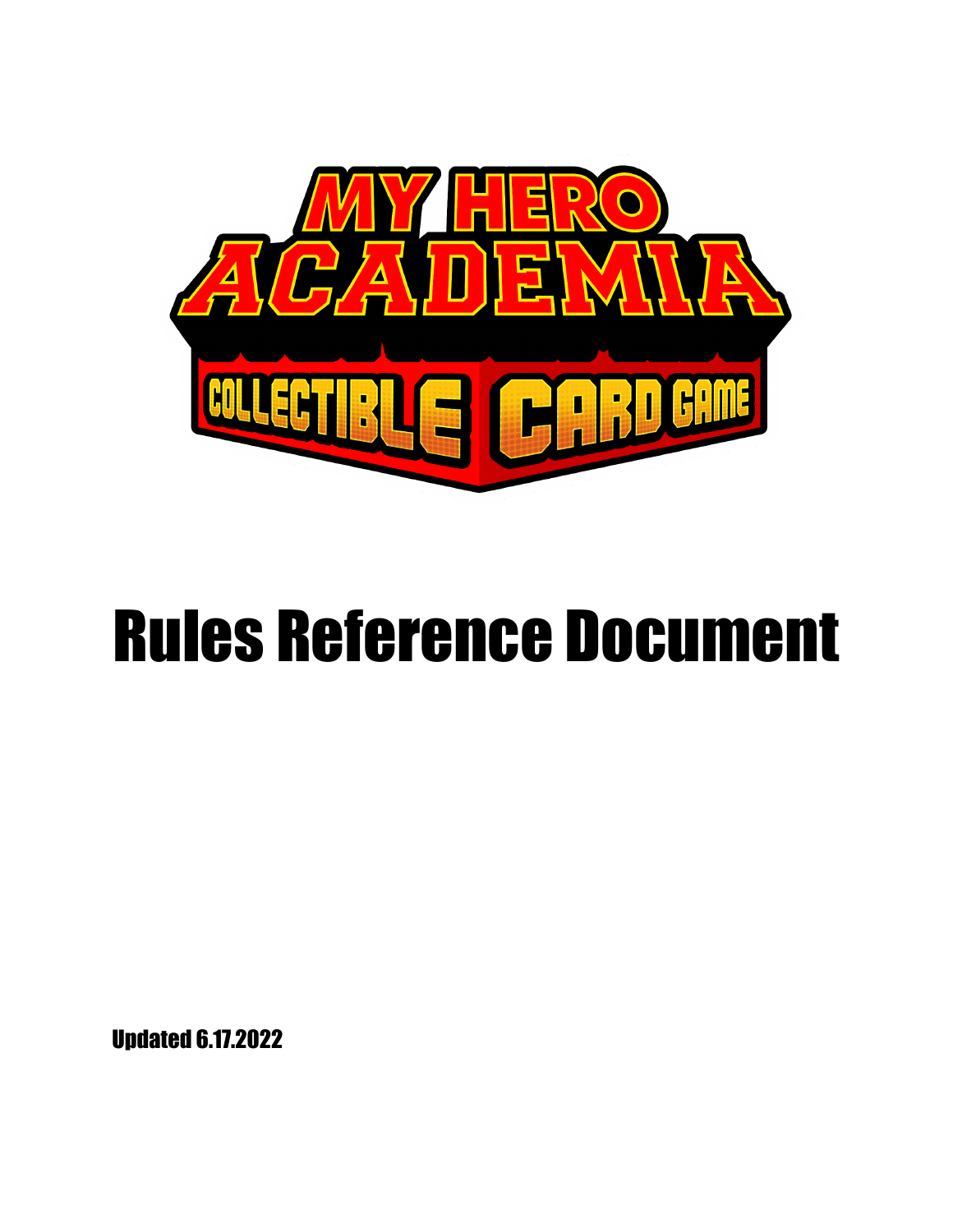| <b>Abilities</b>              | <b>Conflict Resolution</b> |
|-------------------------------|----------------------------|
| <b>Ability That</b>           | <b>Continuous Ability</b>  |
| <b>Action</b>                 | Copy                       |
| <b>Active Player</b>          | <b>Costs</b>               |
| <u>Ally</u>                   | <b>Current State</b>       |
| <b>Asset</b>                  | <b>Cycling</b>             |
| <b>Assigned Effect</b>        | <b>Damage</b>              |
| <b>Attack</b>                 | Damage Step                |
| <b>Attack Sequence</b>        | <b>Deadlock</b>            |
| <b>Attack Zone</b>            | <b>Deck</b>                |
| <b>Attacker</b>               | <b>Deck Construction</b>   |
| <b>Block</b>                  | <b>Defender</b>            |
| <b>Block Modifier</b>         | <b>Destroy</b>             |
| <b>Block Step</b>             | <b>Detached Effect</b>     |
| <b>Block Zone</b>             | <b>Difficulty</b>          |
| <b>Bonus</b>                  | <b>Direct Effect</b>       |
| <b>Brackets</b>               | <b>Discard</b>             |
| <b>Breaker</b>                | <b>Discard Pile</b>        |
| <b>Build</b>                  | <b>Double</b>              |
| <b>Bulleted Effects</b>       | <b>Draw</b>                |
| <b>Card Pool</b>              | <b>Draw Step</b>           |
| <b>Character</b>              | <b>Dropped Attack</b>      |
| <b>Charge</b>                 | <b>During an Attack</b>    |
| <b>Check Value</b>            | <b>Effects</b>             |
| <b>Clearing the Card Pool</b> | <b>Effect Classes</b>      |
| <b>Combat Phase</b>           | <b>Effect States</b>       |
| Combo                         | <b>Either Player</b>       |
| <b>Committed</b>              | <b>End Phase</b>           |
| <b>Completely Blocked</b>     | <b>Enhance Ability</b>     |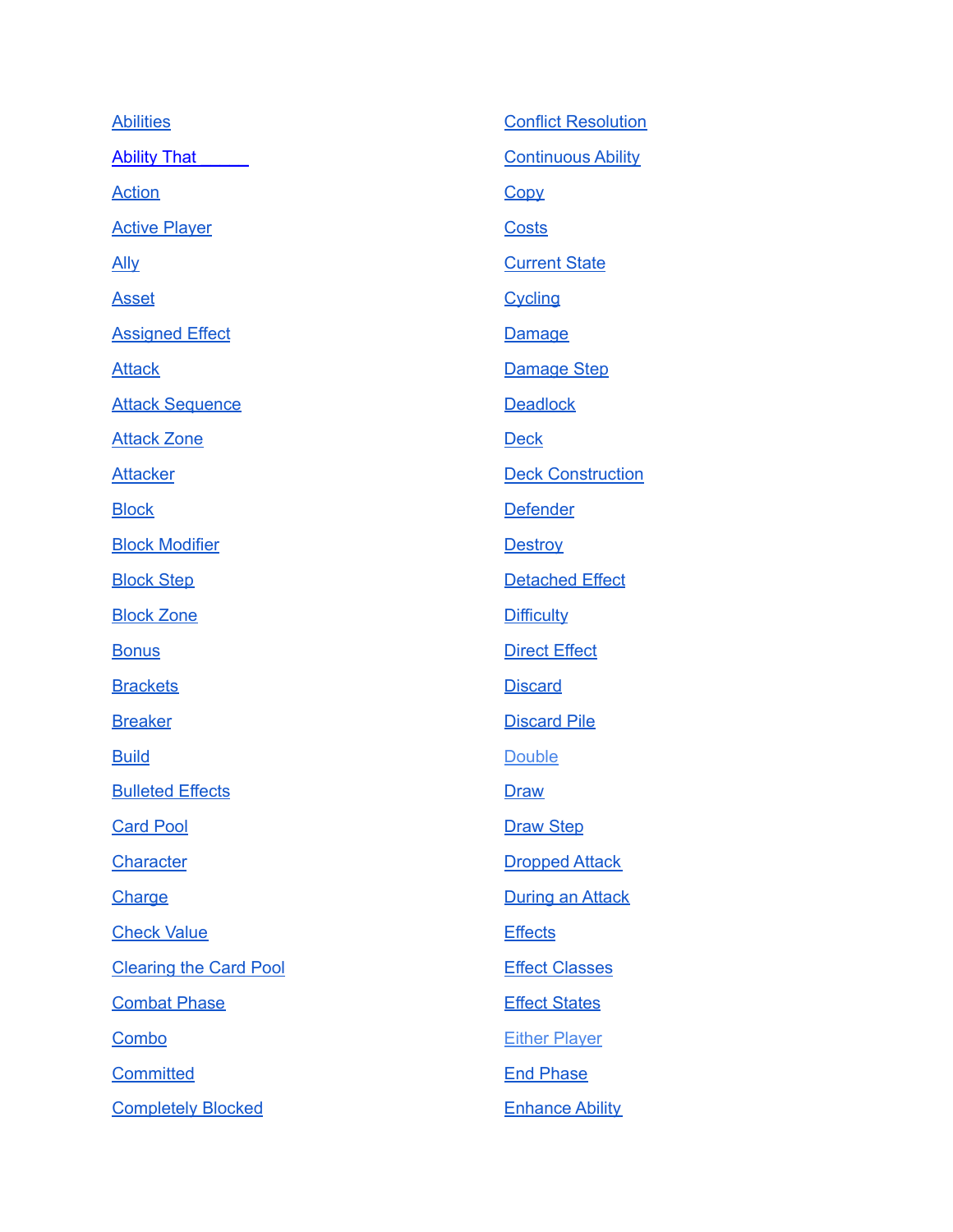| <b>Enhance Step</b>       | <b>Modifier Effect</b>     |
|---------------------------|----------------------------|
| <b>EX</b> - enhance       | <b>Momentum</b>            |
| <b>Face Down Cards</b>    | <b>Mulligan</b>            |
| In the Stage or Card Pool | <b>Naming Cards</b>        |
| <b>Fired Effect</b>       | <b>Negative Numbers</b>    |
| <b>Flash</b>              | <b>Next</b>                |
| <b>Flip</b>               | Non-Character              |
| Form                      | Once per game              |
| <b>Form Ability</b>       | Once per turn              |
| <b>Foundation</b>         | $Or$                       |
| <b>Fury</b>               | <b>Order of Operations</b> |
| <b>Gaining Abilities</b>  |                            |
| <b>Gaining Keywords</b>   | Owner                      |
| <b>Game Event</b>         | <b>Partially Blocked</b>   |
| <b>Game Zones</b>         | <b>Pause Conditions</b>    |
| <b>Hand</b>               | Penalty                    |
| <b>Hand Size</b>          | <b>Phases &amp; Steps</b>  |
| <b>Health</b>             | Place On Top Of            |
|                           | Play a [Card Type]         |
| <b>Identity</b>           | <b>Play Restrictions</b>   |
| <u>If</u>                 | <b>Played Ability</b>      |
| <b>Infinity</b>           | <b>Playing an Ability</b>  |
| Instruction               | <b>Playing a Card</b>      |
| <b>Keyword</b>            | Powerful - enhance         |
| <b>Keyword Ability</b>    | Preceding                  |
| <b>Keyword Rating</b>     | <b>Printed</b>             |
| <b>Keyword Trait</b>      | <b>Private</b>             |
| <b>Kick</b>               |                            |
| <b>Live Card</b>          | <b>Properties</b>          |
| <b>Making a Check</b>     | <b>Public</b>              |
|                           | <b>Publicity</b>           |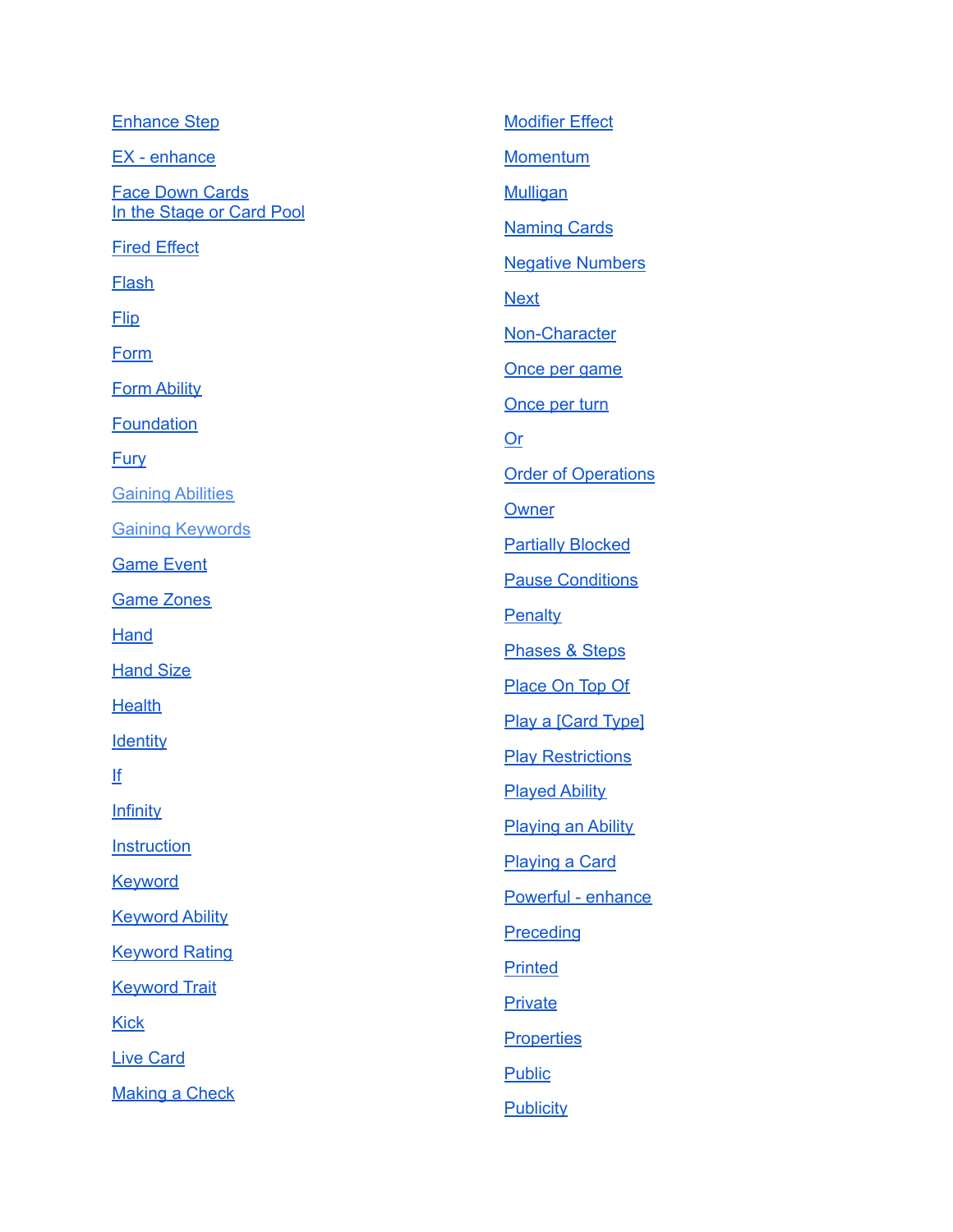| <b>Punch</b>             | Unflip                  |
|--------------------------|-------------------------|
| Ready                    | <b>Unique</b>           |
| <b>Ready Step</b>        | <b>Unknown</b>          |
| Re-check                 | <b>Version</b>          |
| Remove                   | Weapon                  |
| <b>Removed From Game</b> | <b>Winning The Game</b> |
| Resolve                  | $\underline{X}$         |
| <b>Response Ability</b>  | Zone Changes            |
| Reveal                   | <b>Zones</b>            |
| <b>Review Step</b>       |                         |
| <b>Rival</b>             |                         |
| <b>Rule Effect</b>       |                         |
| <b>Scope</b>             |                         |
| <b>Seal</b>              |                         |
| Set Icon                 |                         |
| <b>Slam</b>              |                         |
| <b>Speed</b>             |                         |
| <b>Stage</b>             |                         |
| <b>Start Phase</b>       |                         |
| <b>Starting the Game</b> |                         |
| <b>Static Effect</b>     |                         |
| Stun - enhance           |                         |
| <b>Symbol</b>            |                         |
| <b>Tech</b>              |                         |
| <b>Terrain</b>           |                         |
| <b>This Attack</b>       |                         |
| <b>Throw</b>             |                         |
| <b>Transit Zone</b>      |                         |
| <b>Twice per turn</b>    |                         |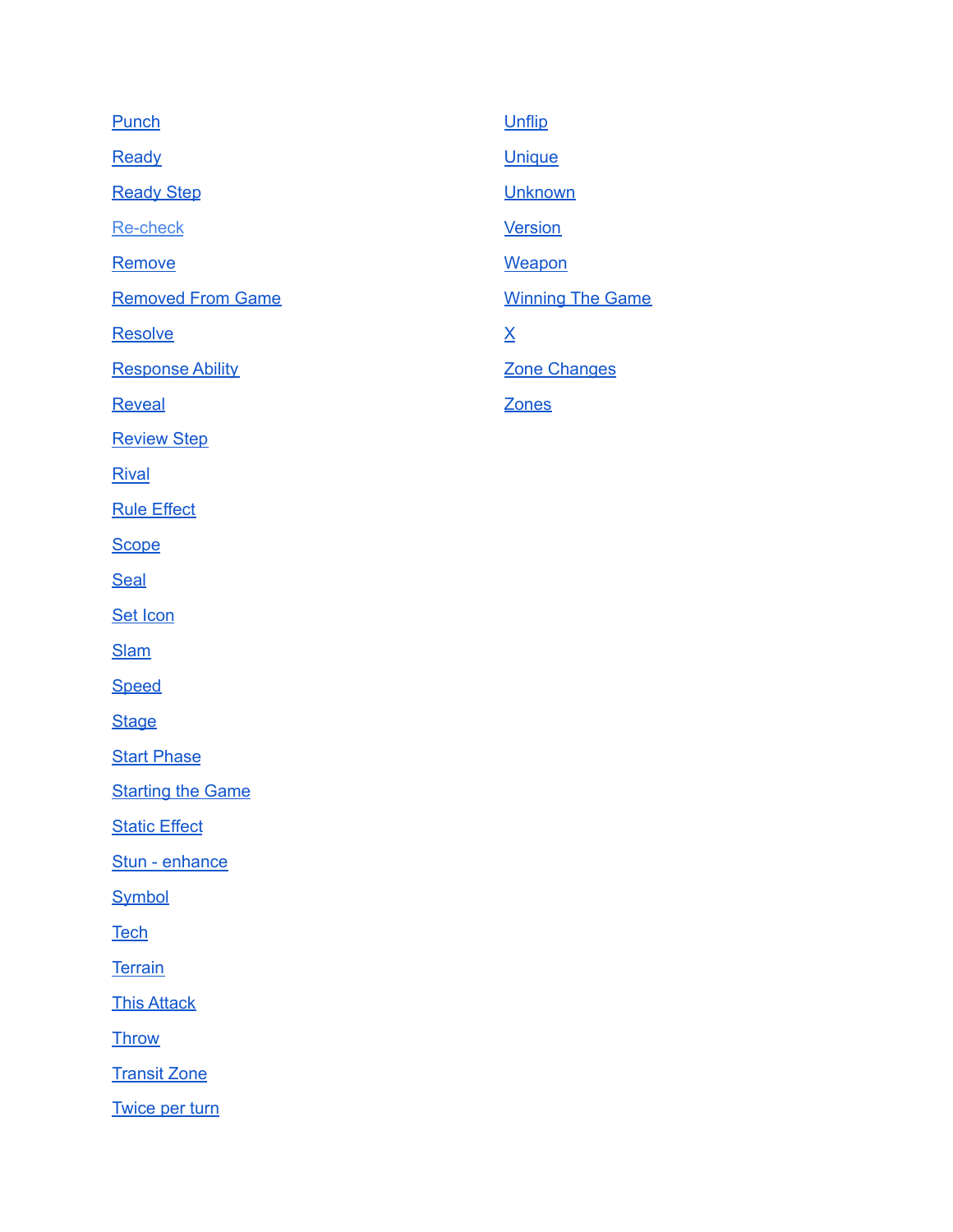#### <span id="page-4-0"></span>**Abilities**

An ability can be line(s) of text printed on a card, or given to a card via certain keywords or effects.

Abilities are either played or continuous. (see: Played Abilities and Continuous Abilities)

## <span id="page-4-1"></span>Ability That

If an effect refers to "an ability that" does something, it is referring to the possible results of the ability in general. If an ability can cause a result in any situation, it counts as an ability that causes that result. It does not matter what the result of one specific use of the ability is.

(example: You're So Obvious has the ability 'Enhance Destroy: Return this attack to its printed damage. If it is a Punch attack, it gets +2 speed.'.

This ability has the possible result of reducing damage. Therefore it counts as "an ability that reduces damage". It also counts as an ability that increases speed, among other things.

Therefore, the above enhance on You're So Obvious [MHA01-9] can be responded to by Fighting Spirit [MHA02-53] which has the ability 'Response Flip: After your rival plays a non-character ability that reduces the damage of an attack, cancel it.')

#### <span id="page-4-2"></span>Action

Actions are one of the five card types.

Playing and passing an action card is an added cost to playing one of its abilities. You can't play the card otherwise, save for blocking with it.

You play an action card's abilities from your hand. You can't play them from anywhere else.

*(example: Capture Evil-Doers has a Form ability and an Enhance ability. This means you can play one of those abilities straight from your hand, at the usual timing for each type of ability.*

When you do, you will need to play Capture Evil-Doers into your card pool, and pass a check against a difficulty of 2 plus progressive. If you fail, discard the action card, and you don't get the effect of the ability you were trying to play.)

If an ability on an action has costs, you pay those costs before trying to play the action. If you fail the check to play it, any other costs you've paid are still spent.

#### <span id="page-4-3"></span>Active Player

The player whose turn it is.

The active player:

- Has the first priority to play a response ability in any response window.
- Clears their card pool first.
- Handles their fired, modifier, and rule effects first (in any order they choose), when both players have such effects to apply.

## <span id="page-4-4"></span>Ally

A keyword trait. (see: Keyword Traits)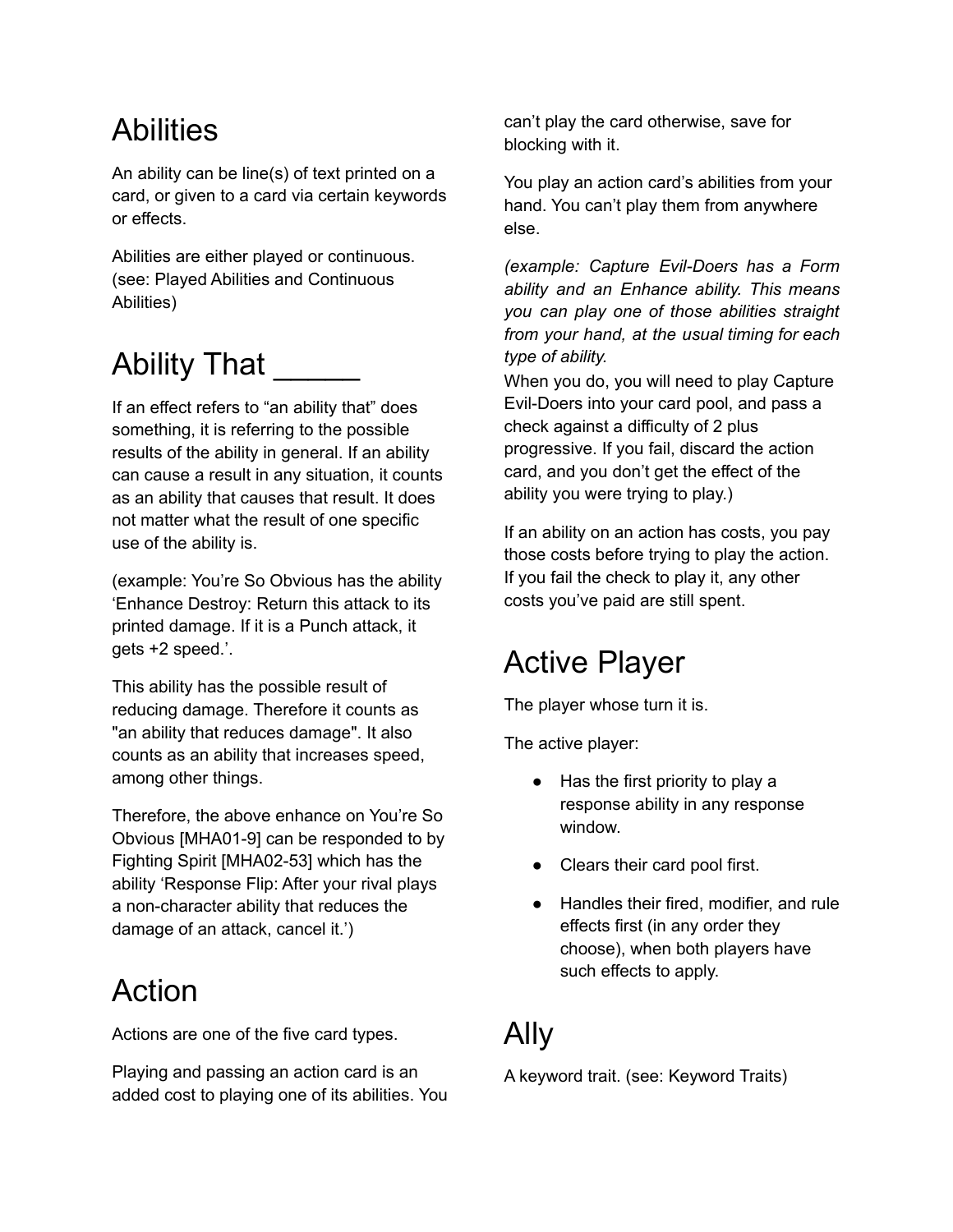#### <span id="page-5-0"></span>Asset

Assets are one of the five card types.

You play assets as a form into the card pool during the Combat Phase, and they get built into the stage during the end phase. (just like foundations)

Unlike foundations, you can't commit assets to pass checks.

If a card counts your assets, it means assets in your stage.

## <span id="page-5-1"></span>Assigned Effect

Assigned effects are one of the three effect states. (An effect's "state" dictates how it behaves if related cards move or change. see: Effect States)

- Any non-static effect that is specific to a particular card, is an assigned effect.
- Assigned effects end when:
- They finish executing, or can no longer do so.
- A point specified by the effect is reached.
- The turn ends.

The card the effect is assigned to changes zones.

(note: assigned effects do not end if the card flips or unflips.)

(example: Natural Leader has the ability "First Enhance: Choose 1 rival foundation. Abilities on the chosen card can not be played for the rest of the Enhance Step."

This ability creates an assigned effect on the chosen foundation. It will end when the Enhance Step ends, or if the chosen foundation changes zones.)

#### <span id="page-5-2"></span>**Attack**

Attacks are one of the five card types.

You play attacks as a form into the card pool during the Combat Phase. They either go to momentum (if they deal damage) or get discarded during the End Phase.

● You may choose to discard an attack that dealt damage during the End Phase, if you don't want the momentum.

Attacks have three unique properties speed, damage and attack zone. These can't be modified unless the attack is inside of its attack sequence, or just got played and is about to enter one.

● If an attack is in the process of being played, instead of a modification failing to occur, it happens once the attack is played (if successful).

Enhance abilities on an attack are playable during that attack's Enhance Step.

Response abilities on attacks are playable during that attack's attack sequence.

"During an attack" means to be during the attack sequence.

(example: Erase's Response says "your rival cannot play abilities on their character during this attack." This means that they can't play abilities on their character during the Enhance Step, Block Step or Damage Step.

Abilities that respond to the attack being played (which trigger before the attack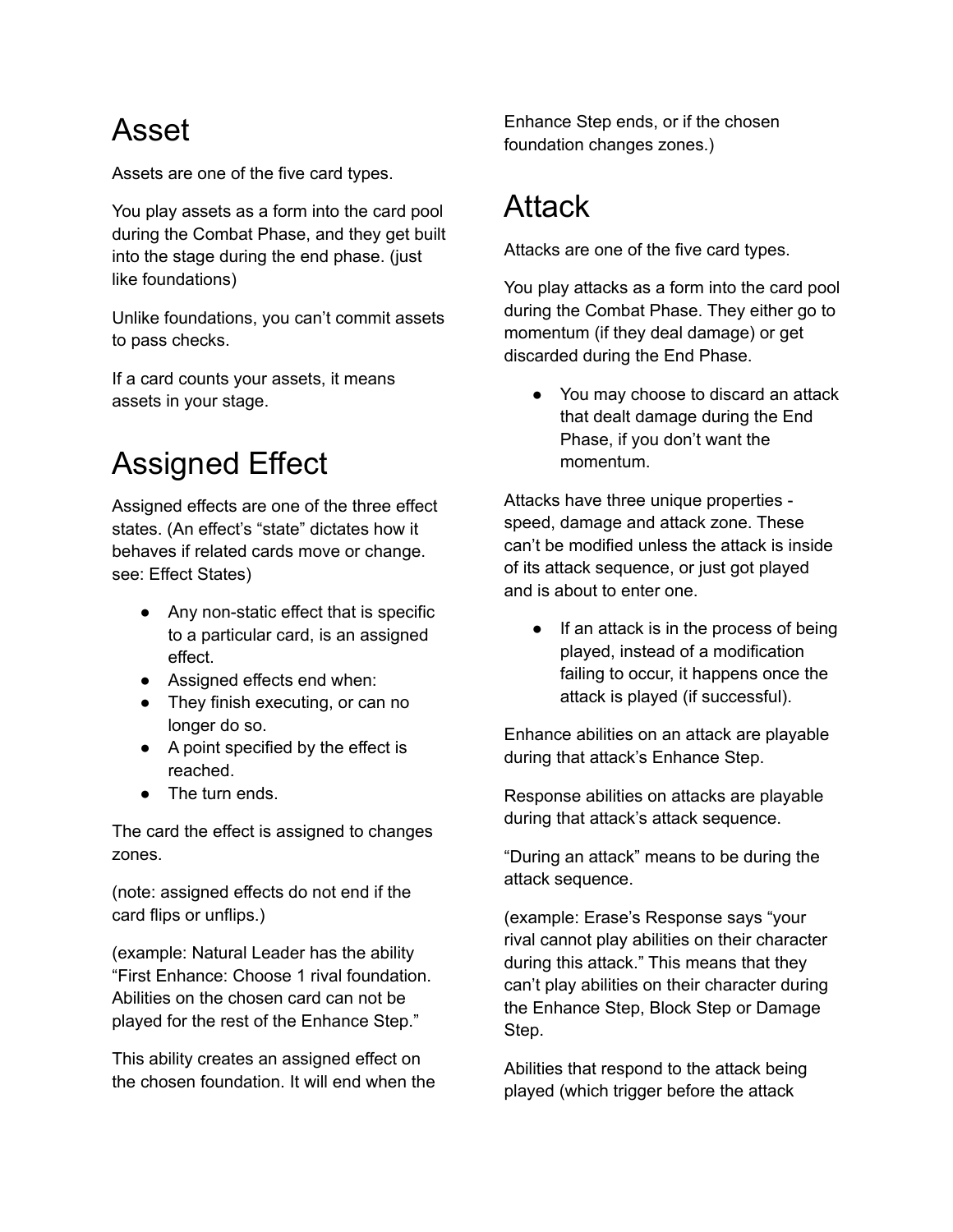sequence starts) will be usable. Anything that triggers on the attack resolving will also be usable.)

"This attack"

- On a non-attack card, or an enhanced ability, means the attack currently in its attack sequence.
- In a response ability or static effect on an attack card, refers to the card itself.

"Your attack" and "Your rival's attack" are the same as "This attack", but require it to be a certain player's attack.

(note: MHA CCG does not have "targeting". This means you are free to play "your attack" abilities during your rival's attack, even if the effect would fail to do anything.)

#### <span id="page-6-0"></span>Attack Sequence

The attack sequence starts after you play an attack.

Note that any fired effects or responses to playing an attack happen before the attack sequence begins.

The attack sequence contains the Enhance Step, Block Step, and Damage Step (in that order).

After the Damage Step, the attack is resolved.

If an attack leaves the card pool or changes facing during its attack sequence, but before the Damage Step, it becomes a dropped attack.

• Dropped attacks end their attack sequence at the next opportunity. (see: Dropped Attack)

#### <span id="page-6-1"></span>Attack Zone

Indicated by the arrowed circle on the right side of an attack. A highlighted top arrow means it's a high attack, the middle arrow means it's a mid attack, and the bottom arrow means it's a low attack.

- High attacks are completely blocked by high blocks, and partially blocked by mid blocks. They can't be blocked with low blocks.
- Mid attacks are completely blocked by mid blocks, and partially blocked by high or low blocks.
- Low attacks are completely blocked by low blocks, and partially blocked by mid blocks. They can't be blocked with high blocks.

#### <span id="page-6-2"></span>Attacker

The player whose attack is currently in its attack sequence. The attacker gets the first chance to play enhance abilities during the Enhance Step.

#### <span id="page-6-3"></span>**Block**

Indicated by the shield symbol on the top right corner of a card.

Blocks have two parts. A zone, marked by the location of the + symbol next to the shield, and a modifier number.

"Play a block" triggers react to playing a card as a block, not just playing any card that has a block.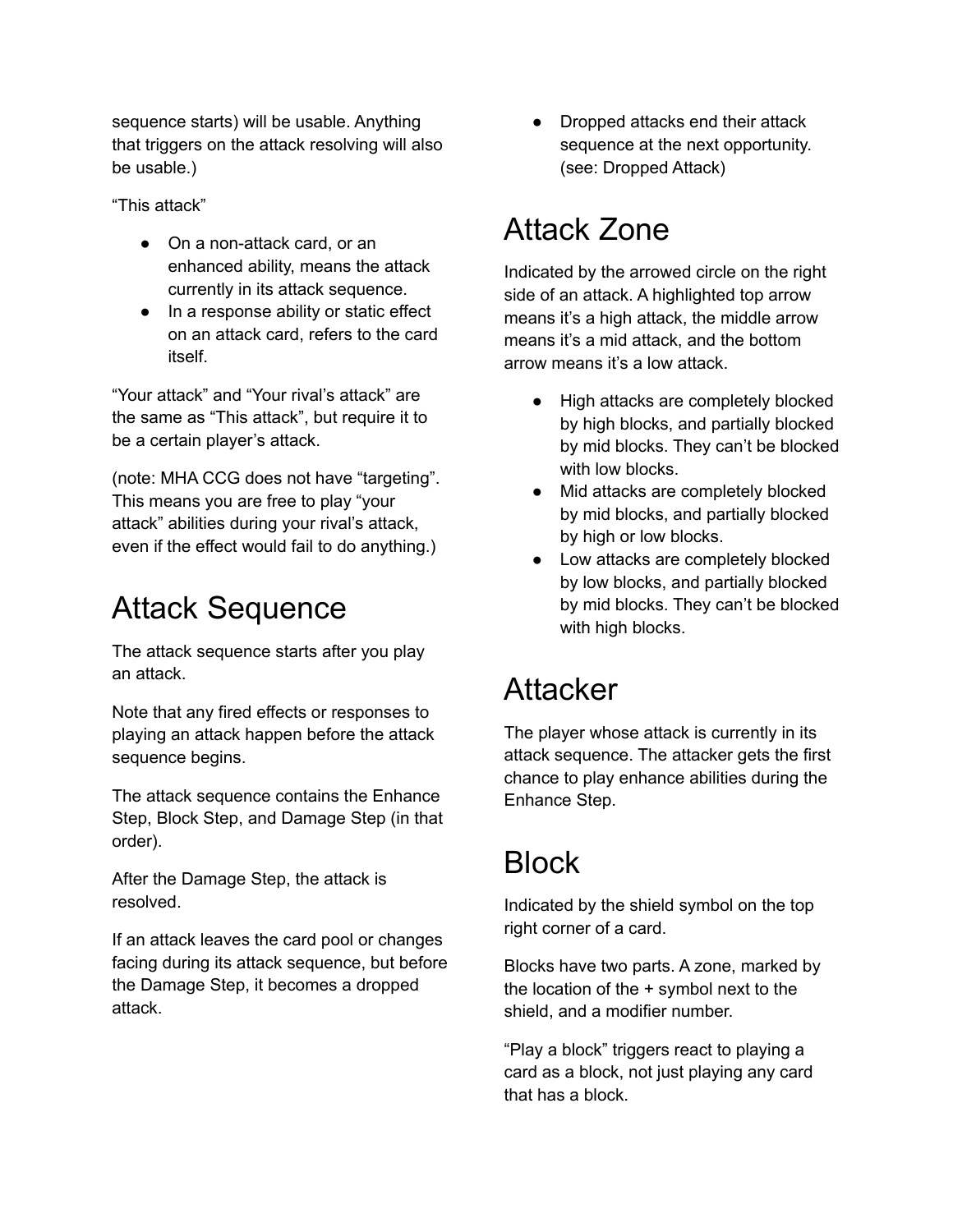- Playing a card as a block does not count as "playing a [card type]". In other words, blocking with an attack is not playing an attack.
- Playing a block is still "playing a card", or "playing a [card type] card".

#### <span id="page-7-0"></span>Block Modifier

The block modifier is the number inside the block symbol.

When you try to block, the difficulty you check against is equal to: The speed of the attack + the block modifier of your block + progressive difficulty. (see: Progressive Difficulty)

#### <span id="page-7-1"></span>Block Step

The second part of the attack sequence. After the Enhance Step, move on to the Block Step. The Block Step has two parts.

- If an effect makes an attack "considered completely blocked during the Block Step", skip the first part of the Block Step. The attack becomes completely blocked during the second part.
- The attacking player's effects cannot create a "blocked" status for their own attacks. Any instruction to do so fails. This means that the effect occurs, but the blocked status does not take effect and the block step proceeds as normal.

First, the defender decides if they want to try to block. They can't try to block unless they have a card in their hand that's valid to block with.

If the zone of the attack is:

- High blocks with a high or mid zone are valid
- Mid all block zones are valid
- Low blocks with a low or mid zone are valid

If they chose to try to block, they choose a valid card and try to play it as a block.

(note: "Valid" means a card that can block the attack. There may be effects that change what blocks are valid.

Example - Tape Swing cannot be completely blocked. Because of this, any block with a matching zone is invalid.)

● If a block becomes invalid before it is done being played, abort the process of playing a block and discard the block. You don't get to try to block again.

The difficulty you check against to block with a card is: The speed of the attack + the block modifier of the block + progressive difficulty.

**Second**, determine how and whether the attack was blocked.

- If the defender did not try to block, or failed the check to play their block, the attack is not blocked.
- If the defender played a block with a block zone that matches the attack zone, the attack is completely blocked.
- If the defender played a block with a block zone that does not match the attack zone, the attack is partially blocked.

"Attack is not blocked / completely blocked / partially blocked" triggers happen at this time.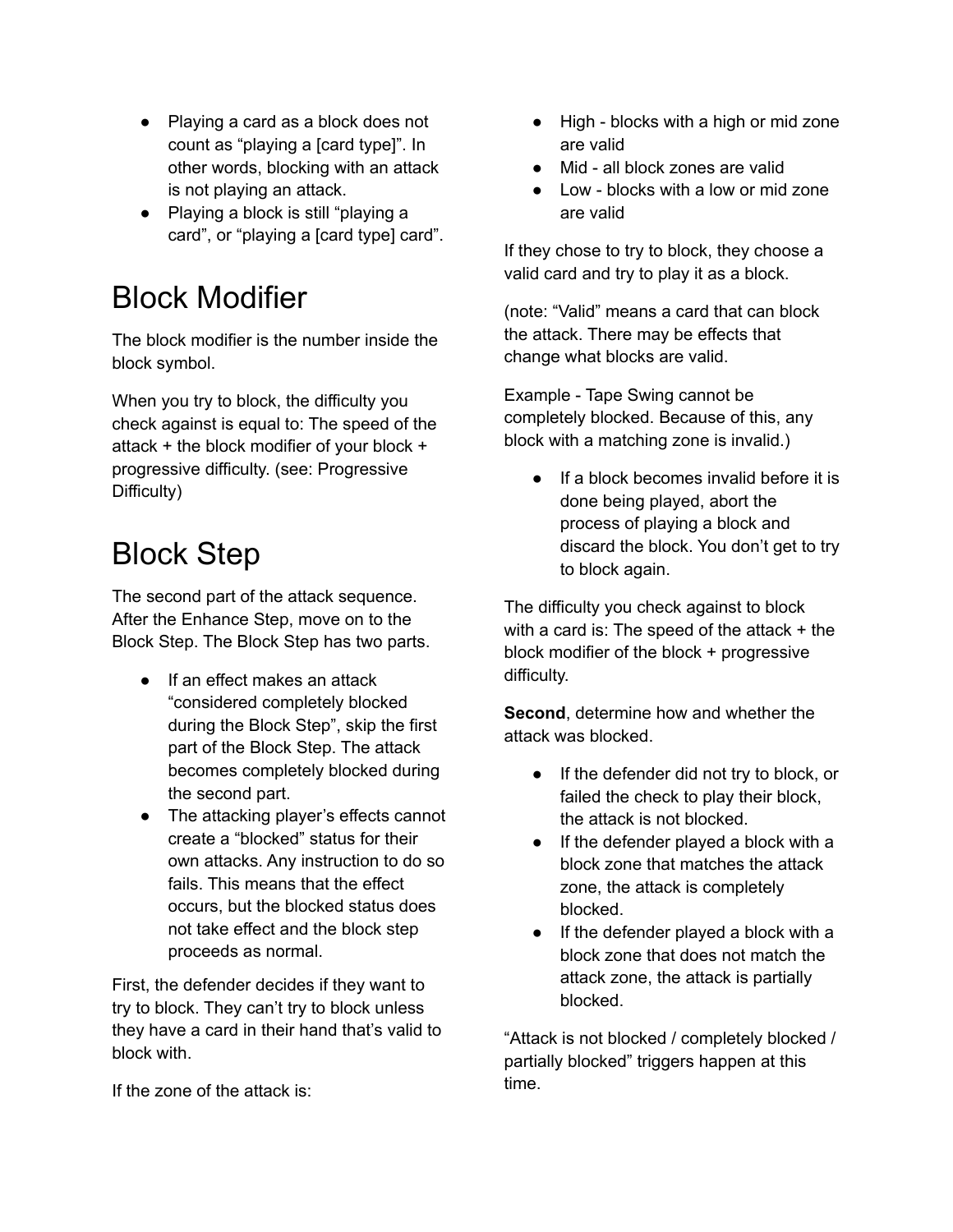(note: The block is played first, and any responses or fired effects to the card being played as a block happen. Then the attack becomes blocked, and any responses or fired effects to that happen. )

After the Block Step, move to the Damage Step.

#### <span id="page-8-0"></span>Block Zone

The block zone is at the right side of the block symbol.  $A +$  symbol at the top means it's a high block, in the middle means it's a mid block, and at the bottom means it's a low block.

- A high block can completely block a high attack, and partially block a mid attack.
- A mid block can completely block a mid attack, and partially block a high or low attack.
- A low block can completely block a low attack, and partially block a mid attack.

#### <span id="page-8-1"></span>**Bonus**

A bonus is a +# increase to some number.

(example: "This attack gets +2 speed" gives an attack a speed bonus. "Your check gets +1" is a check bonus. "Your attack gets a damage bonus equal to its printed difficulty" will give a printed 5 difficulty attack +5 damage.)

If a number increases via some means other than giving it +#, that is not a bonus.

(example: If you use Encouraging Training Partner to make your 0 speed attack into a 4 speed attack, that is not a speed bonus.)

## <span id="page-8-2"></span>**Brackets**

Brackets after the ability type restrict how that ability is played.

If brackets contain a game zone, it means that ability is only playable when the card is in that zone. It also means the ability can be played from that zone, if it normally couldn't.

Brackets can also contain a timing (such as "[Your attack]"), which means the ability can only be played during that time.

Lastly, brackets can have a count restriction, such as "[Once per turn]" or "[Once per game]". That means you can only play the ability that many times per time span.

## <span id="page-8-3"></span>Breaker

Breaker is a keyword ability.

Breaker grants "Response: After you block with this card, your rival's next check to play a card gets -X. X equals the rating of the Breaker keyword granting this ability."

The Breaker rating is the number next to the Breaker keyword. "Breaker: 2" has a Breaker rating of 2.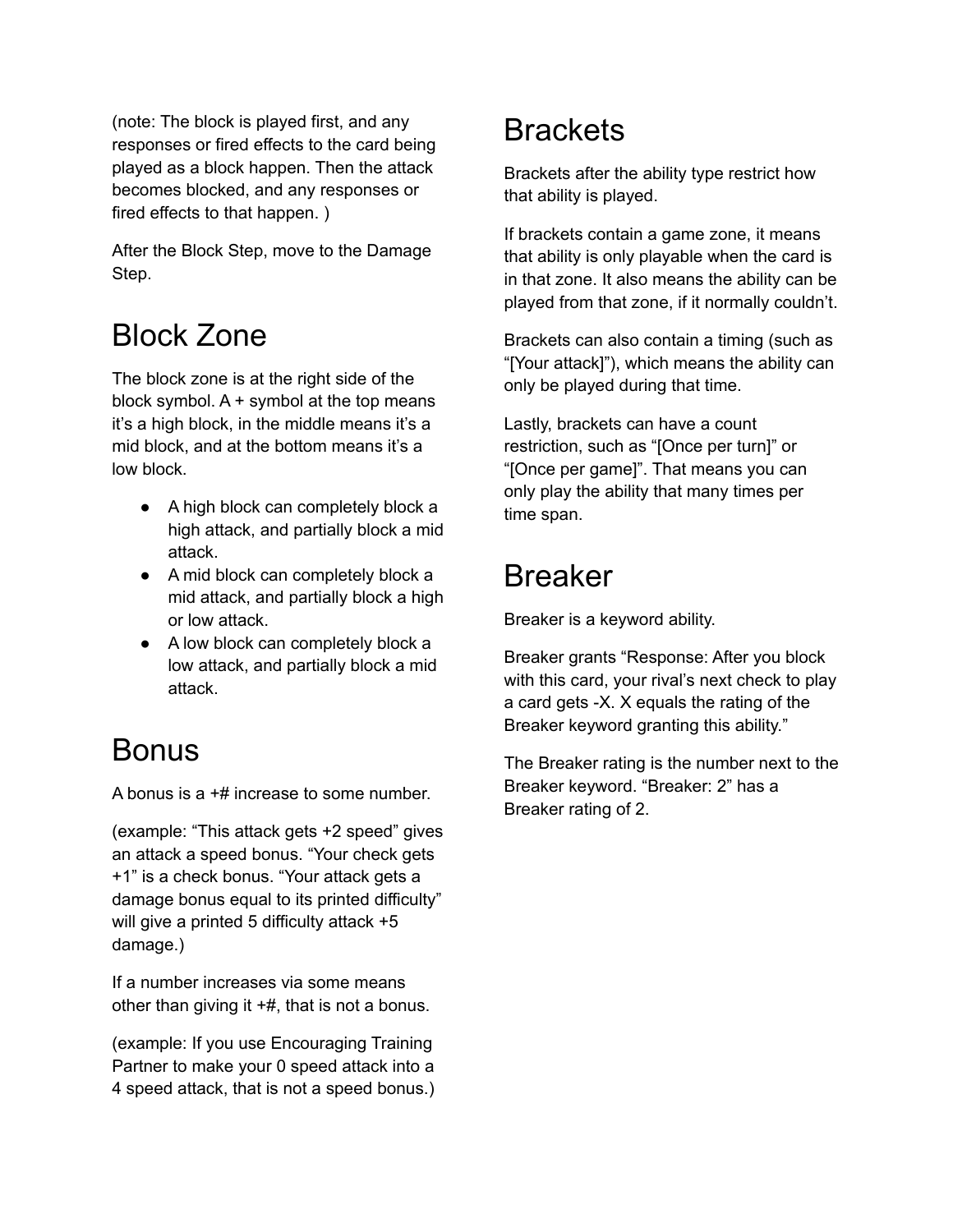#### <span id="page-9-0"></span>Build

To "build" a card means to add it to your stage.

If the effect doesn't specify facing, face down cards from zones other than the hand build face down. Anything else builds face up.

If by some means you build an attack or action face up, discard it immediately. (see: Pause Conditions)

## <span id="page-9-1"></span>Bulleted Effects

Some effects are a series of bullets. These function like a list of options, except that an option is chosen as part of the cost.

When executing the effect, only execute the chosen option.

#### <span id="page-9-2"></span>Card Pool

The card pool is one of the game zones.

When you play a card, add it to the card pool.

If the card (such as Erase!) goes to another zone as part of its cost, it does not go to the card pool.

Add cards to the card pool left to right. The order of cards in the card pool can't be changed.

Each card in the card pool adds 1 to the progressive difficulty to play other cards.

(note: If a card leaves the card pool, it no longer adds to progressive difficulty)

(note: If you're using a playmat with defined spaces for cards in the card pool, these are not individual "slots". They're just an aid to help see progressive difficulty.

The card pool is just a sequence of cards, left to right, with new cards being added at the end. If a card leaves your card pool, slide any cards after it over to the left to help keep this clear.)

Face down cards in the card pool are blank cards with no card type or other properties.

If a face down card goes to the card pool (except from the hand), it stays face down by default.

Some effects look for the preceding card or card(s) to a referenced card. These look to the left of the referenced card. (see: Preceding)

The card pool empties during the End Phase. (see: Clearing the Card Pool)

#### <span id="page-9-3"></span>**Character**

Characters are one of the five card types.

Characters have four unique properties hand size, health, identity and version.

Hand size is the number over the 'cards' symbol.

Health is the number over the 'heart' symbol.

Identity is the name at the top of the card, excluding parentheses.

Version is the roman numeral to the top right of the text box (see: Hand Size, Health, Identity, Version)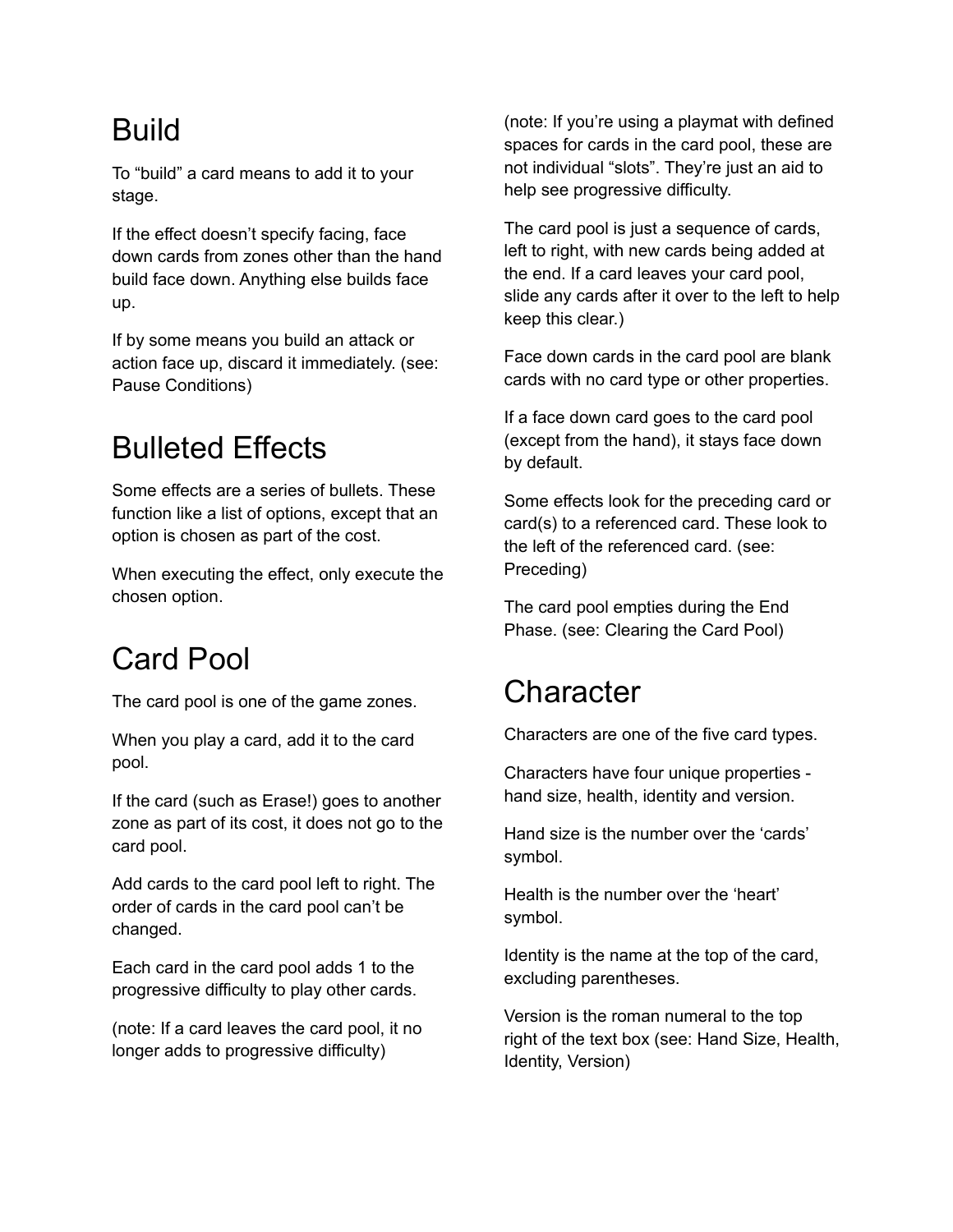The full card name of a character card is the name at the top, plus the version.

- This is for the purposes of naming a card, deck registration, etc.
- If an effect only mentions a character identity but no version, any character card with that identity counts.

(examples: The full card name of the Tenya Iida that comes in DLC pack 1 is "Tenya Iida 2". The full card name of All Might (True Form) is "All Might (True Form) 4".)

● You can commit your character to help pass control checks. You can also commit it to pay costs that require committing foundations.

(see: Making a Check, Costs)

(note: This only applies to \*costs\*, not effects like that of Stun.)

- The character you start the game with in your stage is your starting character.
- The starting character can't be destroyed, flipped, or otherwise removed from the stage.
- If an effect refers to your character, it means your starting character.
- If you play a copy of your starting character as a form, it builds when it gets cleared during the End Phase.
- If you play a character that's not a copy of your starting character - as in, it does not have the same identity and version, it gets discarded instead.

Whenever another copy of your starting character enters your stage, it attaches to your starting character.

(note: see "Place On Top Of" for how to handle All Might (True Form)'s once per game ability.)

Attached characters, aside from effects that count the number of characters / cards in the stage, are "merged into" the starting character.

- They don't commit or ready on their own. They have the same committed/ready state as your starting character.
- They don't count for anything when passing checks.
- You can't play their abilities.
- They can't be used for a cost, or impacted by an effect, unless it (explicitly or implicitly) calls for attached characters.

(example: Mt. Lady can add other copies of Mt. Lady to her stage. When she does, the added copy attaches to the original. Aside from counting for her second ability, these added copies don't do anything.)

## <span id="page-10-0"></span>Charge

A keyword trait. (see: Keyword Traits)

Check - see Making a check

#### <span id="page-10-1"></span>Check Value

The check value of a card is the number in the lower right corner.

When you make a check (see: Making a Check), this is the number that you'll compare to the difficulty you need.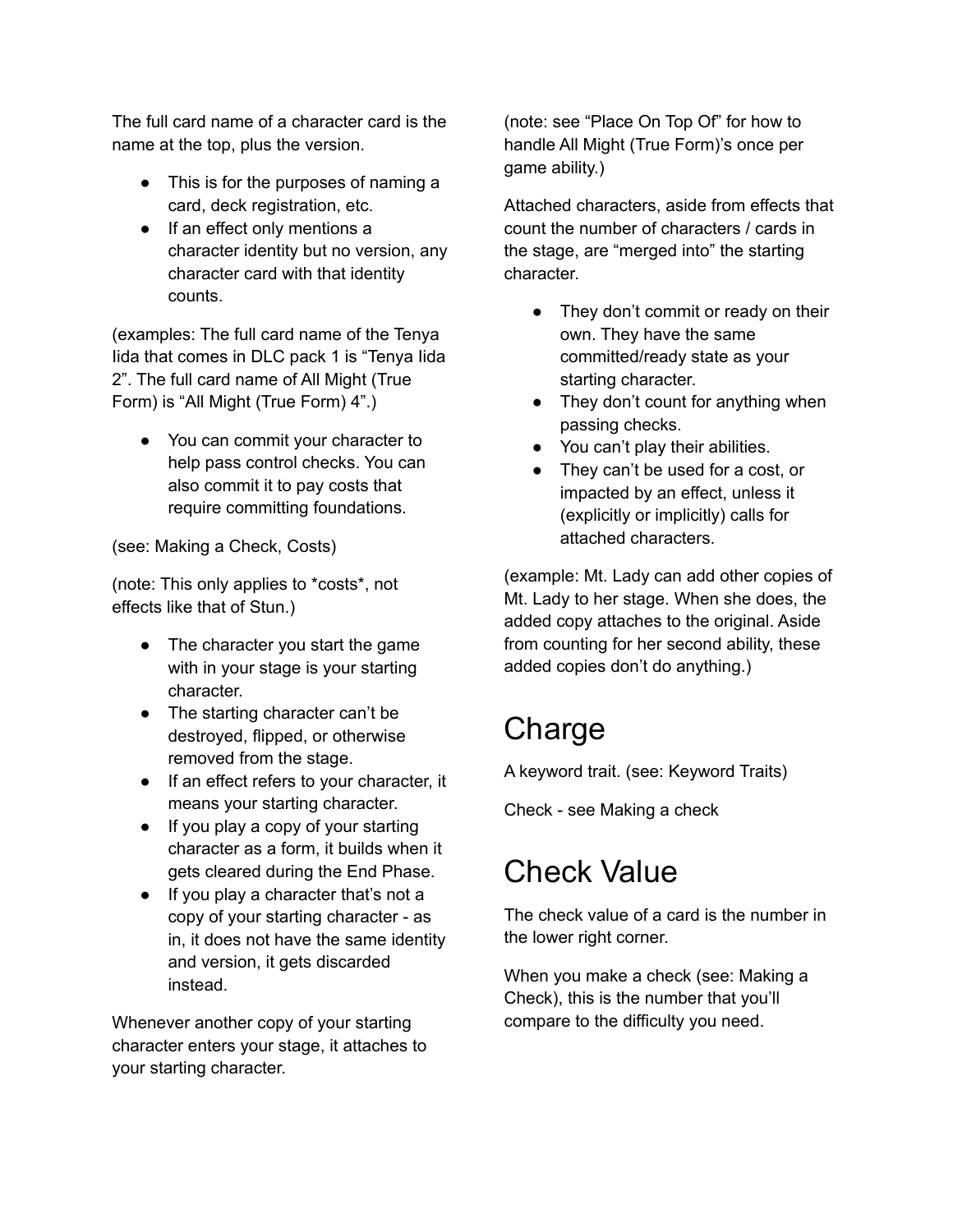## <span id="page-11-0"></span>Clearing the Card Pool

Both players clear their card pool during the End Phase. The active player does so first, then the inactive player.

Clear your card pool right to left, so the first card you play is the last one to clear.

When cleared:

- Action cards, cards played as blocks, **face down cards,** and cards in the card pool that were not played, get discarded.
- Foundations (that you played as foundations) get built to your Stage.
- Assets (that you played as assets) get built to your Stage.
- Attacks that dealt damage may (your choice) go to your momentum. If you don't want it to or if it didn't deal damage, it gets discarded.
- Characters get discarded, unless it's a copy of your starting character, in which case you build and attach it. (see: Character)

## <span id="page-11-1"></span>Combat Phase

The Combat Phase is the main phase of the game. It is the second part of a turn, between the Start Phase and End Phase.

During the Combat Phase, the active player takes a series of actions that are collectively referred to as "forms".

A form can be:

- Playing an attack, foundation, asset or character
- Playing a form ability on an action card
- Playing a form ability on a card in the stage
- You can also pass on playing a form, and move to the End Phase.

As the active player, you have priority to play a form (or pass) whenever:

- There is no ongoing attack sequence
- There are no response windows open
- There are no cards or abilities in the middle of being played or executing

If you try to play a card as a form, but fail the check to play it, the Combat Phase ends.

● This includes playing a form ability on an action card.

You must try to play at least one card as a form during your Combat Phase.

● If you can't, reveal your hand to verify that none of the cards can be played as forms. Then discard 1 card.

## <span id="page-11-2"></span>Combo

Combo is a keyword ability, and also an associated play restriction. (see: Play Restrictions)

The Combo keyword will always be followed by some requirement(s) in parentheses. For example, Combo (Ranged) or Combo (Weapon, Foundation).

The Combo keyword grants:

"Combo-restricted abilities on this card are only playable if the printed properties of the directly preceding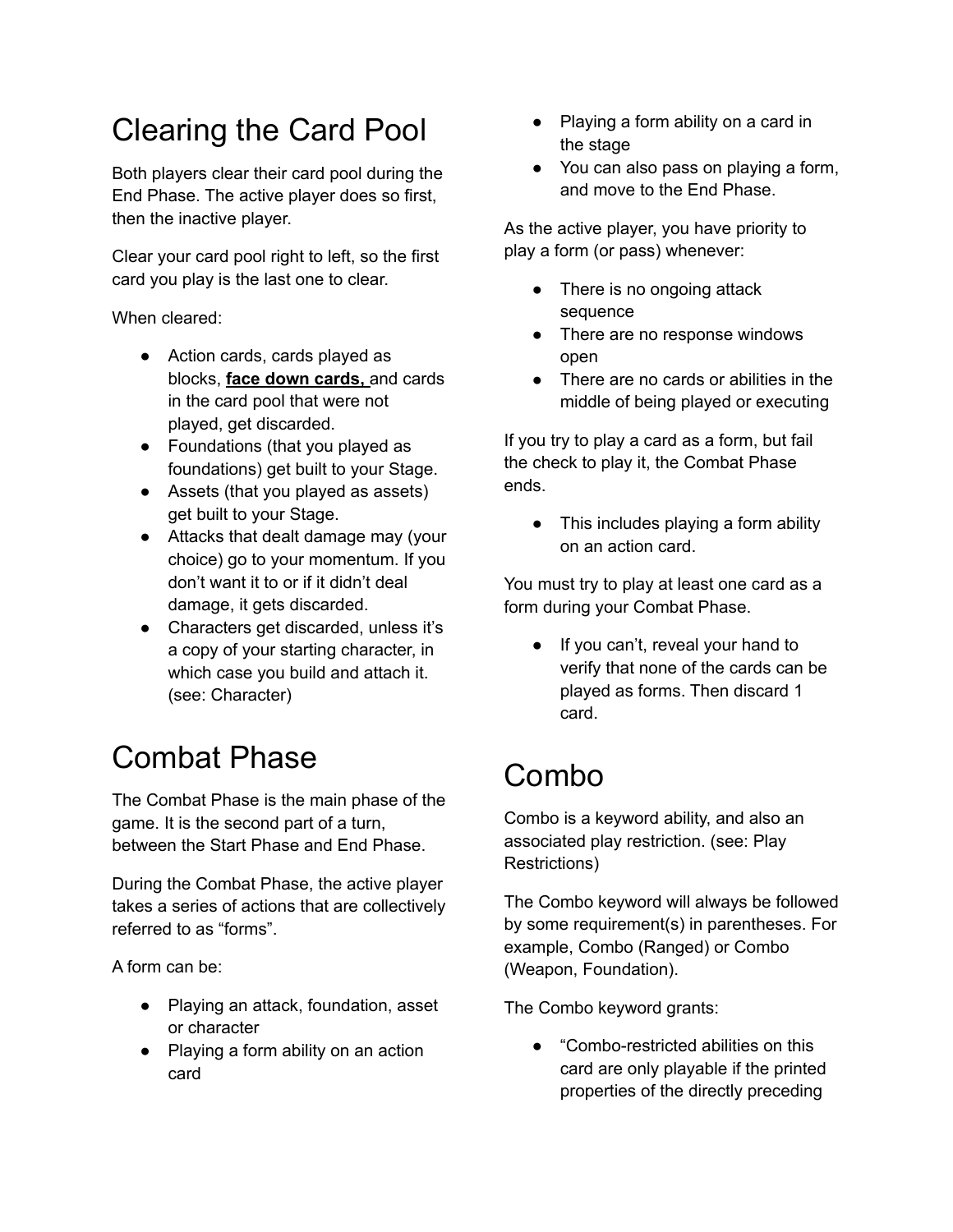card(s) in the card pool match the requirement(s) of a Combo keyword on this card, in order."

(note: The "printed" here is important! The card(s) before your combo attack must match the requirement as printed. Changes to cards due to effects have no bearing on whether you can play a combo ability.)

The Combo play restriction makes an ability only playable if the combo requirements are met.

(example: Improvised Blade has Combo (Charge) and a Combo Enhance that gives it more damage. You can only play that enhance if the card directly before Improvised Blade has Charge as a printed keyword.

If the Charge attack is not \*directly\* before Improvised Blade (i.e. if it's three cards back), that won't meet the requirement. If the card directly before is not a Charge as printed, but gained Charge from an effect, this does not work either.)

(example: Staff Strike has Combo (Weapon, Foundation) and a Combo Enhance that makes the next two Weapon cards you try to play this turn ignore progressive difficulty. You can only play that enhance if the two cards directly before Staff Strike are a card that has Weapon as a printed keyword, followed by a Foundation card.

If the order of cards in your card pool is not exactly Weapon card, Foundation, Staff Stike, that won't meet the requirement.)

If an effect references a Combo ability, it's looking for an ability with a Combo play restriction.

## <span id="page-12-0"></span>**Committed**

A card can be committed by using it to pass a check, to pay some cost, or due to some effect.

Show committed cards by turning them 90 degrees sideways.

You can't commit a committed card.

You can't play abilities on a committed card.

● Continuous abilities on committed cards remain in effect.

Only cards in the stage can be ready or committed.

#### <span id="page-12-1"></span>Completely Blocked

If an attack is blocked by a card with the same block zone as the attack's attack zone, the attack is completely blocked. (see: Block Step)

Completely blocked attacks do not deal damage in the Damage Step.

(Note: Throw attacks can be completely blocked, even though it still results in damage.)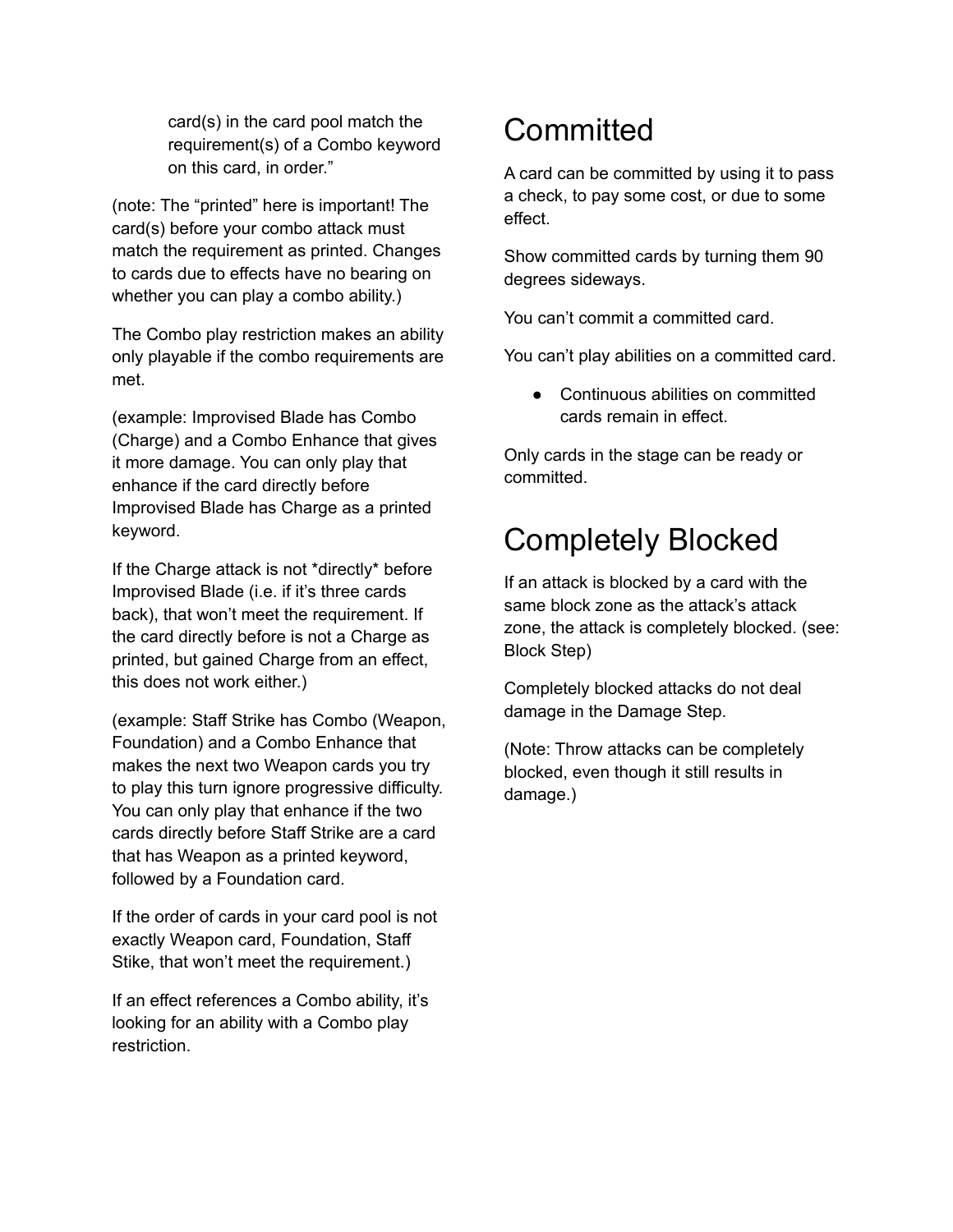## <span id="page-13-0"></span>Conflict Resolution

If an effect directly conflicts with the game rules, the effect takes precedence.

(Note: This is not "greedy". For example, Mina Ashido lets you play a card from your discard pile as a form, with no check necessary. This only overrides (a) you normally can't play cards out of your discard pile, and (b) the need to pass a check to play said card.

It does not mean you get to play a card that would be illegal for some other reason. And if it did not specify that a check isn't necessary, you would still need to make one and pass it.)

Effects that prohibit / prevent, take precedence in any conflict.

(example: You use the second enhance on Electric Jolt, which makes it deal 1 damage when completely blocked. Your rival uses Wall Climb to say it deals no damage when blocked. Wall Climb takes precedence no matter what order the two were used in.)

If an effect has both players do something at the same time, the owner of that effect may choose who does it first. (see: Owner)

● For the purposes of triggers and otherwise, it's still treated as one simultaneous event.

## <span id="page-13-1"></span>Continuous Ability

A continuous ability is an ability that is not played. Instead, it gives the card a static effect. (see: Static Effects)

If an ability does not have a type designation (Enhance, Form or Response), it is a continuous ability.

(example: several cards have the ability "If this attack is added to your momentum, add it face up." This is a continuous ability.)

● If a continuous ability is preceded by a set icon or symbol restriction, it only grants the effect if your starting character has that set icon or symbol.

## <span id="page-13-2"></span>Copy

A copy of a card is a card with the same name.

● Cards with no name are not copies of each other.

A copy of an ability is an ability with the same cost and effect, on a copy of the same card.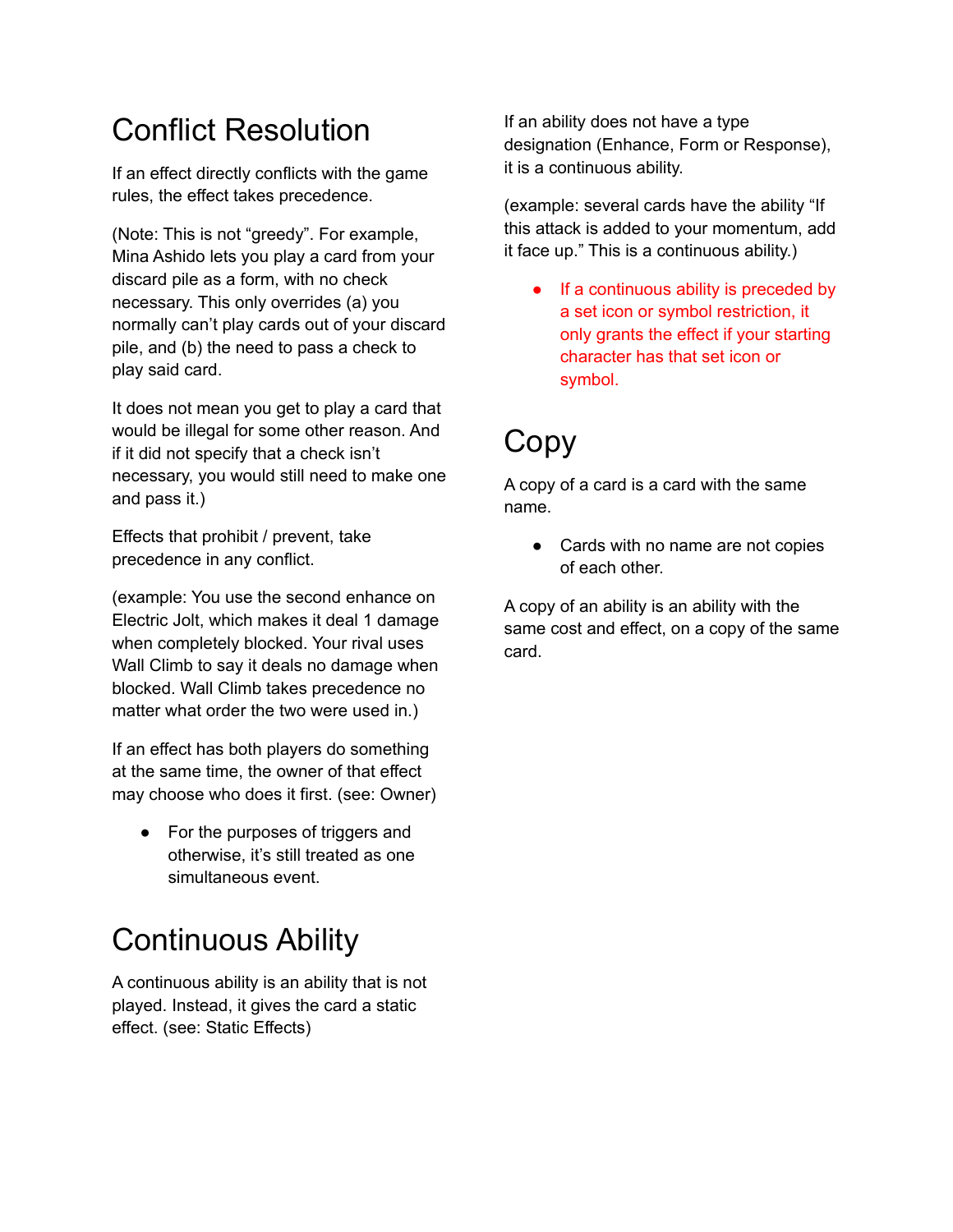#### <span id="page-14-0"></span>Costs

The cost of an ability is the instruction(s), if any, before the colon. It comes after the type designation and any restrictions / brackets.

You can't try to play an ability that you can't pay the cost for.

When paying a cost, all triggers wait until the cost is done being paid. This means that nothing can interrupt and change your ability to pay the cost.

• This excludes the check cost to play an action.

If a cost includes "commit foundation(s)", you may commit your character in place of one foundation.

If a cost includes X, then either:

- X is defined at the end of the effect's text.
- If it's not specified, you can choose any non-negative value for X when you announce that you're playing the ability.

Some commonly used costs have shorthanded terms:

- "Commit" "Commit this card"
- "Destroy" "Destroy this card"
- "Remove" "Remove this card from the game"
- "Flip" "Turn this card face down"

If a cost asks you to interact with card(s), it means your own cards by default. (see: Instructions)

(example: "Discard 1 momentum" means to discard 1 of your own momentum. Tsuyu Asui 2's "Discard 1 card from your rival's

card pool" is paid by choosing a rival card to discard, since it specifies as such.)

#### <span id="page-14-1"></span>Current State

The current state of a card is the properties that it has right now.

In the MHA CCG, a card's current state changes as you apply effects, and those effects get consumed.

(example: You have a 3 speed, 4 damage attack, and it gets +1 speed, +2 damage, and -3 speed from a series of effects. It is now a 1 speed, 6 damage attack, and those +/- effects are done and over.

It is \*not\* a 3 speed, 4 damage attack with "+1 speed", "-3 speed" and "+2 damage" effects floating on it in some way.

As an example where this matters, say you use "Encouraging Training Partner" to change the attack's speed to 4. This turns your 1 speed, 6 damage attack into a 4 speed, 6 damage attack, full stop.

You do not go back down the list of +/ effects to recalculate starting from 4. Those effects are already done and gone. Only the current state of the card's properties matters.)

Cards get a current state as soon as they become live (see: Live Cards). If you try to play a card that was already live, it gets a new current state as soon as the attempt begins.

Current states are also refreshed at the end of a turn, or when a card changes zones or facing (face up / face down).

When a card gets a new or refreshed current state, it starts at its printed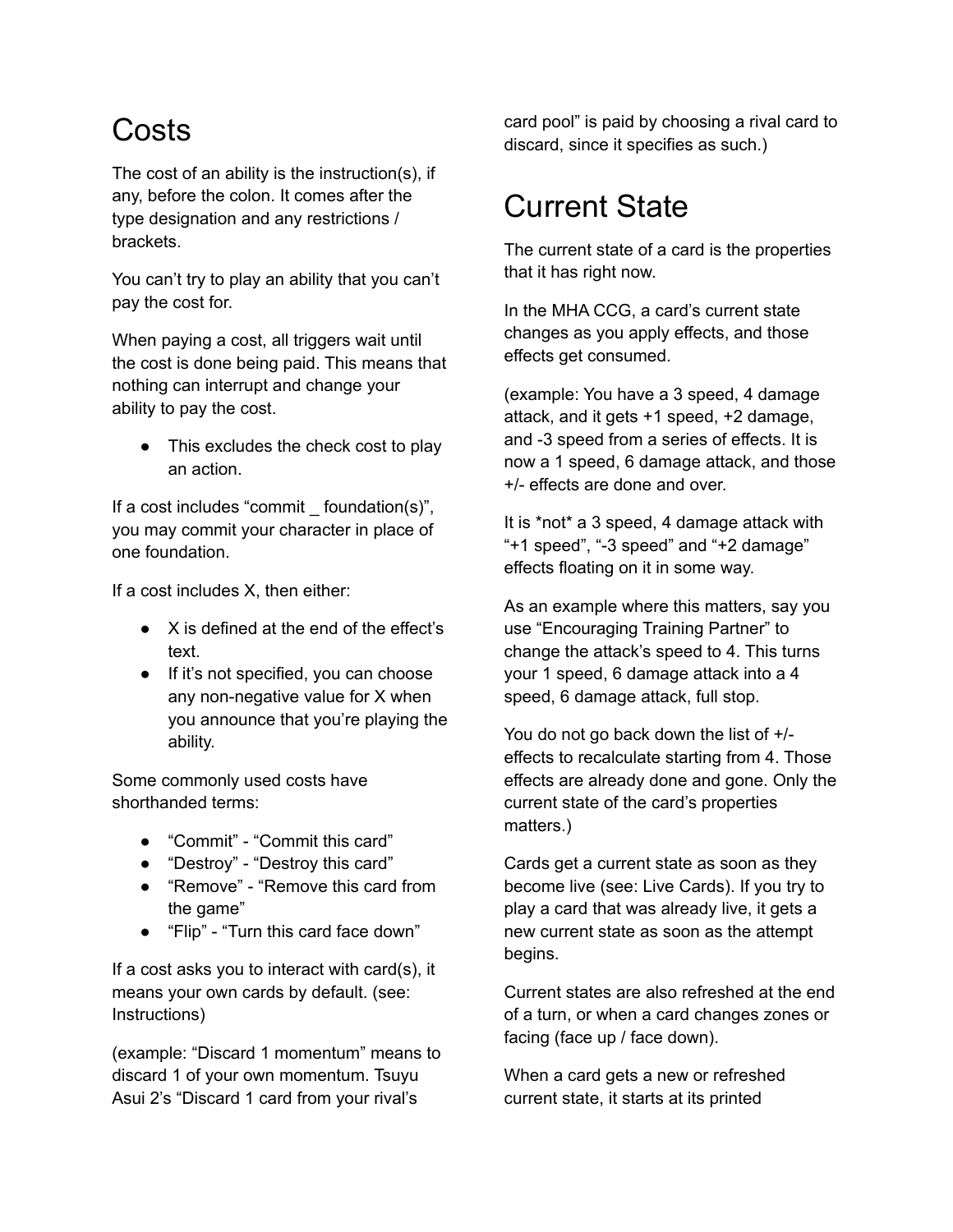properties, then modifier effects get applied (see: Modifier Effects).

Once an effect has applied a change to a card's current state, that modification can't get undone, repeated, or otherwise changed until the current state is refreshed or replaced.

#### (examples:

(a) Todoroki gives your attack +1 damage for every 2 Ranged attacks in your discard pile. You use this ability with 9 Ranged attacks in your discard pile, so the attack gets +4 damage.

Later on in the attack, you get a 10th ranged attack in your discard. This doesn't matter though, because the +4 is already applied and done. It does not become +5.

(b) Giant Ice Wall can give your next Ranged attack Stun: 2. You play another Ranged attack, and it gains Stun: 2. Even if it loses the Ranged keyword for some reason, it will not lose the Stun: 2.)

Current state creation / refreshes happen before any fired effects can trigger.

While an attack is being played, any changes to its speed, damage or attack zone are suspended until it finishes getting played.

The speed, zone and damage of an attack can't be changed if it is not being played or in its attack sequence.

#### <span id="page-15-0"></span>**Cycling**

Cycling is a pause condition (see: Pause Conditions) that occurs when a player has no cards in their deck and the last card to leave their deck has reached its destination. To cycle your deck, shuffle your discard pile to make a new deck, then remove the top 10 cards of that new deck from the game.

• If you don't have 10 cards to remove, you lose the game.

You may need to draw, discard or otherwise take more cards off of your deck than it has left. If this happens, take as many as you can, then cycle, then take the rest.

● Note that this does not apply to revealing cards, since those cards aren't leaving your deck.

#### <span id="page-15-1"></span>Damage

The number in the burst symbol of an attack is its damage.

Damage can be negative (see: Negative Numbers). If an attack has 0 or negative damage, it does not deal damage.

When a player takes damage, they lose that much health.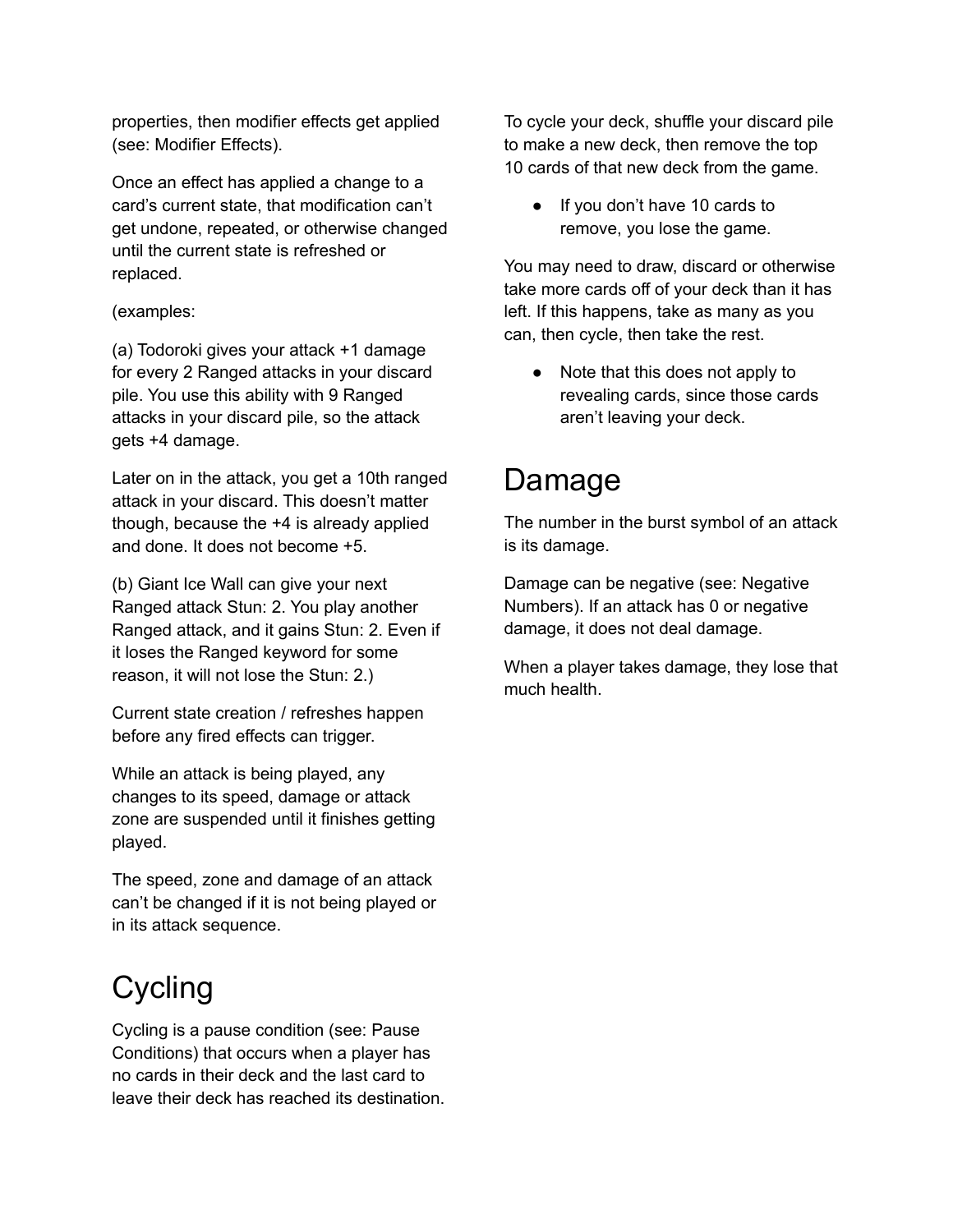## <span id="page-16-0"></span>Damage Step

The third part of the attack sequence, after the Block Step. During the Damage Step, the attack deals (or fails to deal) damage to the rival.

- Attacks with 0 or negative damage do not deal damage.
- Unblocked attacks deal damage equal to their damage value.
- Partially blocked attacks deal half their damage value, rounded up.
- Completely blocked attacks deal no damage.

After the Damage Step, the attack resolves and the attack sequence ends.

#### <span id="page-16-1"></span>**Deadlock**

Deadlock is a play restriction. (see: Play Restrictions)

Deadlock abilities are only playable if your rival has more than 10 (as in, 11 or more) foundations in their stage. This only counts foundations, not characters or assets.

#### <span id="page-16-2"></span>**Deck**

Your deck is the stack of cards you draw and use for checks over the course of the game.

The number of cards in each player's deck is public knowledge.

If you run out cards in your deck, cycle it. (see: Cycling)

If multiple cards are added to your deck at the same time, you can choose their order. If you search your deck due to some effect, shuffle it afterwards. If the effect only lets you search for a certain kind of card, you need to reveal it to verify that you met the conditions.

#### <span id="page-16-3"></span>Deck Construction

These rules apply to the My Hero Academia Only format. For other formats, see their relevant tournament documents.

A deck contains a minimum of 50 cards, plus 1 character.

• The 1 character is your designated starting character. You can include other characters in your deck, for blocking or other reasons.

(tip: Using a deck with more than the minimum 50 cards can be a good idea in the MHA CCG, so keep that in mind!)

In tournament play, you can also bring up to 10 cards to form a sideboard. A sideboard lets you substitute cards between games. Your deck must have the same number of cards after sideboarding that it did before.

Only cards from the My Hero Academia license are allowed. These will have "My Hero Academia" in the text at the bottom of the card.

• Cards from the 2019 Gencon demo decks are not allowed.

No more than four copies of a given card can be in your deck, including your sideboard.

Every card in your deck must share a chosen symbol, including your starting character.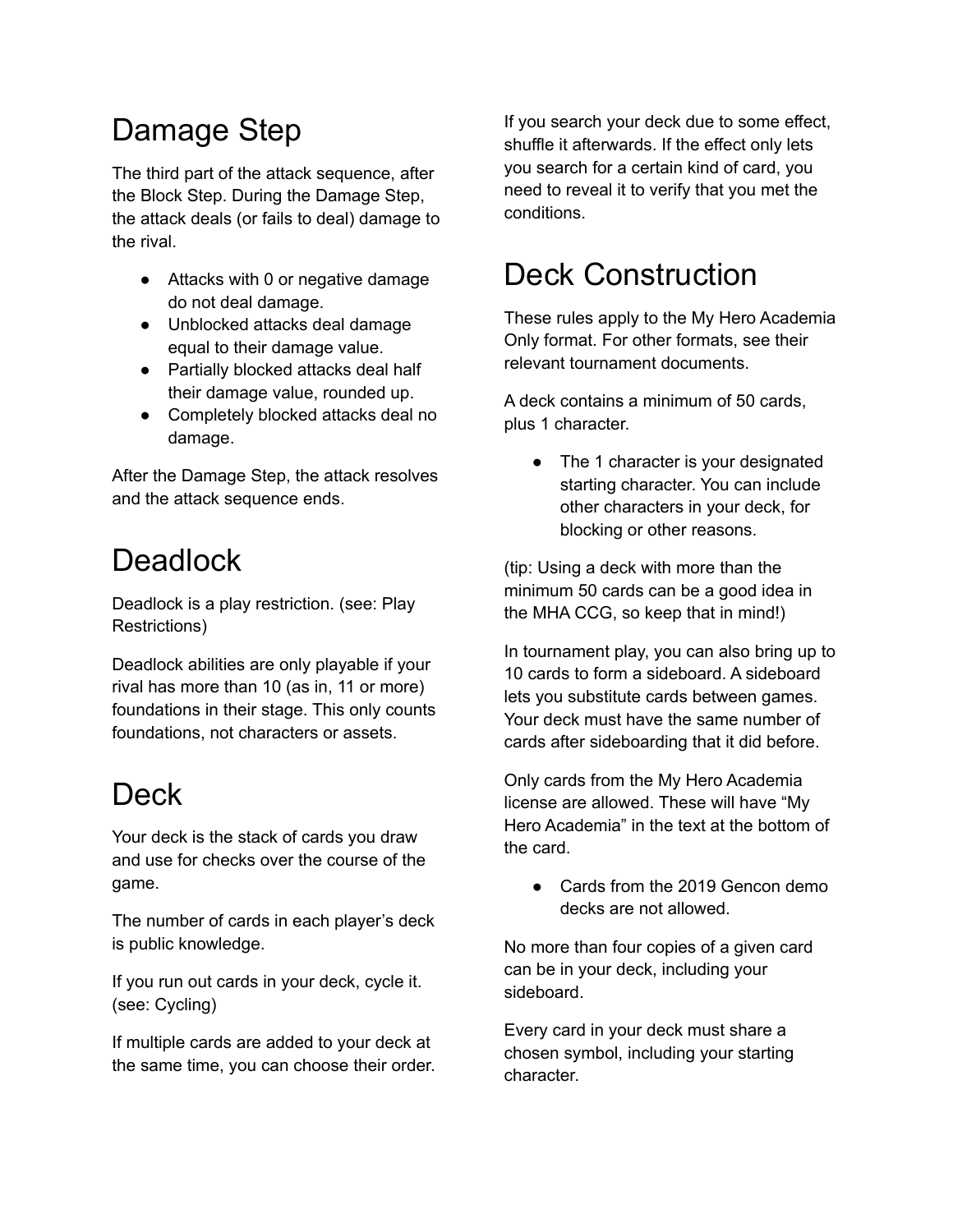(example: Say you want to build a deck with Momo Yaoyorozu as your starting character. It must be entirely All symbol cards, entirely Good symbol cards, or entirely Life symbol cards. This includes the sideboard.)

#### <span id="page-17-0"></span>Defender

The rival of the player whose attack is currently in its attack sequence. The defender gets priority to play Enhance abilities second during the Enhance Step.

#### <span id="page-17-1"></span>**Destroy**

To destroy a card means to move it from the stage to the discard pile.

#### <span id="page-17-2"></span>Detached Effect

Detached effects are one of the three effect states. (An effect's "state" dictates how it behaves if related cards move or change. see: Effect States)

Detached effects are completely independent of the state of any card(s). Any non-static effect that is not specific to a particular card(s) is detached. This includes all direct effects. (see: Direct Effects)

- A detached effect ends when either:
- It finishes executing
- A point specified in the effect is reached
- The turn ends (if no other end point is specified)
- For a fired effect, when all possible chances for it to trigger have passed

## <span id="page-17-3"></span>**Difficulty**

The difficulty of a card is the number in the top left corner.

The difficulty you check against is separate. That is the number that your check must meet or exceed in order to pass a check.

When you play a card (aside from blocking), the difficulty you check against is equal to the card's difficulty, plus progressive difficulty.

When you try to block with a card, the difficulty you check against is equal to: The speed of the attack + the block modifier of your block + progressive difficulty.

(see: Progressive Difficulty)

#### <span id="page-17-4"></span>Direct Effect

Direct effects are one of the four effect classes. (An effect's "class" dictates how or when it is applied, among other things)

A direct effect is the effect of a played ability. It executes after the ability is played.

Direct effects are always detached. They often create other effects, including assigned effects.

(example:

- The direct effect of Note Taking gives your punch attack +2 speed.
- The direct effect of Reverse Throw creates an assigned fired effect.)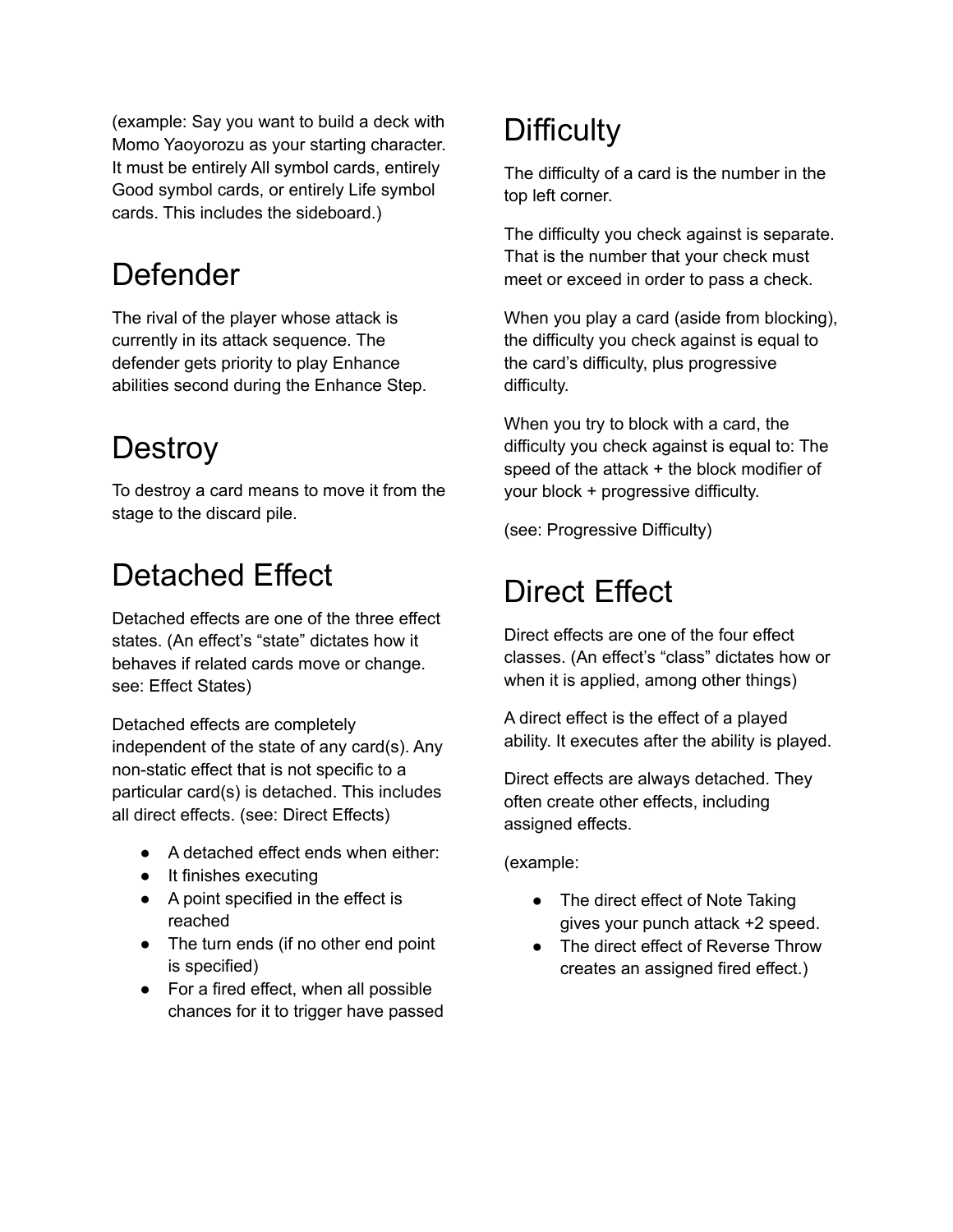## <span id="page-18-0"></span>**Discard**

To discard a card is to put it in your discard pile. This can be from any zone.

In card text, if no zone is specified, "discard a card" means to discard it from your hand.

If the cost of an ability is to discard your hand, you can pay that cost with an empty hand.

● If the cost of an ability is to discard a certain number of cards, you must be able to discard that many cards to pay the cost.

## <span id="page-18-1"></span>Discard Pile

The discard pile contains cards that were destroyed, checked or otherwise discarded.

Your discard pile is a single face up pile, with new cards going on top. You can't rearrange it, and both players are allowed to look at either discard pile at any time.

If multiple cards go to your discard pile at the same time, you can choose the order they go in.

## <span id="page-18-2"></span>Double

Effects cannot double a negative number.

#### <span id="page-18-3"></span>Draw

To draw a card means to add the top card of your deck to your hand.

● Adding cards to your hand in other ways does not count as drawing a card.

Drawing multiple cards is one game event. (Effects that trigger off of drawing cards will only trigger once)

If an effect asks you to "draw up to" a certain number, and you have less than that, draw the difference in one action.

## <span id="page-18-4"></span>Draw Step

The Draw Step is the third part of the Start Phase, after the Review Step.

During your draw step, draw up to your hand size.

If the number of cards in your hand is already equal to or more than your hand size, don't draw any cards.

## <span id="page-18-5"></span>Dropped Attack

If an attack in its attack sequence leaves the card pool or changes facing (face up or face down) before the Damage Step, it becomes dropped.

Dropped attacks end their attack sequence as soon as either:

- A player would get priority to play an enhance
- The attack sequence would move on to the start of a new step, or to the determination of block status. (see: Attack Sequence)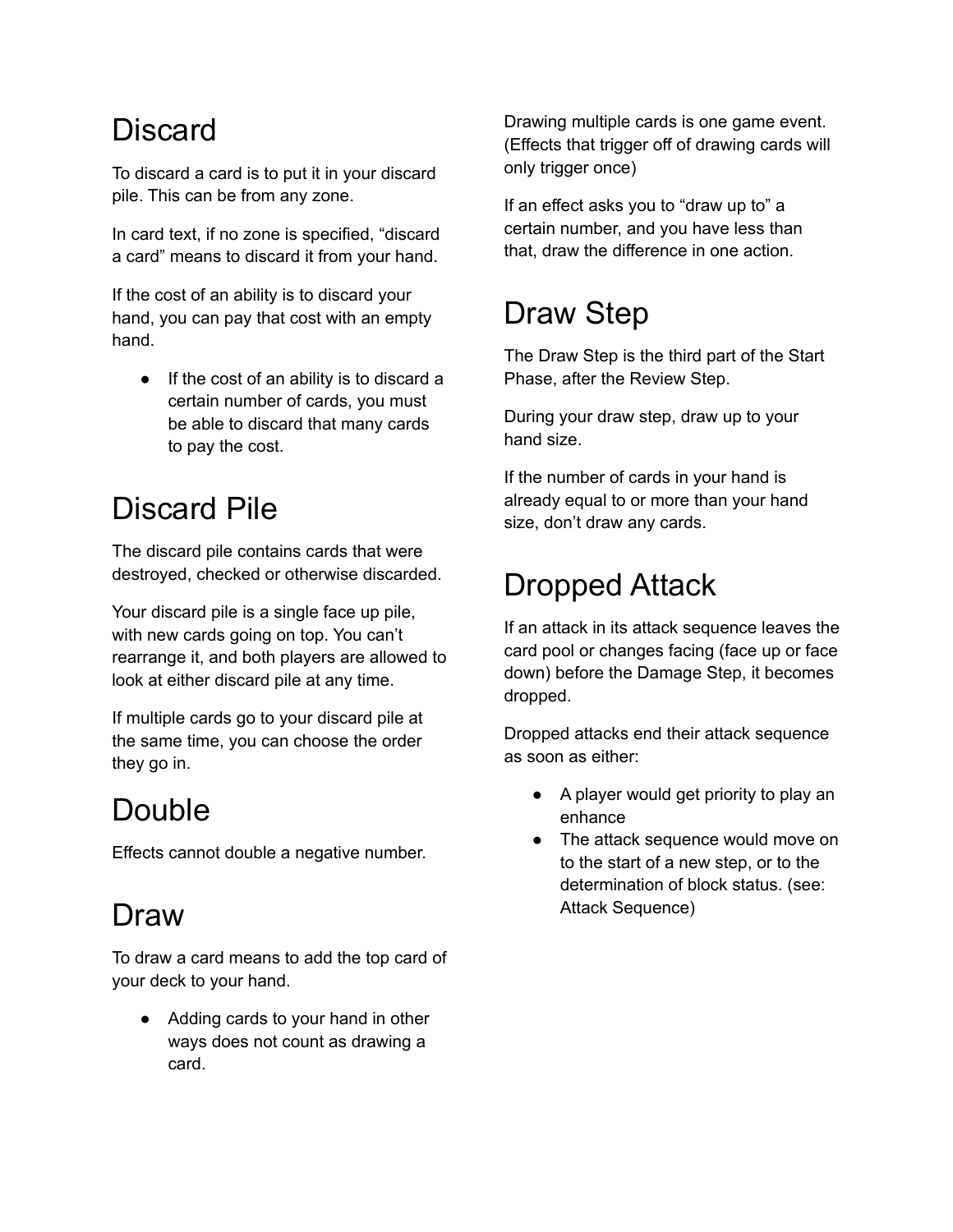## <span id="page-19-0"></span>During an Attack

"During an attack" means to be during an attack sequence.

(note: effects that trigger upon an attack being played happen before the attack sequence)

#### <span id="page-19-1"></span>**Effects**

An effect is some series of instructions that can have an impact on the game. Effects come from abilities, or from other effects.

• Game procedures, such as cycling, are not effects.

Execute effects' instructions in order. Each step along the way can separately trigger fired effects or response abilities.

- Fired effects or response abilities can interrupt an effect. Handle those, and any resulting triggers, before continuing the original effect.
- Acting on groups of cards (i.e. discard 2 cards) does not cause multiple triggers. (see: Game Event)

If an effect requires a decision, that decision is not made until that part of the effect is reached.

(note: If an effect makes another effect that includes a decision, the decision isn't made until that created effect executes.)

Effects do as much as they can, even if it is not possible to do the whole effect.

(note: It is possible for an effect to do nothing at all. There is nothing wrong with this, and you're allowed to play an ability even if its effect will do nothing.)

If an effect asks a player to interact with cards, it means their own cards by default. (see: Instructions)

(example: "Your rival commits 1 foundation" means they pick and commit 1 of their own foundations. "Destroy 1 rival foundation" means you pick and destroy any rival foundation, since it specifies as such.)

Certain clauses of an effect are handled out of order:

- A definition of X may appear in an effect, but is not an instruction.
- An "If... instead" clause changes a prior part of the effect based on a condition.
- An "Either… or if" clause is an alternate way to frame the above.

There can be text at the end of an effect that impacts the ability and is not part of the effect. These can include:

- "Playable while committed."
- "Only playable (condition)."
- "This ability cannot be canceled."
- "This enhance is playable any number of times this Enhance Step."
- "Your rival may (instructions) to cancel this ability."
- "This effect cannot \_\_\_."

(see: Play Restrictions)

Some effects are a series of bullets. These function like a list of options, except that you will need to choose an option as part of the cost.

(see: Bulleted Effects)

Effects have both a "class" and a "state".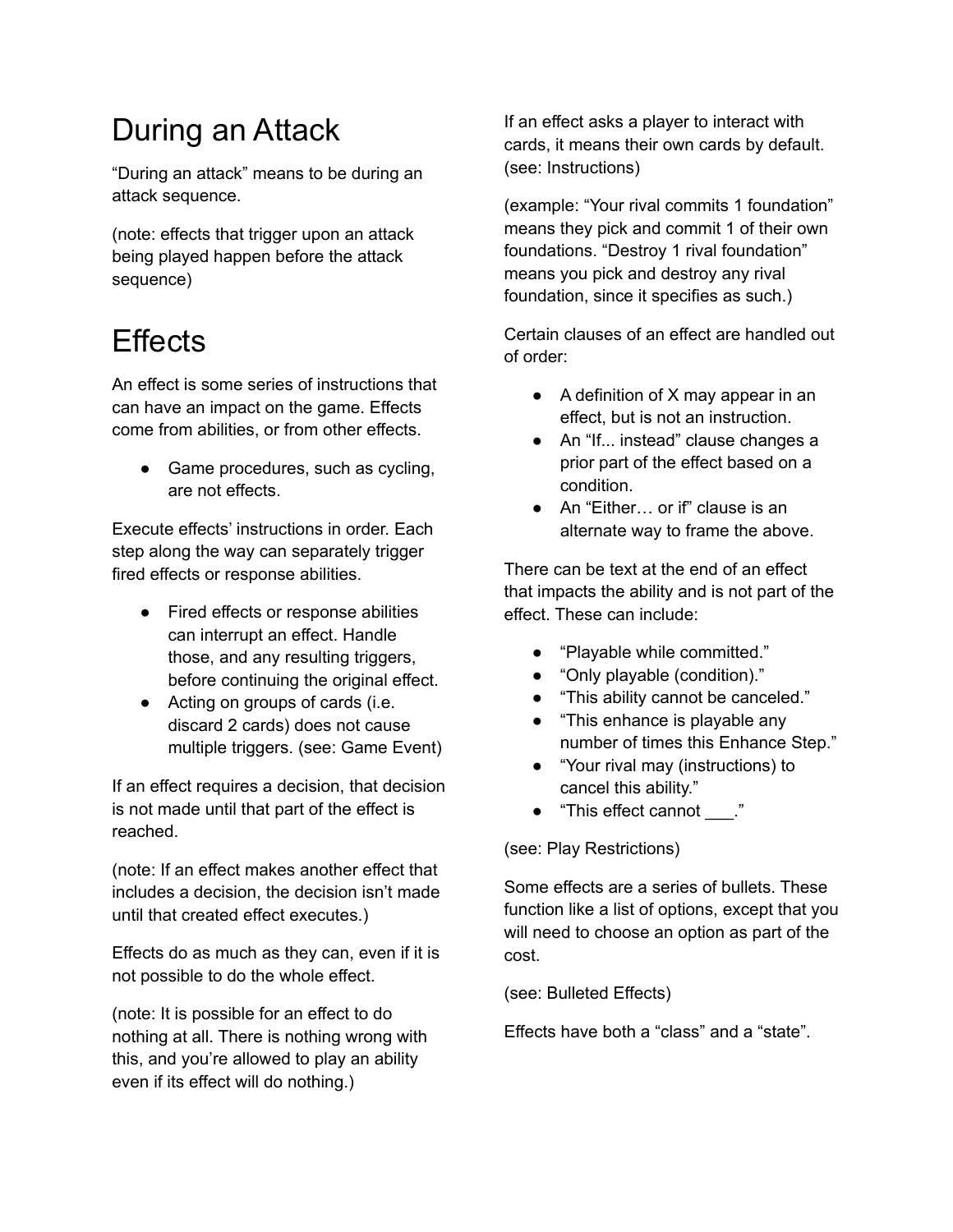- An effect's "class" dictates how or when it is applied, among other things. (see: Effect Classes)
- An effect's "state" dictates how it behaves if related cards move or change. (see: Effect States)

(note: Effects can also have a "scope", which limits an effect's frame of reference for certain things. It's mostly a technicality, but you can see Scope for details.)

Non-static effects last until the end of the turn, if no other end point is specified.

Sometimes an effect looks for a card property, but the card changed zones or visibility. Use the latest value of that property in the first zone where it was live. (see: Scope)

#### <span id="page-20-0"></span>Effect Classes

The class of an effect dictates how it is applied, its timing, scope and any unique behaviors.

A direct effect is the effect of a played ability.

(see: Direct Effect)

A fired effect is triggered by some game event, like a response ability, but not optional. (see: Fired Effect)

A modifier effect changes a card's current state. They can happen immediately, or wait for card(s) to apply to.

(see: Current State, Modifier Effect)

A rule effect applies some added rule or behavior to the game while it's active. (see: Rule Effect)

## <span id="page-20-1"></span>Effect States

An effect's "state" dictates how it behaves if related cards move or change.

Static effects are active so long as the card they're on is live. (see: Static Effect, Continuous Ability, Live Card)

Detached effects are completely independent of the state of any card(s). (see: Detached Effect)

Assigned effects are tied to a specific card, and will end if that card changes zones. (see: Assigned Effect)

## <span id="page-20-2"></span>Either Player

If an effect instructs you to interact with "either player's" game zone(s), you pick a player and interact with that one player's game zone(s).

#### <span id="page-20-3"></span>End Phase

The End Phase is the third part of the turn, and comes after the Combat Phase.

During the End Phase, players clear their card pools, then the turn ends and the other player's turn begins.

(see: Clearing the Card Pool)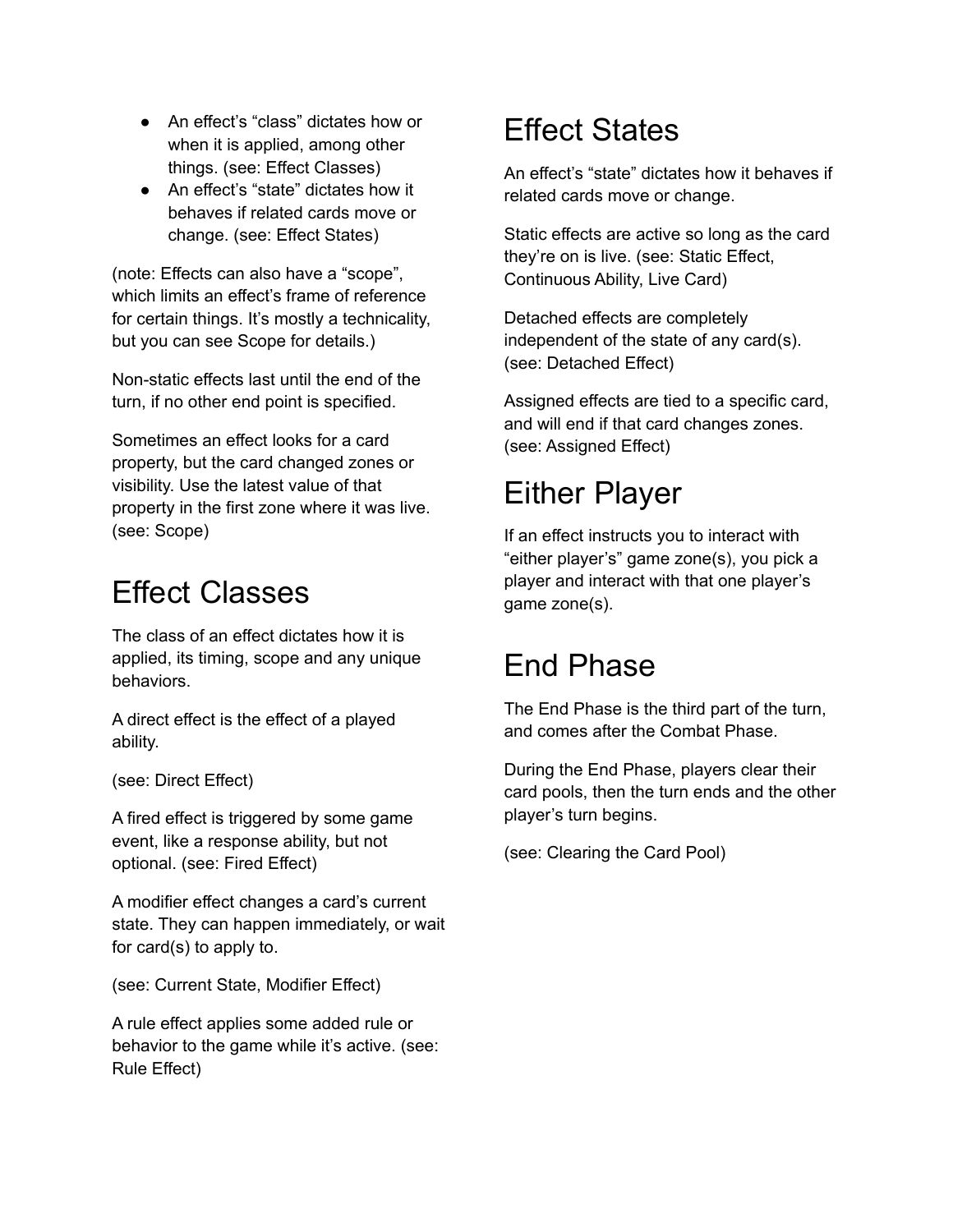## <span id="page-21-0"></span>Enhance Ability

Enhance abilities are played during the Enhance Step.

(see: Enhance Step)

An enhance ability is playable if it's on a ready card in the stage, an action card in the hand, or on the current attack.

Each enhance ability can only be played once per Enhance Step.

## <span id="page-21-1"></span>Enhance Step

The Enhance Step is the first part of the attack sequence, before the Block Step.

During the Enhance Step, players take turns having priority to play Enhance abilities. (see: Enhance Ability)

When you have priority, you can either play an Enhance, or pass.

• Passing does not stop you from playing Enhances later on. You only pass that specific chance to play one.

If both players pass in succession, the Enhance Step ends.

## <span id="page-21-2"></span>EX - enhance

EX is a keyword ability.

EX grants "Enhance Discard 1 or more momentum: This attack gets +X speed for each card used to pay the cost of this ability. X equals the rating of the EX keyword granting this ability."

The EX rating is the number next to the EX keyword. "EX: 2" has a

EX rating of 2.

#### Face Down Cards In the Stage or Card Pool

<span id="page-21-3"></span>A face down card in the stage is a blank foundation. It has no printed properties.

● You can look at your own face down foundations, but not your rival's.

Any cards that were added to the stage face down, or became face down, during the current turn must be kept distinct for the duration of the turn.

• On following turns, face down cards may generally be left indistinguishable from one another. (Unless needed to track assigned effects, to count the number of times the card has been readied, or similar.)

A face down card in the card pool is just a blank card. It adds to progressive difficulty but does nothing else on its own.

● You cannot look at face down cards in the card pool.

If a face down card goes to the stage or card pool (unless from the hand), it stays face down by default.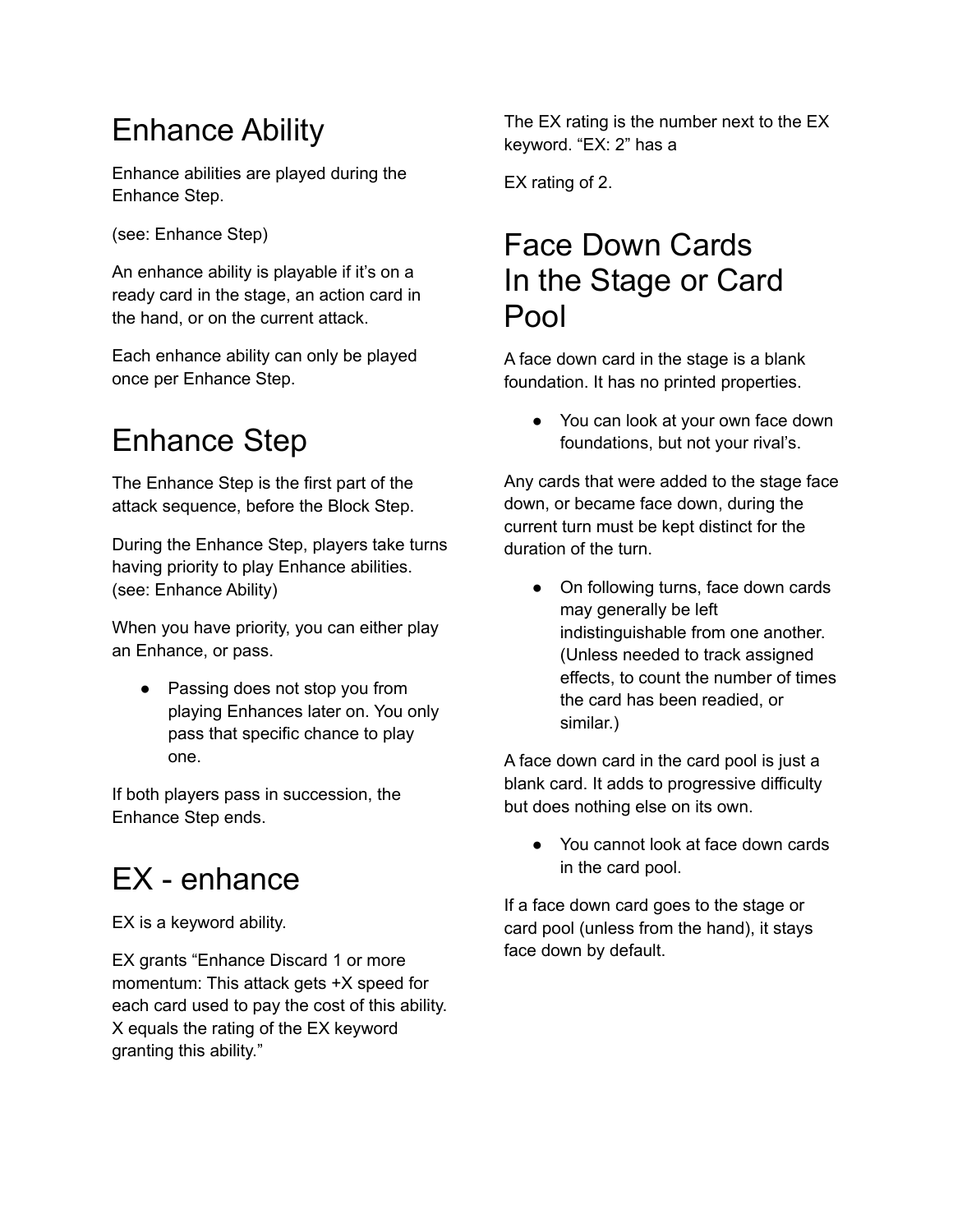#### <span id="page-22-0"></span>Fired Effect

Fired effects are one of the four effect classes. (An effect's "class" dictates how or when it is applied, among other things)

A fired effect is an effect that triggers off of some game event. They're like response abilities, but they don't have to be played.

- You can't choose not to trigger a fired effect. If one is active, it will always fire if the trigger occurs. Fired effects may have options as part of their text.
- Effects that change future checks (such as "your next check gets +2") are fired effects that trigger when you make the check.

(example: Binding Kick's "If this attack deals damage, draw 1 card." is a fired effect.

Release's "Your check to block this attack gets +2." is a fired effect.

Texas Smash's "If this attack deals damage, build the next foundation you play face up." is a fired effect that makes another fired effect.)

Fired effects happen before response abilities can be played.

• Any modifier effects (if applicable) are handled before fired effects. (see: Modifier Effects)

If more than one fired effect triggers at once, the active player handles theirs first, then the inactive player. Each player handles their effects in any order they want.

By default, fired effects only trigger and execute once. Some detached or assigned fired effects can fire multiple times. If so, the text will make it clear.

(example: "For the rest of this turn, whenever an attack deals damage, gain 1 health." would fire multiple times.)

Fired effects can create other effects.

A card involved in a fired effect's trigger could change zones (due to another effect or cost) after the effect triggers, but before it executes. If this happens, the effect cannot move it again, or otherwise interact with it. It may still read properties from it. (see: Scope)

An attack in the card pool may turn face down after a fired effect triggered by its resolution triggers, but before it executes. If this happens, the effect cannot move it or otherwise interact with it. It may still read properties from it.

(Note: This is specific to attacks flipping after they resolve, and does not apply to other situations where a card is flipped)

## <span id="page-22-1"></span>Flash

Flash is a keyword ability.

Flash grants "Skip this attack's Enhance Step."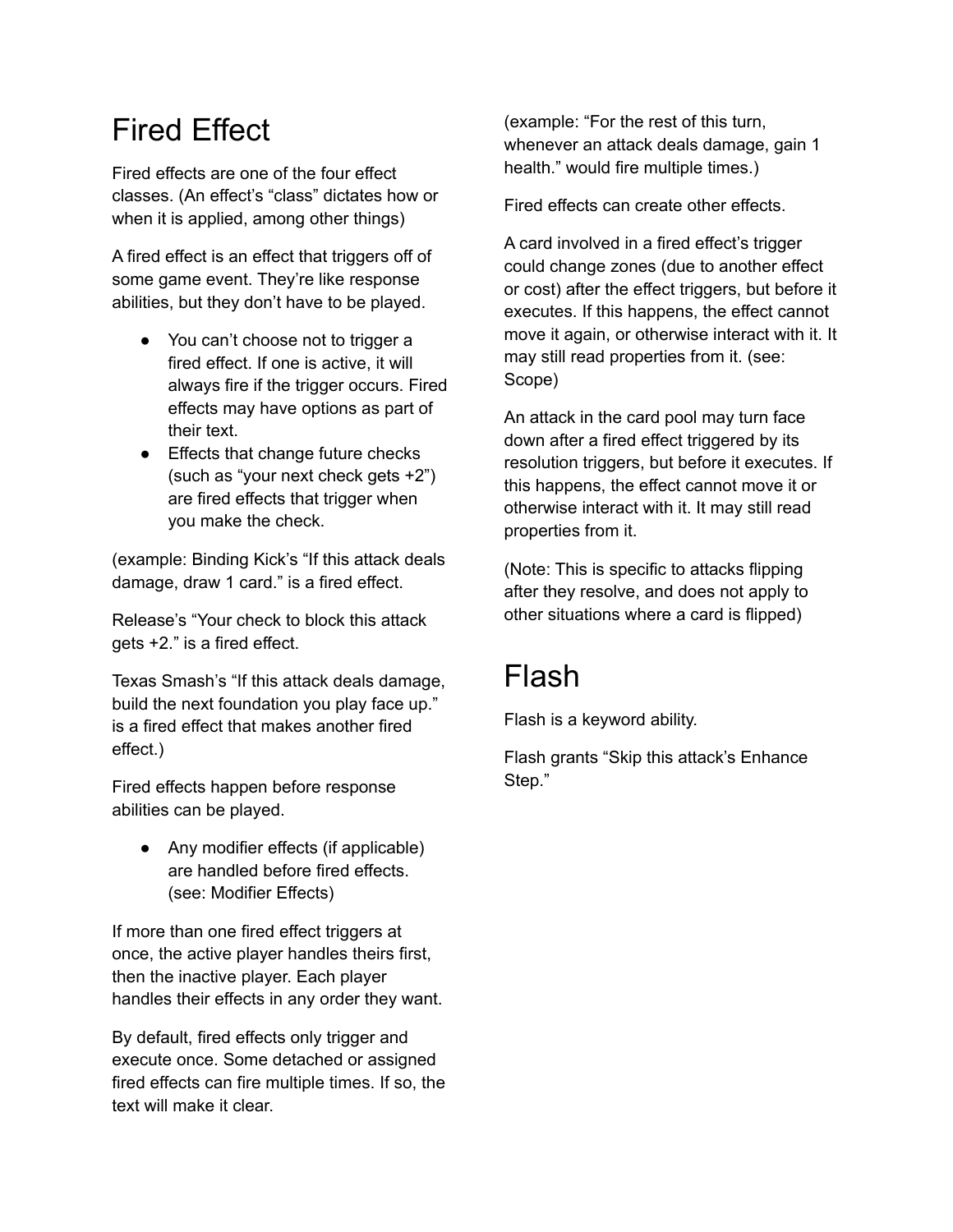## <span id="page-23-0"></span>Flip

To flip a card is to turn it face down. (see: Face down cards)

You can't flip a card that's already flipped.

(note: Flipping or unflipping a card does not make it a "new card". Its current state refreshes, but it is still the same card. Any assigned effects remain on it.

This also means that if, for example, it has been readied this Combat Phase, it still counts as such.)

#### <span id="page-23-1"></span>Form

Forms consist of two different actions.

- Playing a card
- Playing a Form ability on a card.

Form abilities are played during the Combat Phase, by the active player when they have priority to play forms.

As the active player, you have priority to play a form (or pass) whenever:

- There is no ongoing attack sequence
- There are no response windows open
- There are no cards or abilities in the middle of being played or executing

## <span id="page-23-2"></span>Form Ability

Form abilities are played during the Combat Phase, by the active player when they have priority to play forms.

An form ability is playable if it's on a ready card in the stage, or an action card in the hand.

#### <span id="page-23-3"></span>Foundation

Foundations are one of the five card types.

You play foundations as a form into the card pool during the Combat Phase, and they get built into the stage during the end phase.

Foundations can be used to pass checks.

(see: Making a Check)

If a card counts your foundations, it means foundations in your stage.

#### <span id="page-23-4"></span>Fury

A keyword trait. (see: Keyword Traits)

#### <span id="page-23-5"></span>Gaining Abilities

Any effect that causes a card to gain the abilities of a second card will grant only the abilities printed on that second card at the time that the effect executes.

Gained abilities are part of a card's current state. Therefore, if the card changes zones or the turn ends, the card will lose the gained abilities, as its current state refreshes.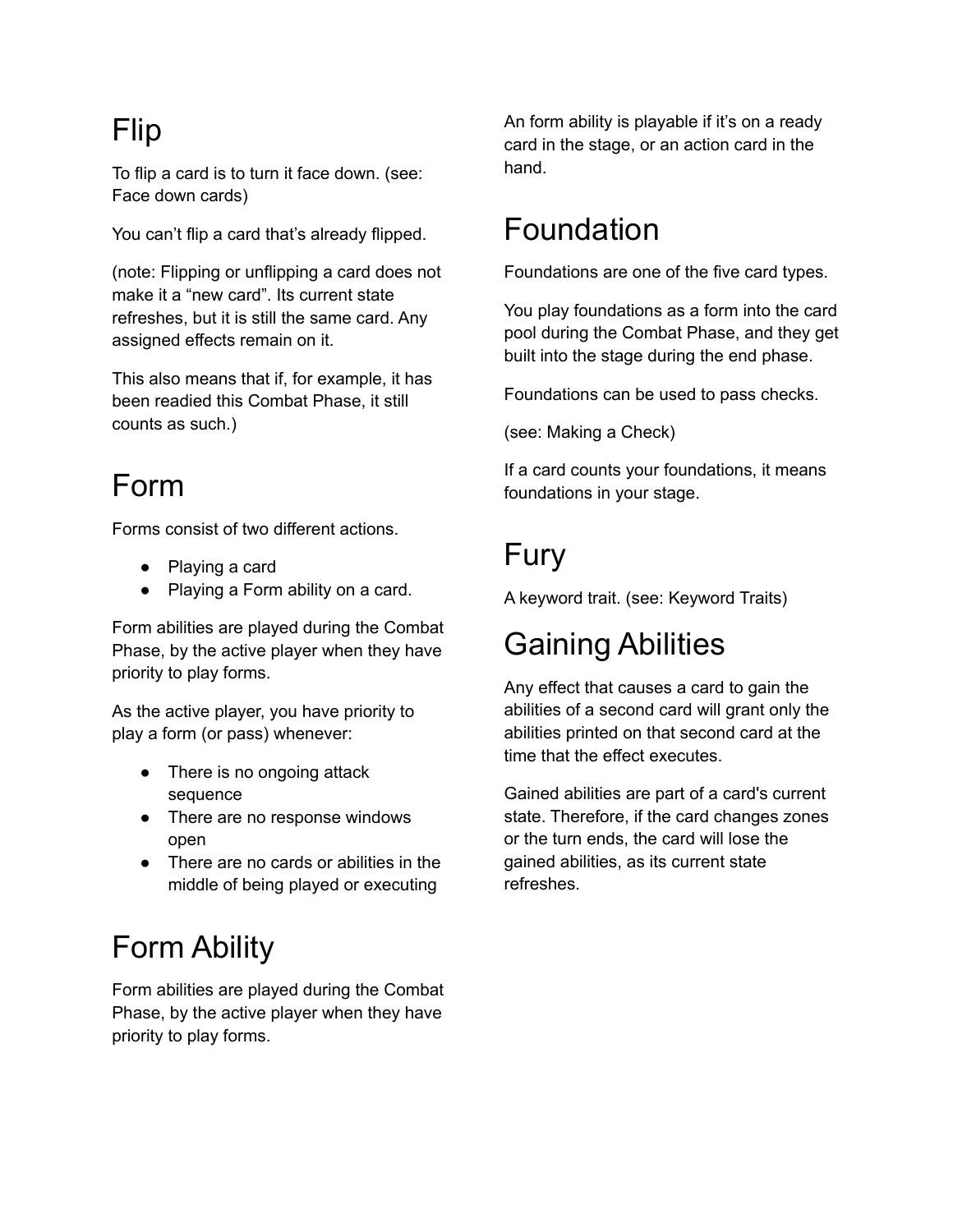## <span id="page-24-0"></span>Gaining Keywords

Some effects will cause a card to gain keywords. A card can gain a keyword it already has.

(example: Neito Monoma can cause an attack that has "Taunt" to gain a second instance of 'Taunt".

Shoto Todoroki II can cause an attack with 'Stun: 2' to gain a second instance of 'Stun: 2'. Both instances of "'Stun: 2' can be played as separate enhances.)

#### <span id="page-24-1"></span>Game Event

A "game event" is something that can trigger a response ability or a fired effect.

In some cases, game events are combined, delayed or prevented:

- Interacting with multiple cards at once is one game event.
- Any game events that would happen while a player pays a cost wait until the payment is done. Then they happen as one collective event.
- Any game events that would happen during a pause condition wait until the pause is over. Then they happen as one collective event.
- Game events can't happen before the game starts.

The nature of a game event can't change after it happens. In other words, if something triggers, it can't "un-trigger" because something changed before it was played or executed.

For the purposes of game events and otherwise, players don't act upon their rival's cards. If an instruction says to interact with a rival card, you choose the card if needed, then your rival completes the act. (see: Instructions)

(example: The response on Recipro Burst triggers "After your rival commits 1 or more foundations during this attack's Enhance Step". This triggers if rival foundation(s) are committed during the Enhance Step for any reason. Even if it was due to your effect, and even if you chose the card they committed.)

#### <span id="page-24-2"></span>Game Zones

There are eight game zones. Both players have one of each. See their respective entries for details.

- Card Pool
- Deck
- Discard Pile
- **Hand**
- Momentum
- **Removed From Game**
- Stage
- **Transit Zone**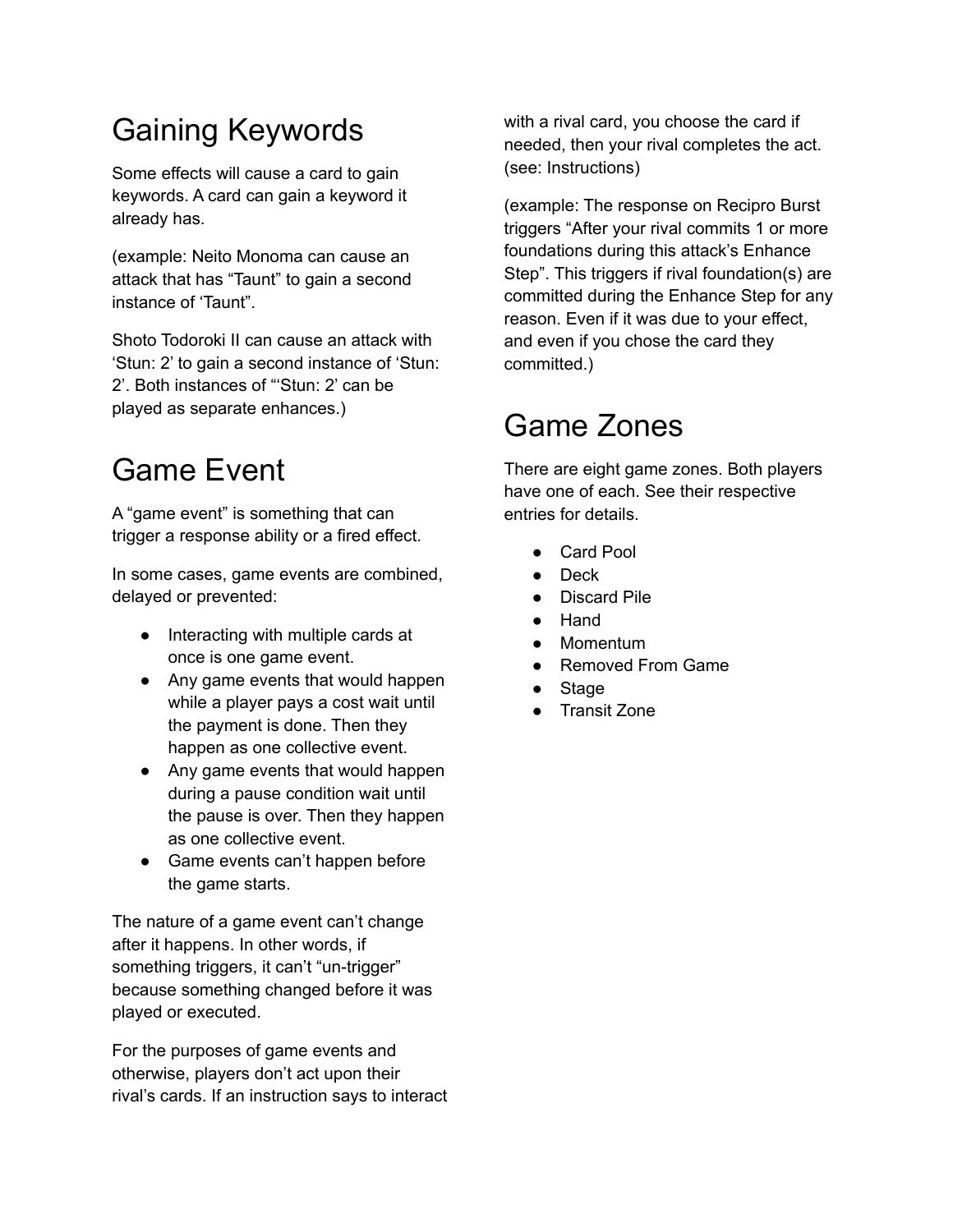#### <span id="page-25-0"></span>Hand

The Hand is one of the game zones.

The cards in your hand are private information. You can look at them at any time, but not your rival.

• The number of cards in your hand is public information.

There is no limit to how many cards you can have in your hand.

If an effect makes you reveal or move a card that meets a condition from your hand, and you don't have any, reveal your hand to verify this.

#### <span id="page-25-1"></span>Hand Size

On a character, the number over the "cards" symbol is their hand size.

You draw up to your hand size during the Draw Step.

(see: Draw Step)

Your hand size is not a maximum. You can have any number of cards in your hand at any time. It only dictates how many cards you draw during the Draw Step.

## <span id="page-25-2"></span>Health

On a character, the number over the "heart" symbol is their health.

You start the game with health equal to your character's health.

You can lose health due to costs or effects, or by taking damage. (see: Damage)

● Losing health directly does not count as taking damage.

If a player is at 0 health or less, they lose the game.

Unlike hand size, health is a maximum.

- If an effect would gain health beyond the maximum, it gains up to the maximum instead.
- If an effect would gain health but you are already at the maximum, it fails to gain health at all.

## <span id="page-25-3"></span>**Identity**

A character's identity is the name at the top of the card, excluding parentheses.

Different characters with the same identity will have different versions. (see: Version)

Characters with the same identity and version as your starting character can be built and attached. (see: Character)

If an effect names a character identity, any version of that character counts.

#### <span id="page-25-4"></span>If

An "if" condition in an effect applies to the rest of the sentence. Any following sentences are not subject to the condition.

(example: Even if you fail to remove a momentum with Capture Evil-Doers, it still removes itself.)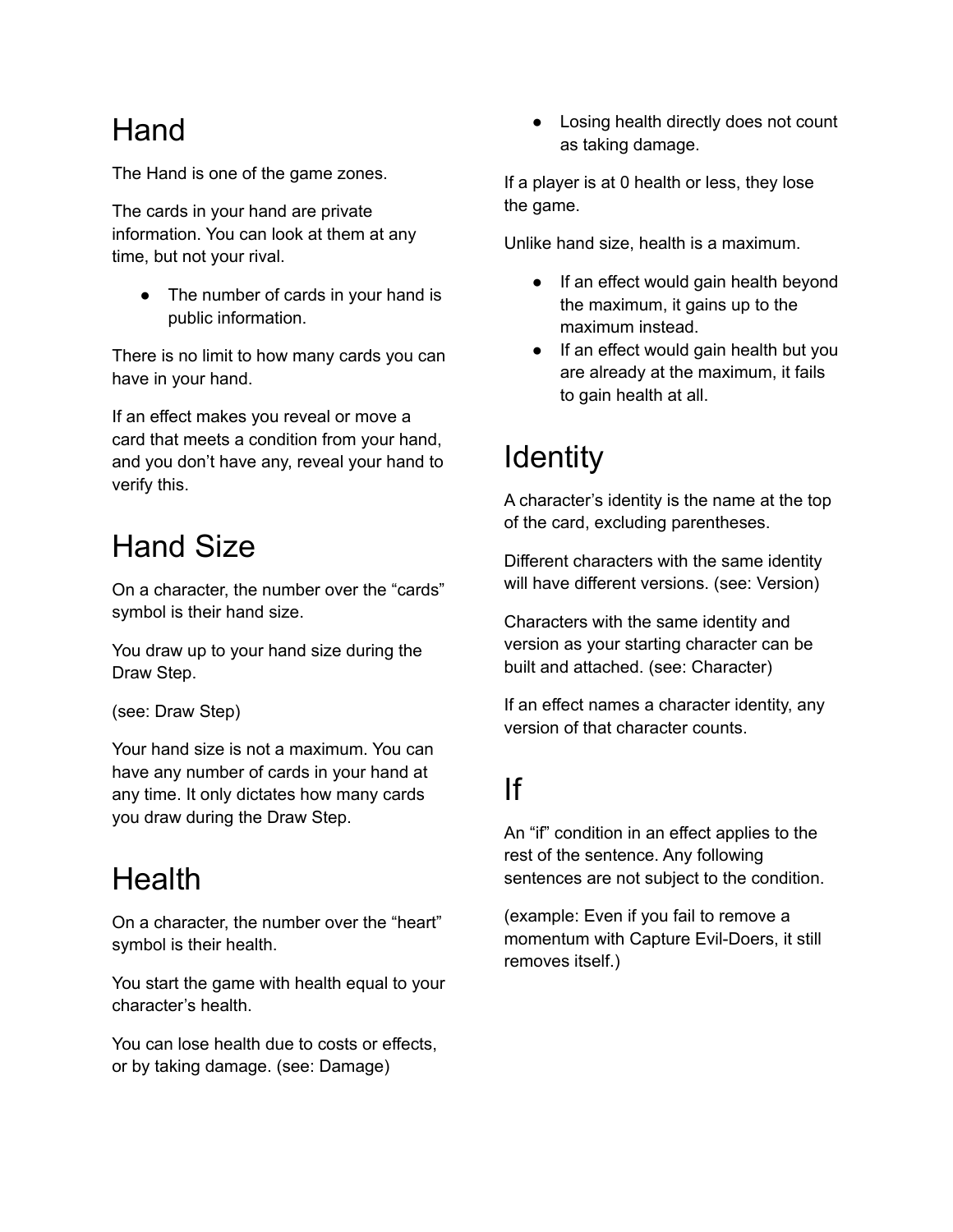## <span id="page-26-0"></span>Infinity

The infinity symbol counts as all twelve symbols. This means you can include an infinity card in any deck.

• The usage of three infinity symbols is just for visuals. It's redundant and has no effect on deckbuilding or gameplay.

#### <span id="page-26-1"></span>**Instruction**

Instructions are the steps that are part of a cost, or an effect.

By default,

- If an instruction asks you to interact with card(s), it means your own cards.
- You make any choices in the instructions of your own costs or effects. This includes choosing which card(s) to interact with if applicable.

If an instruction says to interact with a rival card, you choose the card if needed, then your rival completes the act.

(example: You use the first enhance on Electric Jolt, which instructs you to "Commit 1 rival foundation." You choose the foundation, and then they commit it.)

Some instructions can be overridden by text later in the effect. (see: Effects)

#### <span id="page-26-2"></span>Keyword

A card's keywords, if any, are at the top of its text box.

A keyword can be a keyword trait, or a keyword ability. Traits will be in white, abilities will be colored.

(see: Keyword Trait, Keyword Ability)

## <span id="page-26-3"></span>Keyword Ability

Keyword abilities are colored terms in the top line of the text box.

Each keyword ability grants some ability to the card that it's on.

- Orange keyword abilities grant enhances.
- Green keyword abilities grant responses.
- Blue keyword abilities grant continuous abilities.

Some keywords have a colon and a number after it. This number is a Keyword Rating. (see: Keyword Rating)

There are eight different keyword abilities in the first set of the MHA CCG. See:

- **Breaker**
- Combo
- $\bullet$  EX
- Flash
- Powerful
- **Stun**
- Terrain
- Throw
- Unique

## <span id="page-26-4"></span>Keyword Rating

Some keywords have a colon and a number after it. This number is a Keyword Rating.

Keyword abilities that have ratings will reference them in their text.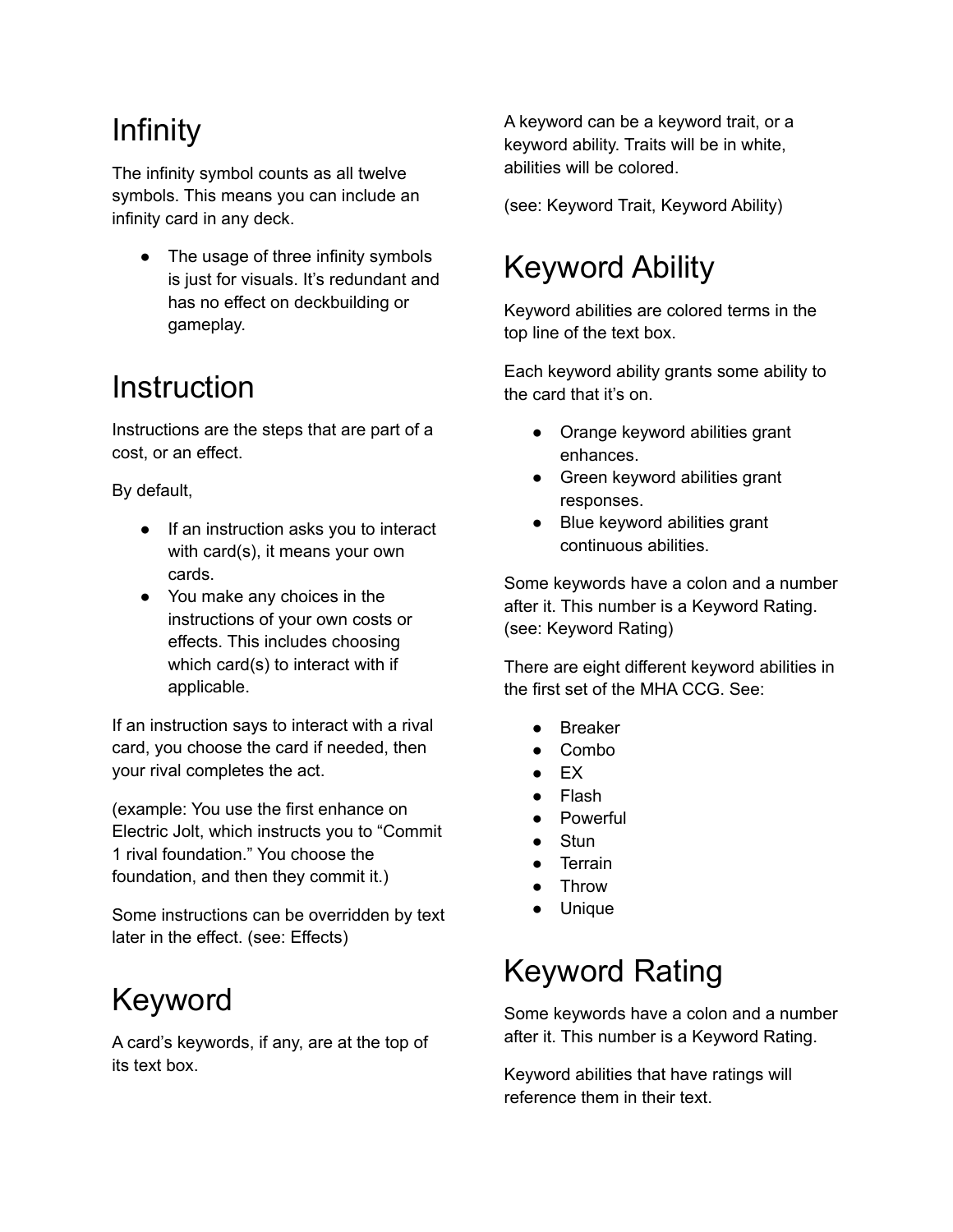## <span id="page-27-0"></span>Keyword Trait

Keyword abilities are white terms in the top line of the text box.

Keyword traits have no inherent function, but cards may reference them.

These traits appear in the first set of the MHA CCG:

- Ally
- Charge
- Fury
- Kick
- Punch
- Ranged
- Slam
- Tech
- Weapon

## <span id="page-27-1"></span>Kick

A keyword trait. (see: Keyword Traits)

## <span id="page-27-2"></span>Live Card

Any card that is face up, revealed, and/or in the stage or card pool, is live.

Live cards have a current state. (See: Current State)

Static effects on live cards are active. (See: Static Effect)

● This excludes characters that aren't in the Stage.

#### <span id="page-27-3"></span>Making a Check

To make a check, discard the top card of your deck and look at its check value. This is the starting value of the check.

The final value of the check is the starting value, plus or minus any changes that are made to it.

(example: You've used the Enhance on Summon Dark Shadow to give your next check +3. When you go to play your next card, you check a 5. This is the starting value, then it gets +3 to make a final value of 8.)

If you were checking against a difficulty, and the final value meets or exceeds it, the check passes.

If the final value is less than the difficulty needed, decide if you want to commit cards to pass it. You can commit foundations and/or your character.

- You must be able to pass the check to commit cards.
- You can't commit more or less than what you need.
	- As an exception, if you only need to add 1 to your check, you may commit a card that counts as more than card to pass the check

(example: If you check a 4 to play a block on a difficulty of 5, you may commit High Value Target to pass the check, even though it would result in "committing more than you need" to pass the check.)

- All cards are committed at the same time.
- If you can't or choose not to commit cards, the check fails.
- If an effect makes a check automatically pass, skip making a check altogether.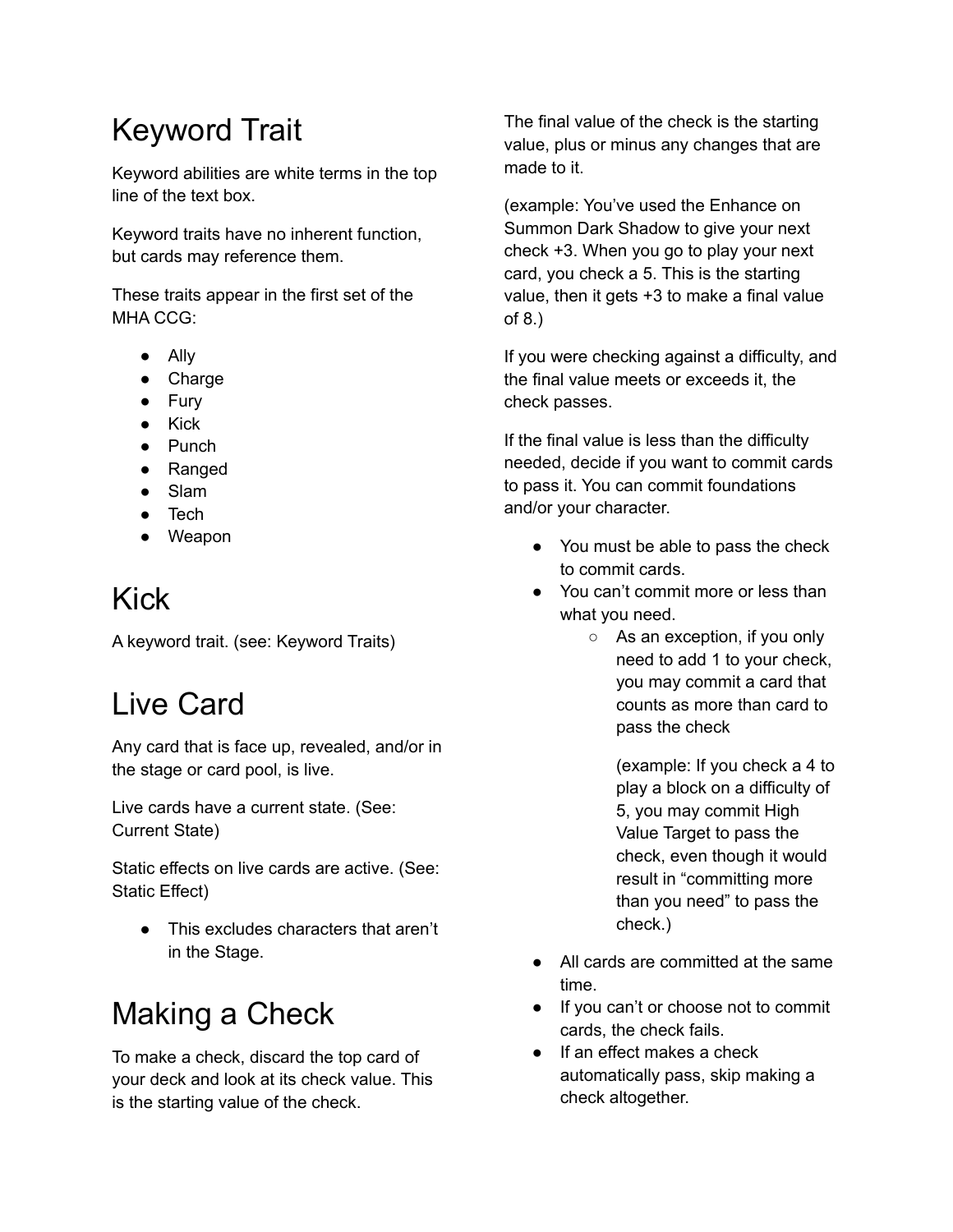## <span id="page-28-0"></span>Modifier Effect

Modifier effects are one of the four effect classes. (An effect's "class" dictates how or when it is applied, among other things)

A modifier effect applies some change to the current state of one or more cards. In other words, it changes some number or card property. (see: Current State)

Modifier effects apply as soon as an applicable card is live. This happens before any fired effects or response abilities. (see: Live Cards)

(note: If an attack is being played, it is live as soon as you announce it and it enters the transit zone. Changes to its speed, damage or zone are suspended until it's played successfully.)

If more than one modifier effect is to apply at the same time, the active player applies theirs first, then the inactive player. Each player applies their effects in any order they want.

Modifier effects can have requirements. They will fail to apply if those requirements are not met.

(examples: If you use Note Taking's "Enhance Flip: Your Punch attack gets +2 speed." during an attack that isn't a Punch, it will fail.)

By default, modifier effects apply one time. If a detached or assigned modifier effect can apply to multiple cards, the text will make it clear.

● No modifier effect can be applied to the same card twice, until that card's current state gets refreshed or replaced.

(example: Kamui Woods' enhance makes a detached modifier effect that applies to all attacks. If you play it during one of your attacks, that attack gets +1 damage right away. Your later attacks will get +1 damage as soon as they're played.)

#### <span id="page-28-1"></span>Momentum

Momentum is one of the game zones.

Your momentum is a "bar" of cards next to your character. They can be arranged vertically or horizontally, or in any ordered fashion.

When you add a card to momentum, you may add it in any position in the order.

When you remove a card from your momentum, you can choose any card(s) you want.

Other than adding or removing cards from it, the order of your momentum can't be changed.

● You aren't allowed to mark or distinguish momentum aside from this ordering.

(note: This makes it possible to have both known and unknown cards in your momentum. If your deck rewards you for knowing which momentum is where, you can try keeping your known momentum in alphabetical or similar order.)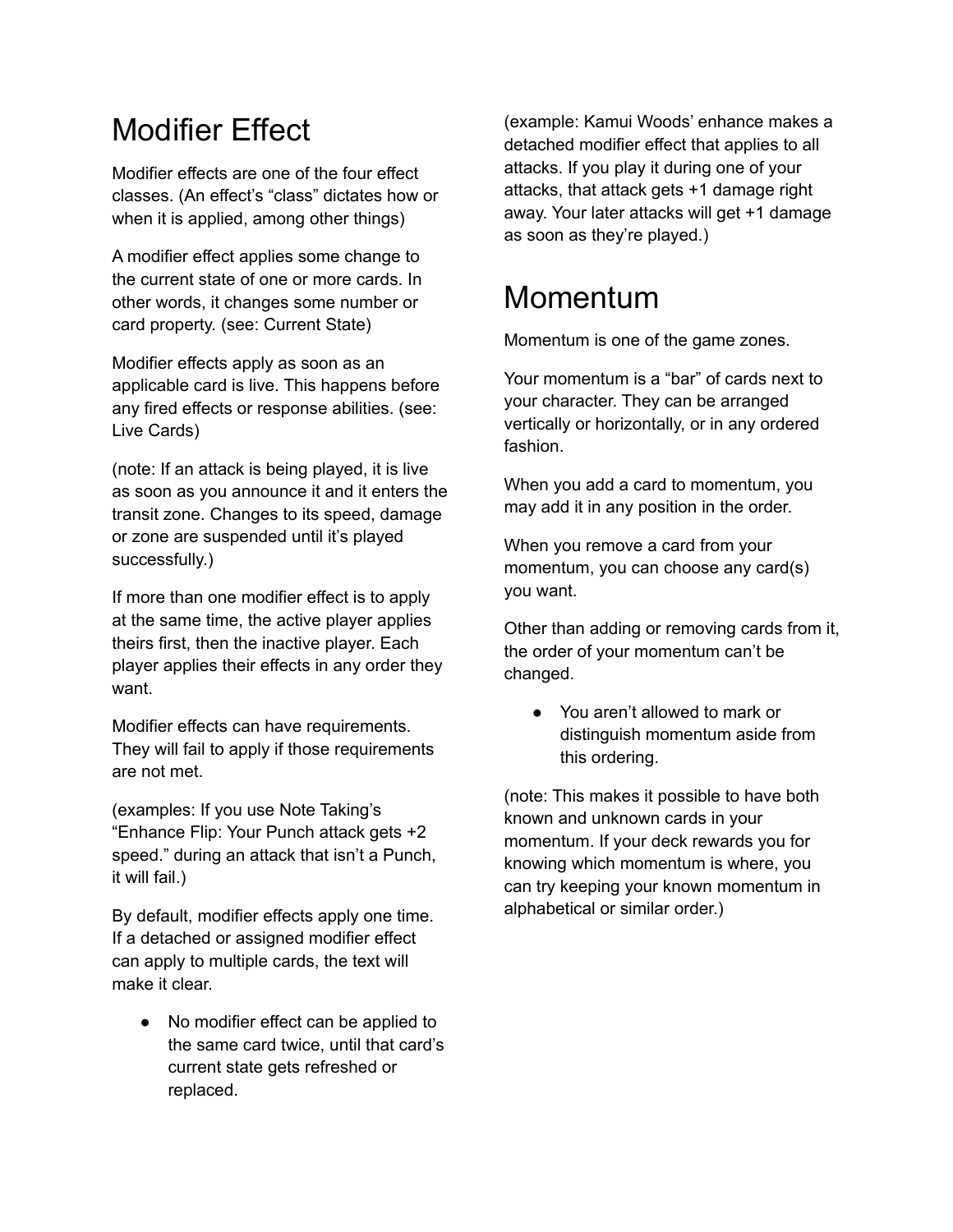#### <span id="page-29-0"></span>Mulligan

Before the game begins, each player gets a chance to take a mulligan, starting with the player going first.

To mulligan, add any number of cards from your hand to the bottom of your deck. Then draw back up to your character's hand size, and shuffle your deck.

(see: Starting the Game)

## <span id="page-29-1"></span>Naming Cards

If you need to name a card, if you can uniquely identify it by other properties, that is also sufficient.

#### <span id="page-29-2"></span>Negative Numbers

The MHA CCG allows numbers to be negative.

If an attack has negative damage, it deals no damage during the Damage Step.

The only thing that can't be negative is X. (see: X)

- $\bullet$  If X is defined in a way that would make it negative, it's 0 instead.
- $\bullet$  If you get to name a number for X, you can't name a negative number.

(example: Your rival gives your Recipro Burst -3 speed and then -2 speed, and you haven't increased it yet. Recipro Burst is now -2 (negative two) speed.

If your rival tries to block it with a +3 low block modifier, their block will be against a difficulty of 1  $(-2 + 3)$ , plus progressive.

If you play the enhance on your -2 speed Recipro Burst, X is calculated to be -5 (-2 minus 3). But X can't be negative, it's zero instead.)

#### <span id="page-29-3"></span>**Next**

Your "next attack" is the next attack you try to play. Your "next card" is the next card you try to play, and so on.

#### <span id="page-29-4"></span>Non-Character

A non-character ability (or ability type, i.e. "non-character Enhance") is an ability that's not on a character card. A non-character effect is an effect that does not come from an ability on a character card.

#### <span id="page-29-5"></span>Once per game

[Once per game] is a play restriction. (see: Play Restrictions)

[Once per game] means "Only one copy of this ability may be played per player, per game."

● A copy of an ability is an ability with the same cost and effect, on a card with the same name.

#### <span id="page-29-6"></span>Once per turn

[Once per turn] is a play restriction. (see: Play Restrictions)

[Once per turn] means "This ability may only be played once per turn."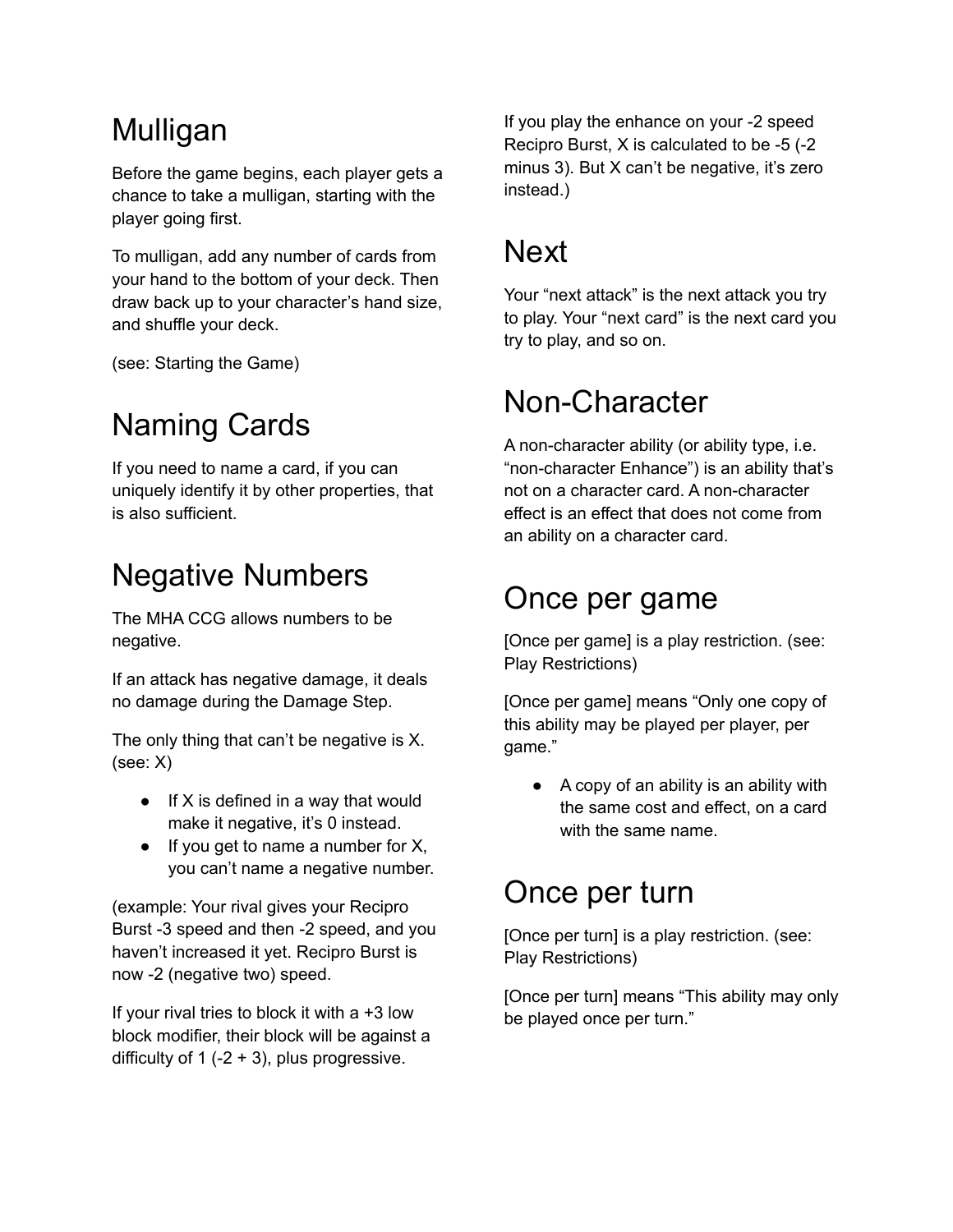#### <span id="page-30-0"></span>Or

A "<trait> or <trait>" card is a card that matches either description. If an effect impacts all "<trait> or <trait>" cards, it affects all cards that match either description. (you don't have to pick one)

#### <span id="page-30-1"></span>Order of Operations

As a summary, if multiple different types of things could be happening at once, handle them in this order:

- 1. Pause conditions
- 2. Current state creation / refresh
- 3. Effect expiration
- 4. Modifier effects
- 5. Fired effects
- 6. Opening a response window

#### <span id="page-30-2"></span>Owner

The owner of a card is the player who started the game with that card in their deck.

● Cards cannot change ownership during the game. If a card would move to a zone of a player that doesn't own it, it stays where it is instead.

The owner of an effect is:

- The owner of the card that has the effect (if it's a static effect)
- The person who played the ability (if it's a direct effect)
- The owner of the effect that made the effect (otherwise).

#### <span id="page-30-3"></span>Partially Blocked

You can block an attack with a card whose block zone is adjacent to (one zone away from) the attack zone. When this happens, the attack becomes partially blocked during the second part of the Block Step. (see: Block Step)

Partially blocked attacks deal half their damage (rounded up) during the Damage Step.

#### <span id="page-30-4"></span>Pause Conditions

Pause conditions are situations that halt the game until they've been handled.

Any game events that would happen during a pause condition wait until the pause is over. Then they happen as one collective event.

If multiple pause conditions happen at the same time, handle them in the order listed below.

The pause conditions are:

- A player at 0 or less health loses the game.
- A player with no cards in their deck cycles it. (see: Cycling)
	- If they cannot cycle (due to having less than 10 cards total), they lose the game
- If a character is in a stage, or in transit en route to the stage, and it's not a copy of the starting character, discard it. (see: Transit Zone)
- If a player has 2 or more copies of a card with Unique in their stage, they destroy 1 of them.
- If there are 2 or more cards with Terrain in both stages combined,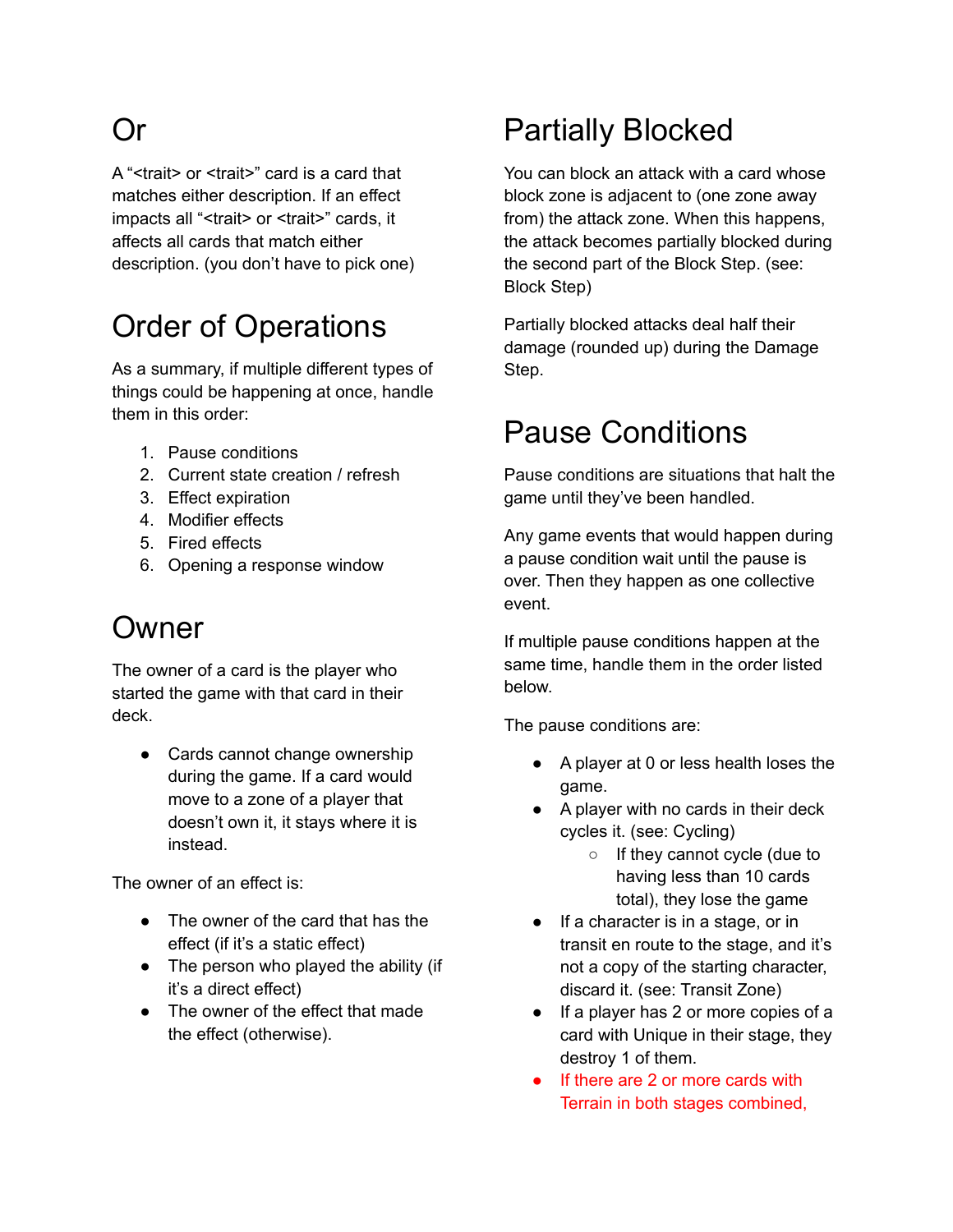destroy the card(s) that have been in a stage while having the Terrain keyword for longer.

- If 2 or more terrains are built or gain Terrain at the same time, the active player chooses which to destroy.
- If there is an attack or action in a player's stage, discard it.

#### <span id="page-31-0"></span>**Penalty**

A penalty is a -# decrease to some number.

(example: "This attack gets -2 speed" gives an attack a speed penalty. "Your rival's attack gets a speed penalty equal to half its speed (rounded up)" will give a 5 speed attack -3 speed.)

If a number decreased via some means other than giving it -#, that is not a penalty.

(example: If you use "You're So Obvious" to bring a 10 damage attack down to its printed damage (say, 6), that is not a damage penalty.)

#### <span id="page-31-1"></span>Phases & Steps

Phases, steps and turns cannot begin or end while effects are being executed, or a response window is open.

If an effect ends a phase or step, it ends as soon as the above is true.

Triggers can occur in between phases or steps, but not between turns.

#### <span id="page-31-2"></span>Place On Top Of

If a card is placed on top of another card in the stage, the effect that caused this will specify a duration.

The top card temporarily replaces the bottom card. This includes superseding its printed properties, and getting a new current state.

- This also means you don't have access to any abilities on the bottom card.
- It's still one card for the purposes of any sort of counting.

## <span id="page-31-3"></span>Play a [Card Type]

If a rule or card text refers to "play(ed/ing) a [card type]", it means to play the card as that type, and not as a block.

Playing a card for any reason (block or not) counts as "play(ed/ing) a card", or "play(ed/ing) a [card type] card".

(example: Specialized Sound Waves has two response abilities.

The first triggers "After you play this card". This triggers when you play the card for any reason - as an attack, or as a block.

The second triggers "After you play this attack". This triggers only if you play the card as an attack. )

#### <span id="page-31-4"></span>Play Restrictions

Play restrictions limit or change how or when you can play the ability they're associated with. They can appear in a few different forms.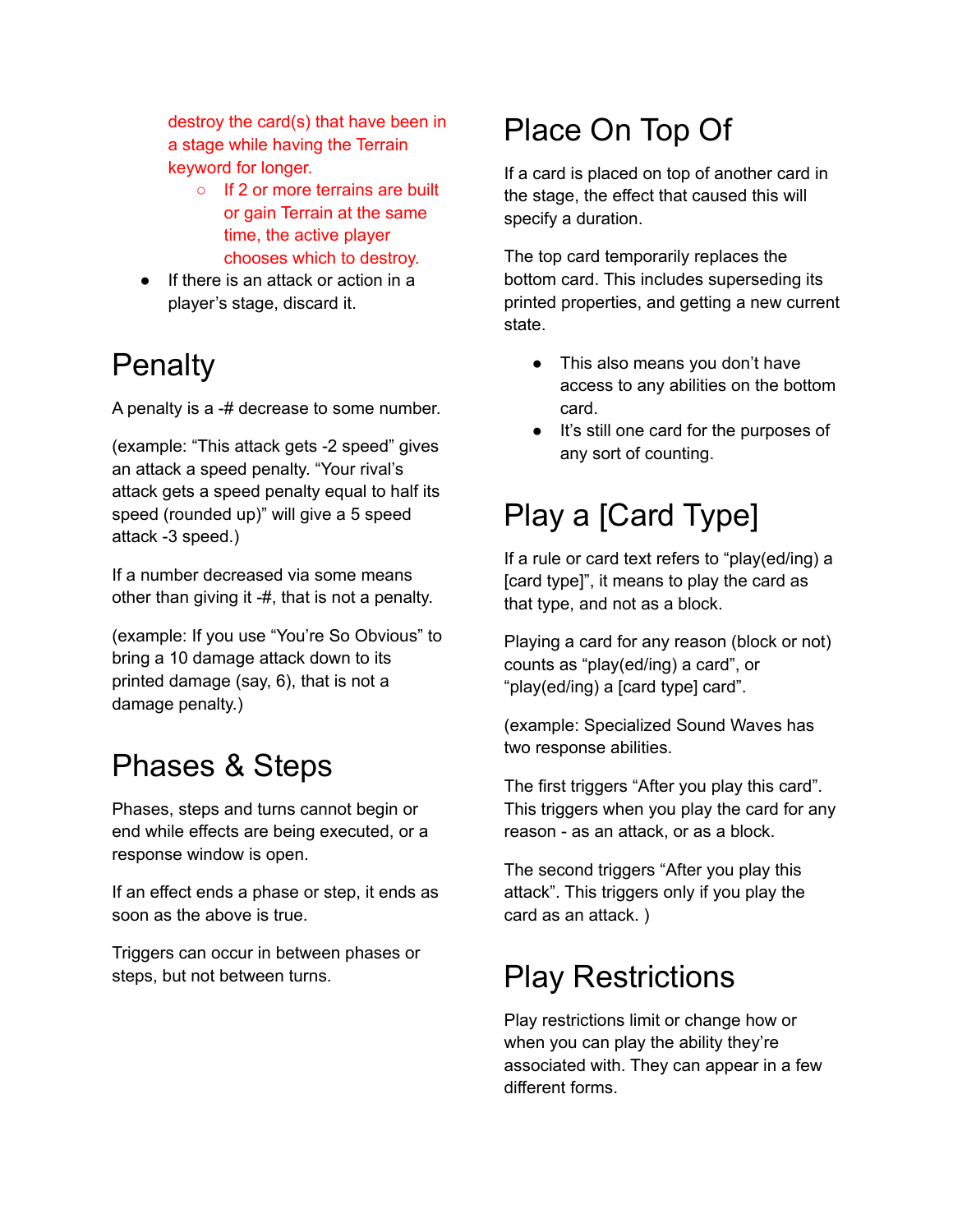- A play restriction can appear after effect text. These are not part of the effect.
- "Only playable (condition)" The given condition must be met to play the ability.
- "Playable while committed." You can play this ability even if the card it is on is committed. (It can be played if the card is ready too)
- "This ability cannot be canceled." Any instruction to cancel the ability fails.
- "This enhance is playable any number of times this Enhance Step." - The ability ignores the normal one use per Enhance Step limit.
- "Your rival may (instructions) to cancel this ability." - After you play the ability, your rival can choose to do as specified. If they do, cancel the ability.
	- If your rival takes the specified act, treat it as a cost, not part of your effect.
	- Your rival decides this after any fired effects, but before response abilities that trigger on the ability being played.

Some play restrictions appear in brackets after the type of an ability.

- If the brackets contain a zone, you can only play the ability when the card is in that zone.
	- This also allows it to be played from that zone, even if it normally wouldn't be.
- Otherwise, the brackets can have one or more restrictions. These can be:
	- [Once/Twice per turn] Only playable once/twice per turn.
- [Your/Rival attack] Only playable during your / your rival's attack.
- [Your/Rival's turn] Only playable during your / your rival's turn.

Other play restrictions appear in bold before the type designation.

- "First" The ability has to be the first act of that type.
	- A "First Form" is only playable if you haven't done any other forms yet that Combat Phase. (see: Combat Phase)
	- A "First Enhance" is only playable if you haven't tried to play any other enhances yet that Enhance Step.

(note: Passing does not count. If you pass your first chance to play an enhance, you can still play a First Enhance on your next chance.)

- "Combo" You can't play the ability unless you meet the requirements of the card's Combo keyword ability. (see: Combo)
- "Deadlock" You can't play the ability unless your rival has more than 10 (so, 11 or more) foundations.
- A character name(s) means you can only play the ability if your character has that name.
	- Some character name restrictions are shortened to save space. They will be enough to indicate a specific character identity.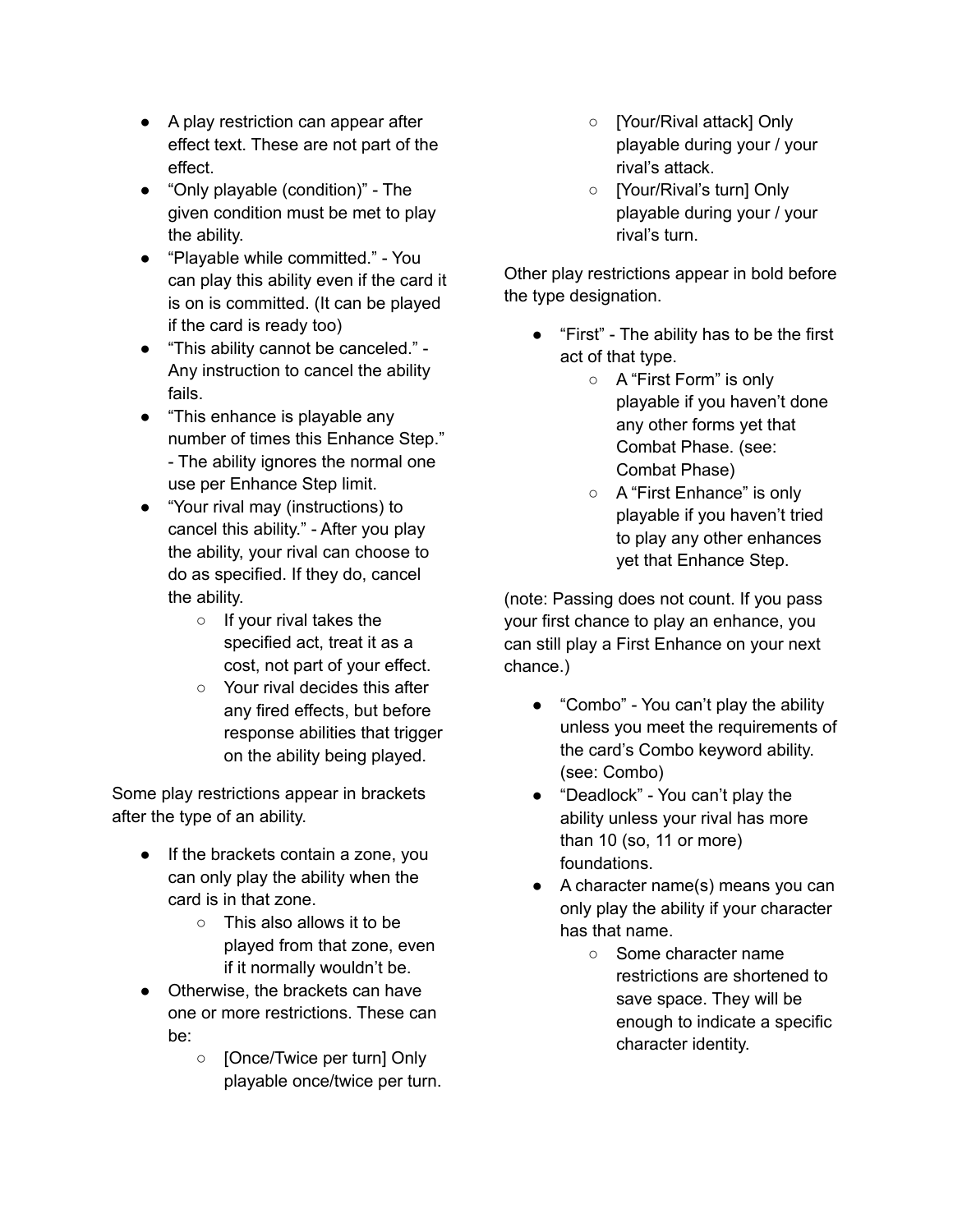- A symbol icon means you can only play the ability if that symbol is on your starting character.
- A set icon means you can only play the ability if your character has that set icon.
	- Additionally, if a continuous ability is preceded by a set icon, it is only active if your starting character has that set icon. This restriction applies despite the fact that continuous abilities are not played.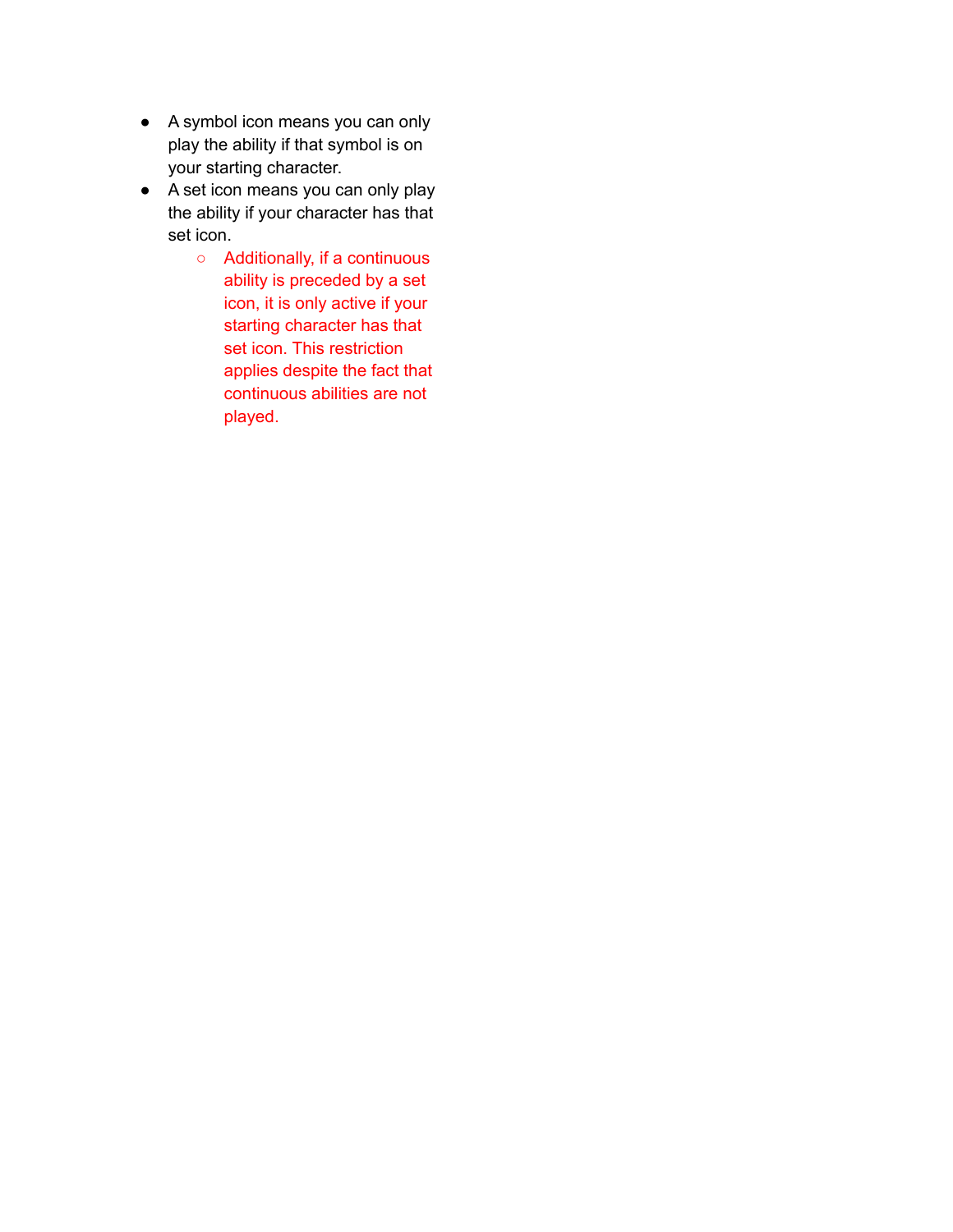## <span id="page-34-0"></span>Played Ability

A played ability is an ability that's activated by the player who owns the card it is on.

Played abilities consist of:

- A type designation (Enhance, Form or Response) along with any restrictions (see: Play Restrictions)
- A cost, if there is any
- A colon
- An effect (see: Direct Effect)
- Additional restrictions, if any (see: Play Restrictions)

For each card type, the zone their played abilities are normally usable in is:

- Characters, Foundations and Assets - Stage
- Attacks Card Pool
- Actions Hand

You can't activate a played ability on a committed card.

If a card changes zones, any count of how many times its abilities have been played is reset.

#### <span id="page-34-1"></span>Playing an Ability

To play an ability, first you announce that you're going to play it.

● You can't declare an ability that you can't pay the cost for. Or one that is disallowed for some other reason.

Then you pay all costs, in order.

● Nothing triggers in the middle of paying costs - all game events that would occur wait. At the end of cost

payment, they occur as a single event. (see: Game Event)

After costs are paid (and any triggers off of the cost are handled), the ability is played. Begin executing its effects.

(Note: The playing of an ability is a common response trigger. If your rival has any responses like that available, make sure you give them a chance to use them.)

## <span id="page-34-2"></span>Playing a Card

To play a card, first you announce that you're going to play it.

• If you're playing an ability on an action card, you are playing the ability and the card in one sequence. You can't declare an ability on an action that you can't pay the cost for.

Then reveal the card. It waits in the transit zone while you go through the process of playing it. (see: Transit Zone)

Now, determine the difficulty you will be checking against.

- For a card you're playing as its card type: This equals its difficulty value, plus the number of cards in your card pool.
- For a card you're playing as a block: This equals your card's block modifier, plus the attack's speed, plus the number of cards in your card pool.

If you're playing an action, pay the ability's costs now

(if any), in order.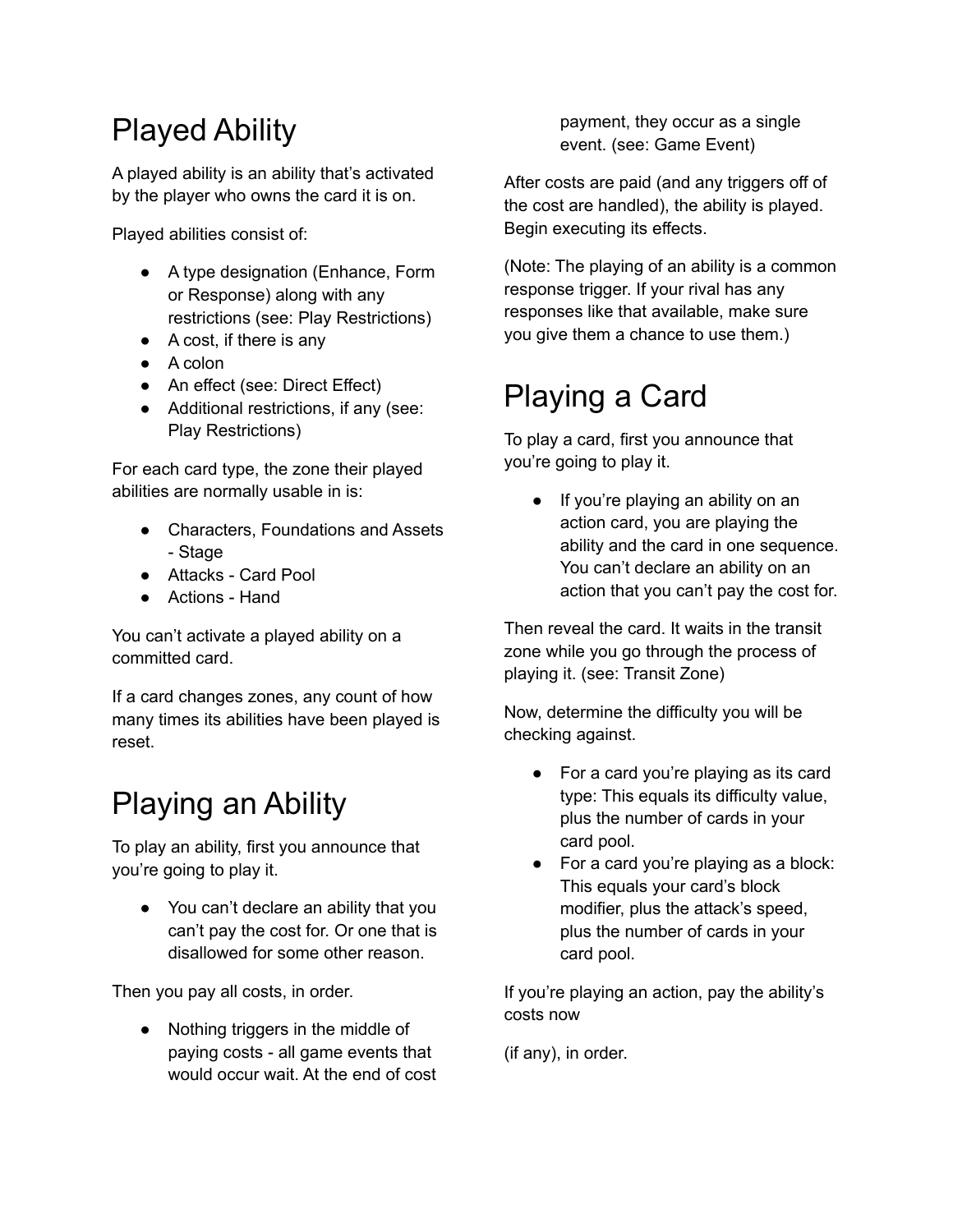• Nothing triggers in the middle of paying costs - all game events that would occur wait. At the end of cost payment, they occur as a single event. (see: Game Event)

Make a check against the difficulty needed. (see: Making a Check)

- If you fail the check, discard the card. Your attempt to play it failed.
- If you pass the check, put the card in the rightmost spot of your card pool. It is now played.

#### <span id="page-35-0"></span>Powerful - enhance

Powerful is a keyword ability.

Powerful grants "Enhance Discard 1 or more momentum: This attack gets +X damage for each card used to pay the cost of this ability. X equals the rating of the Powerful keyword granting this ability."

The Powerful rating is the number next to the Powerful keyword. "Powerful: 2" has a Powerful rating of 2.

#### <span id="page-35-1"></span>Preceding

A preceding card in the card pool is any card to the left of the referenced one.

If an effect looks for a "directly preceding", "immediately preceding", or "the preceding" card(s), it means the card(s) directly to the left.

#### <span id="page-35-2"></span>**Printed**

A card's printed properties are the ones physically printed on it.

● This includes applying any rules that interpret them.

(examples: An infinity card has all symbols printed on it. A stun card has an enhance ability printed on it.)

If an effect checks a printed property of a face down card:

- The printed value is zero if it's a number
- The printed property is null otherwise

#### <span id="page-35-3"></span>Private

Private cards are cards that only you can look at.

Cards in your hand, and face down cards in your stage, are private.

If you get to look at a card, it's temporarily private.

#### <span id="page-35-4"></span>**Properties**

The properties of a card are:

- **Name**
- Version (characters)
- Set Icon
- Health (characters)
- Hand Size (characters)
- Difficultv
- **Check Value**
- Block Zone
- **Block Modifier**
- Keywords
- **Abilities**
- Speed (attacks)
- Attack Zone (attacks)
- Damage (attacks)
- Symbols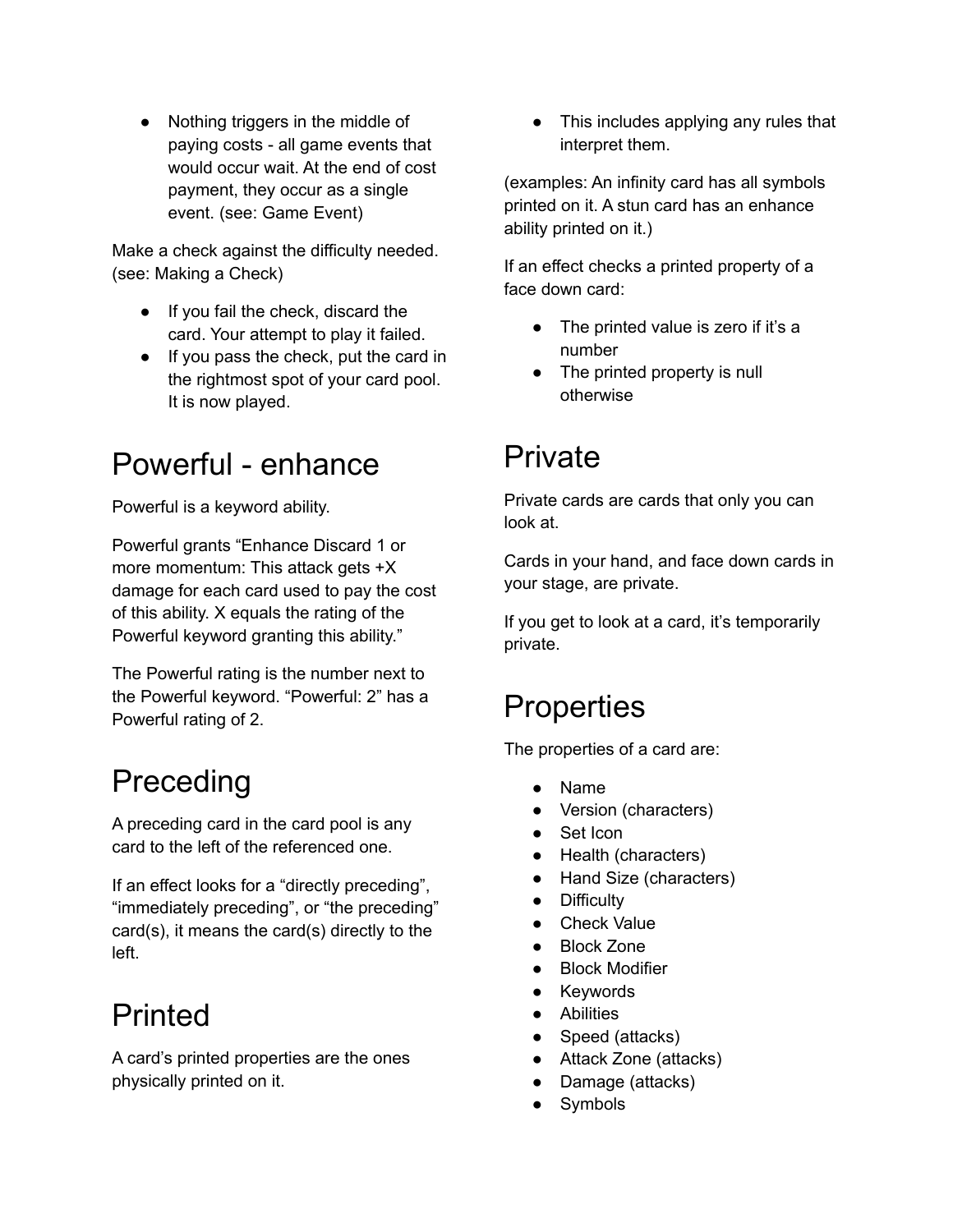A card's current state tracks its properties. (See: Current State)

#### <span id="page-36-0"></span>Public

Public cards are cards either player can look at.

Any face up card is public.

If an effect reveals a private or unknown card, it is public temporarily.

(Note: All public cards are live. See: Live Card)

## <span id="page-36-1"></span>**Publicity**

A card's "publicity" means whether or not it is public.

If a card's publicity changes, its current state refreshes. (See: Current State)

## <span id="page-36-2"></span>Punch

A keyword trait. (see: Keyword Traits)

## <span id="page-36-3"></span>Ready

A ready card is one in normal, portrait orientation.

You can't ready a ready card.

Only cards in the stage can be ready or committed.

## <span id="page-36-4"></span>Ready Step

The Ready Step is the first part of the Start Phase, before the Review Step.

During your Ready Step, ready all cards in your stage.

#### <span id="page-36-5"></span>Re-check

If you are instructed to re-check after making a check, repeat the process of making a check. This new check replaces the previous check.

(Note: Re-checks will always occur before the player decides to commit additional cards to pass the check, in the instance that the check value is not sufficient to pass the check.)

Any modifications to the original check do not carry over to the re-check.

You cannot re-check a second time after making a re-check.

#### <span id="page-36-6"></span>Remove

"Remove" is often used as shorthand for "Remove from the game".

#### <span id="page-36-7"></span>Removed From Game

Removed From the Game ("RFG" or "Removed" for short) is one of the game zones.

Your RFG zone should be off to the side of the other play areas.

Removed cards are public. Either player can look at them at any time.

(note: Despite the name, the Removed From Game zone is still a game zone, and can be part of the game. Effects might check for cards in it, or even take cards from it in rare cases. The RFG name mainly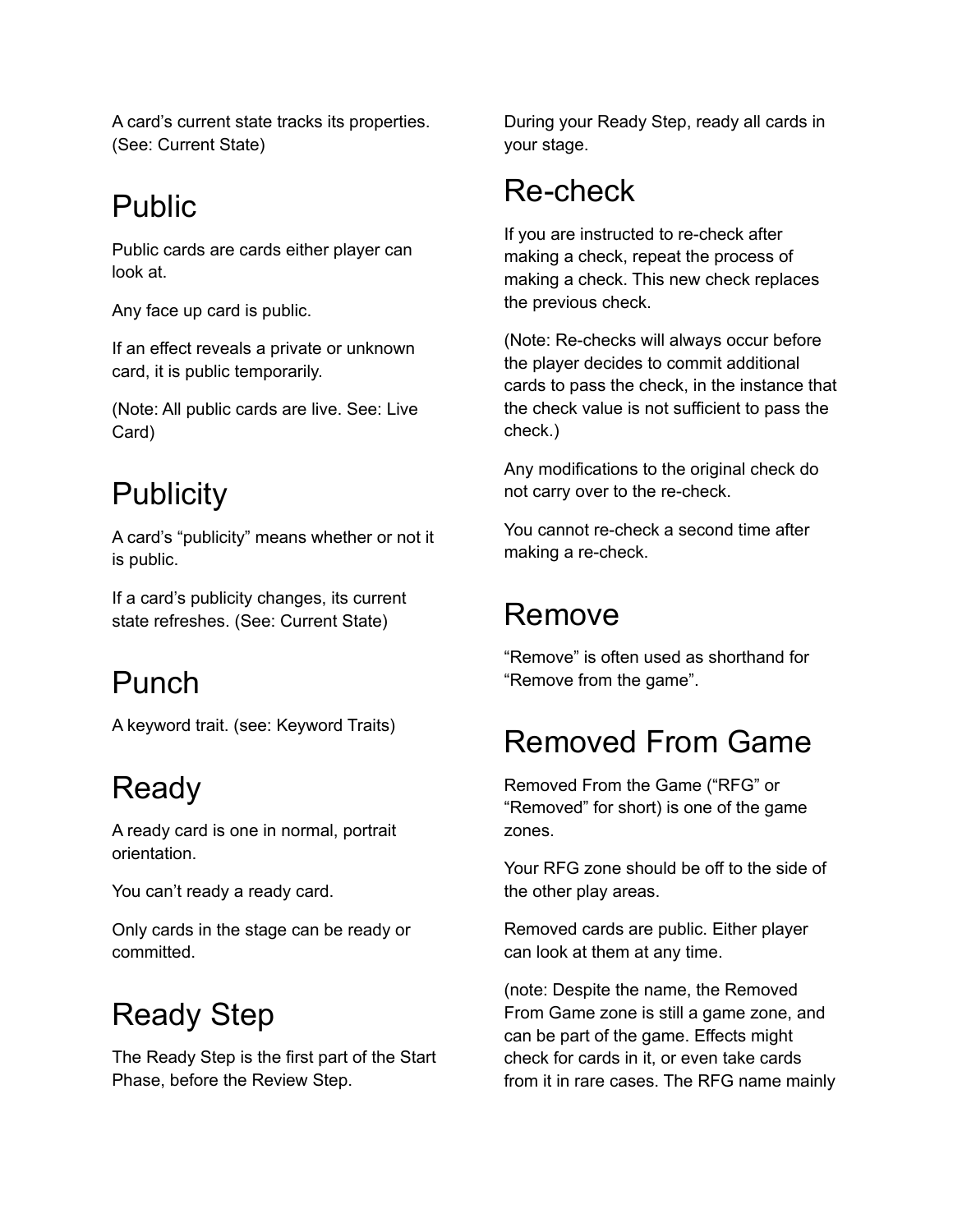implies that removed cards don't normally get back into a player's hand or deck.)

#### <span id="page-37-0"></span>Resolve

An attack resolves after its attack sequence ends. (see: Attack Sequence)

Dropped attacks do not resolve. (see: Dropped Attacks)

#### <span id="page-37-1"></span>Response Ability

Response abilities can be played after a specified event. Each response ability has its own trigger condition.

A response ability is playable:

- If it's on a ready card in the stage
- If it's on an action card in the hand
- If it's on the current attack during its attack sequence
- If the response trigger references the card it is on

(example: Say a response ability reads "Response: After this card is destroyed, …". You can play that response even though the card is in the discard pile when it triggers.)

Either player can open a "response window" any time a game event happens. (see: Game Event)

Response windows can interrupt effects, steps, or other response windows. If so, pause the interrupted process until the response window closes.

Once a response window opens, players alternate getting priority to play a response. The active player has priority first.

When a player has priority, they can play a valid response ability or pass.

Once both players pass in succession, the window closes.

- $\bullet$  A response ability is valid if the game event that opened the window meets its trigger condition. (note: one game event can meet multiple conditions)
- Each response ability can only be played once per response window.

A card involved in a response ability's trigger may change zones (due to another effect or cost) after the ability triggers, but before its effect executes. If this happens, the effect cannot move it again, or otherwise interact with it. It may still read properties from it. (see: Scope)

An attack in the card pool may turn face down after a response ability triggered by its resolution triggers, but before that ability's effect executes. If this happens, the effect cannot move it or otherwise interact with it. It may still read properties from it.

(Note: This is specific to attacks flipping after they resolve, and does not apply to other situations where a card is flipped)

#### <span id="page-37-2"></span>Reveal

If a player reveals a card, it stays revealed until the effect that revealed it is done executing.

● Also, both players must get a chance to read the card.

Revealed cards are public, and therefore live. (see: Live Cards)

Public cards may be revealed.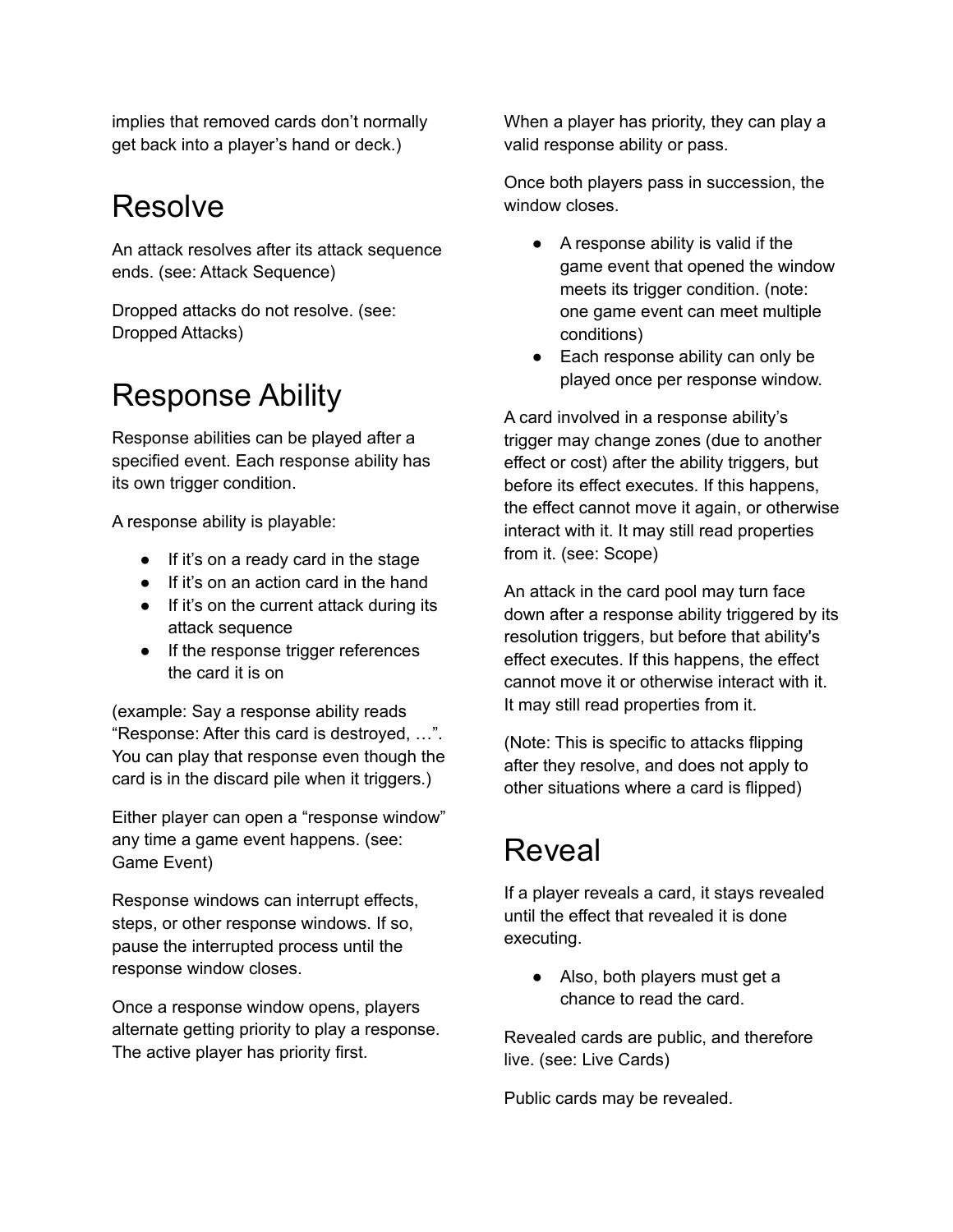#### <span id="page-38-0"></span>Review Step

The Review Step is the second part of the Start Phase. It comes after the Ready step and before the Draw Step.

During your Review Step, you may discard 1 card.

#### <span id="page-38-1"></span>Rival

Your "rival" is your rival in the game.

Rival can be used as an adjective, such as "commit 1 rival foundation". This means 1 of your rival's foundations.

#### <span id="page-38-2"></span>Rule Effect

Rule effects are one of the four effect classes. (An effect's "class" dictates how or when it is applied, among other things)

A rule effect applies some added rule to the game while it is active.

(examples: "If this attack is added to your momentum, add it face up." is a rule effect.

"Your rival cannot play action cards during this attack." is a rule effect.)

Handle applicable rule effects before any other effects.

If there are multiple rule effects to handle at the same time, the active player applies theirs first, then the inactive player. Each player applies their effects in any order they want.

Effects that prohibit / prevent, take precedence in any conflict. It does not matter what order rule effects were applied in. (see: Conflict Resolution)

## <span id="page-38-3"></span>Scope

An effect's scope defines its frame of reference.

If a card was moved or flipped or similar, but an effect needs to get a value from it, scope helps define what value to use.

When an effect checks the value of a card property:

- Use the current value if the card hasn't changed zones or publicity during the effect's scope.
- If the card has changed zones or publicity during the scope - use the last value the property had, in the first zone where it was live (during the scope).

(note: The above is a technical explanation, but in practice it's often intuitive.

Say you have an ability "Enhance Destroy 1 foundation: This attack gets +X damage. X equals the destroyed foundation's difficulty."

If you destroy a face down foundation for it (which has a difficulty of 0), you get +0 damage. Not whatever difficulty the card has now that it's face up in your discard pile.)

If an effect is created by another effect, it inherits the original effect's scope.

Otherwise,

- The scope of a Form or Enhance ability's direct effect starts when the ability is announced.
- The scope of a Fired Effect, or the direct effect of a Response ability, begins with the event that triggered it.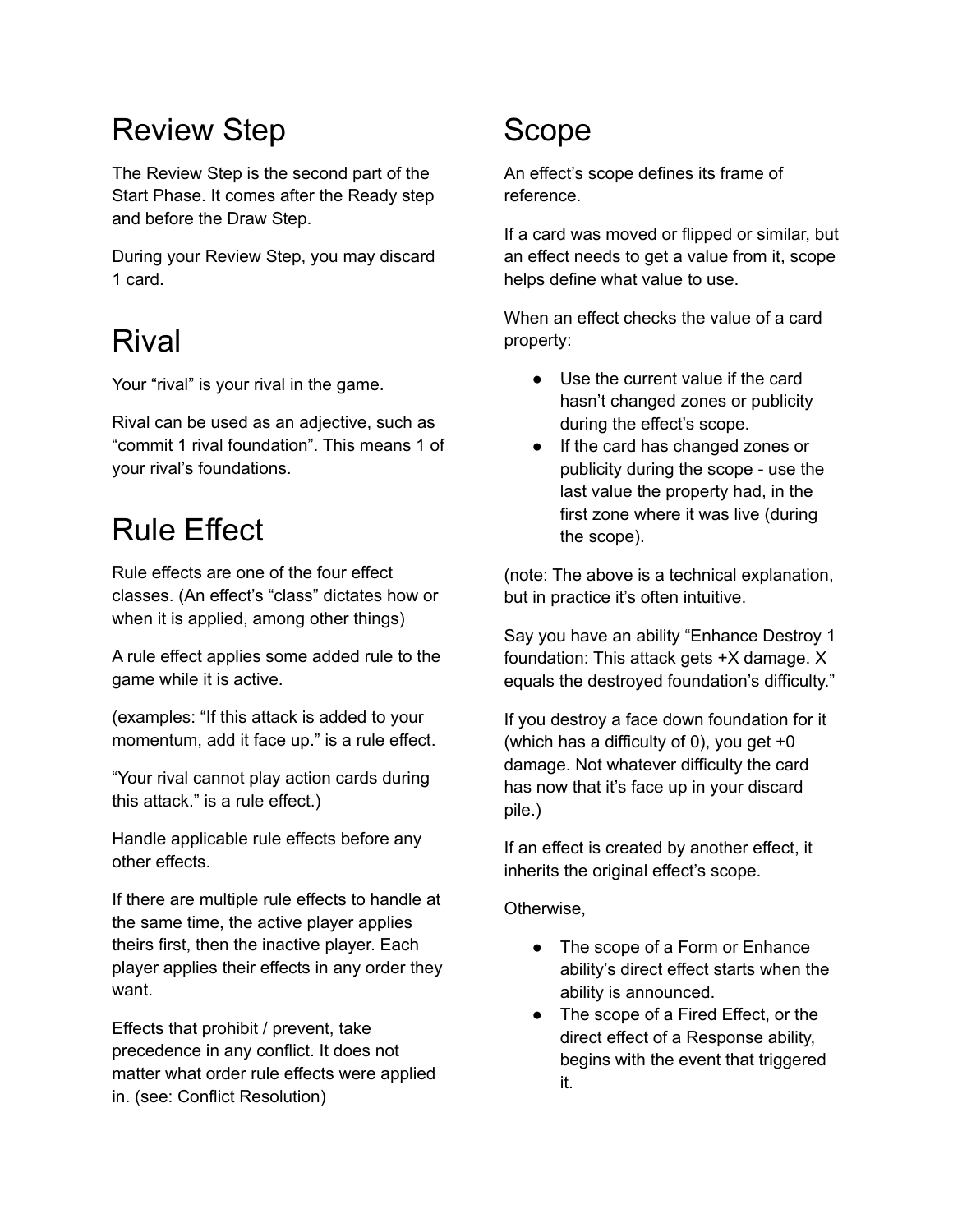#### <span id="page-39-0"></span>Seal

A sealed card has no abilities for the rest of the turn.

Specifically, to "seal" a card means to assign a rule effect to it that reads - "The sealed card has no abilities for the rest of this turn."

• This also prevents the card from gaining abilities. (see: Conflict Resolution)

(note: Keyword traits are not abilities! Sealing has no effect on them.)

## <span id="page-39-1"></span>Set Icon

The set icon is on the bottom left of a card.

Some abilities can only be played by characters with a

certain set icon. (see: Play Restrictions)

Otherwise, set icons have no impact on gameplay.

#### <span id="page-39-2"></span>Slam

A keyword trait. (see: Keyword Traits)

## <span id="page-39-3"></span>Speed

The number in the arrow symbol of an attack is its speed.

When you try to block, difficulty you check against is equal to: The speed of the attack + the block modifier of your block + progressive difficulty. (see: Progressive Difficulty)

Speed can be negative (see: Negative Numbers). It gets included in block difficulty with no modification.

(example: Say you have a -2 speed attack, and your rival wants to block with a +3 modifier. The difficulty they check against is 1

 $(-2 + 3)$ , plus progressive.)

## <span id="page-39-4"></span>Stage

The stage is one of the game zones.

Cards in the stage can be ready or committed.

(see: Ready, Committed)

Abilities on ready cards in the stage are playable.

(see: Played Ability)

To "build" a card means to add it to your stage. (see: Build)

You can arrange the cards in your stage in any way you'd like. So long as their presence and state (ready or committed) are clear to both players.

Any card that gets flipped, or built face down, must be kept distinct and identifiable for the rest of the turn.

• After that turn, they can be indistinguishable. Unless you need to track an assigned effect, or whether it's been readied, or similar.

If it's not specified, face down cards from zones other than the hand build face down. Anything else builds face up.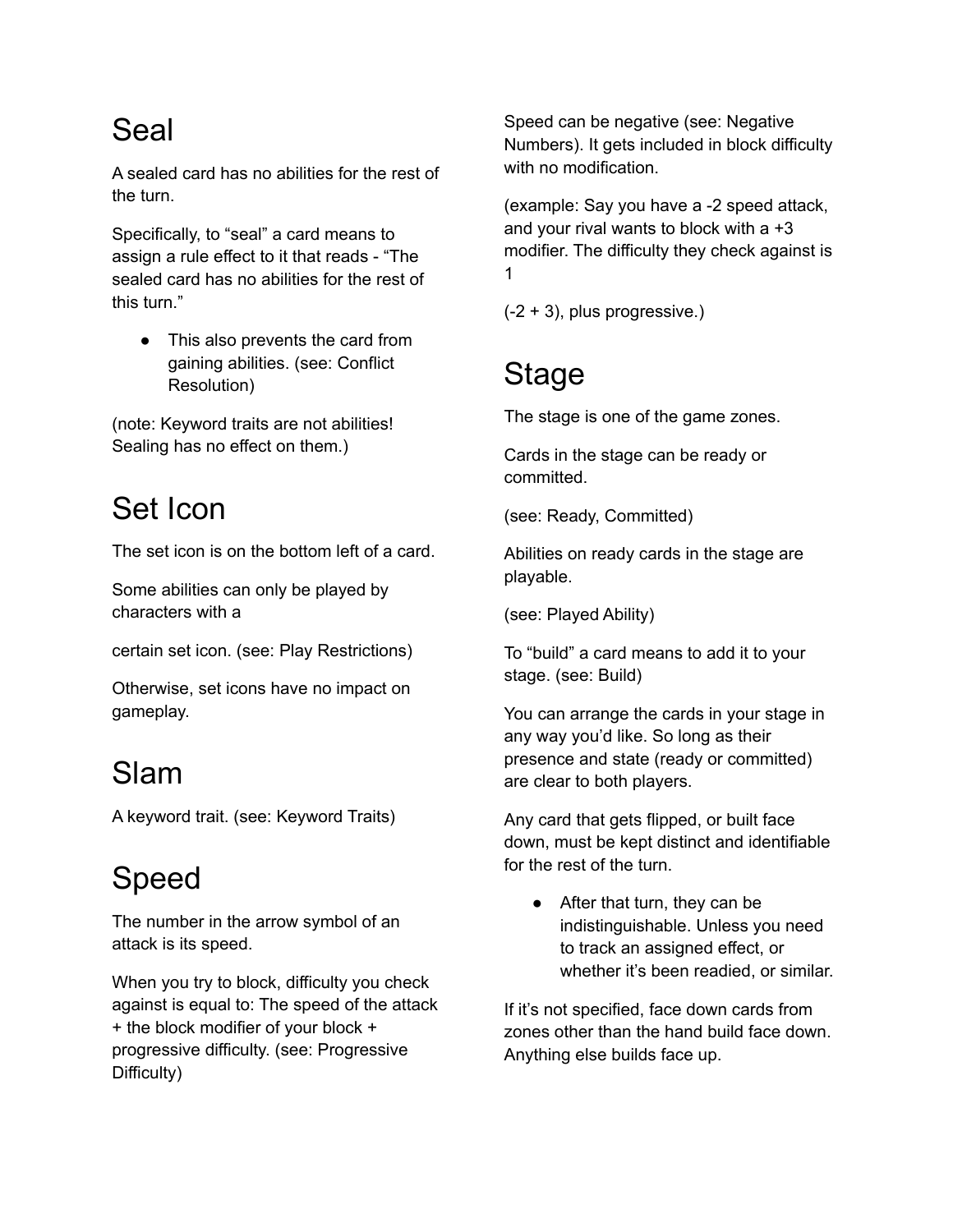#### <span id="page-40-0"></span>Start Phase

The Start Phase is the first part of the turn, and comes before the Combat Phase.

The Start Phase has three steps. See their respective entries for details.

Ready Step

Review Step

Draw Step

#### <span id="page-40-1"></span>Starting the Game

Before the game begins, go through these steps to set up.

- 1. Both players place their starting character in their stage. They put their deck in their play area.
- 2. Randomly decide who chooses the player to go first. The first player commits their character.
- 3. Players set their health to their character's maximum health. Keep track with pen and paper, tokens, a tracker or any other means.
- 4. Any fired effects that trigger "before the game begins" happen now.
	- No other game events can happen before the game starts.

(Example: Eraser Head adds a copy of ERASE! to his discard pile before the game begins. This is done before decks are shuffled.)

- 5. Players shuffle their decks until sufficiently randomized. They may shuffle or cut their rival's deck.
- 6. Players draw up to their character's starting hand size.
- 7. Starting with the first player, each player may mulligan. To mulligan cards, put the cards on the bottom of your deck and draw up to your hand size.
	- a. The first player may mulligan their entire hand, up to two times.
	- b. The second player may choose any number of cards in their hand to mulligan, only one time.
	- c. After mulligans, any player who mulliganed must shuffle their deck.
- 8. The game begins. The player who goes first skips the Start Phase of their first turn. Neither player may attack on their first turn of the game.
- 9. On their first turn only, the second player may draw 1 additional card during the Draw Step. This means the second player will draw above their starting hand size.

#### <span id="page-40-2"></span>Static Effect

A static effect is the effect of a continuous ability on a card. (see: Continuous Ability)

A static effect is active so long as the card it is on is live (and has the continuous ability).

● As an exception, static effects on characters are only live if the character is on the stage.

#### <span id="page-40-3"></span>Stun - enhance

Stun is a keyword ability.

Stun grants "Enhance: Your rival commits X foundations. X equals the rating of the Stun keyword granting this ability."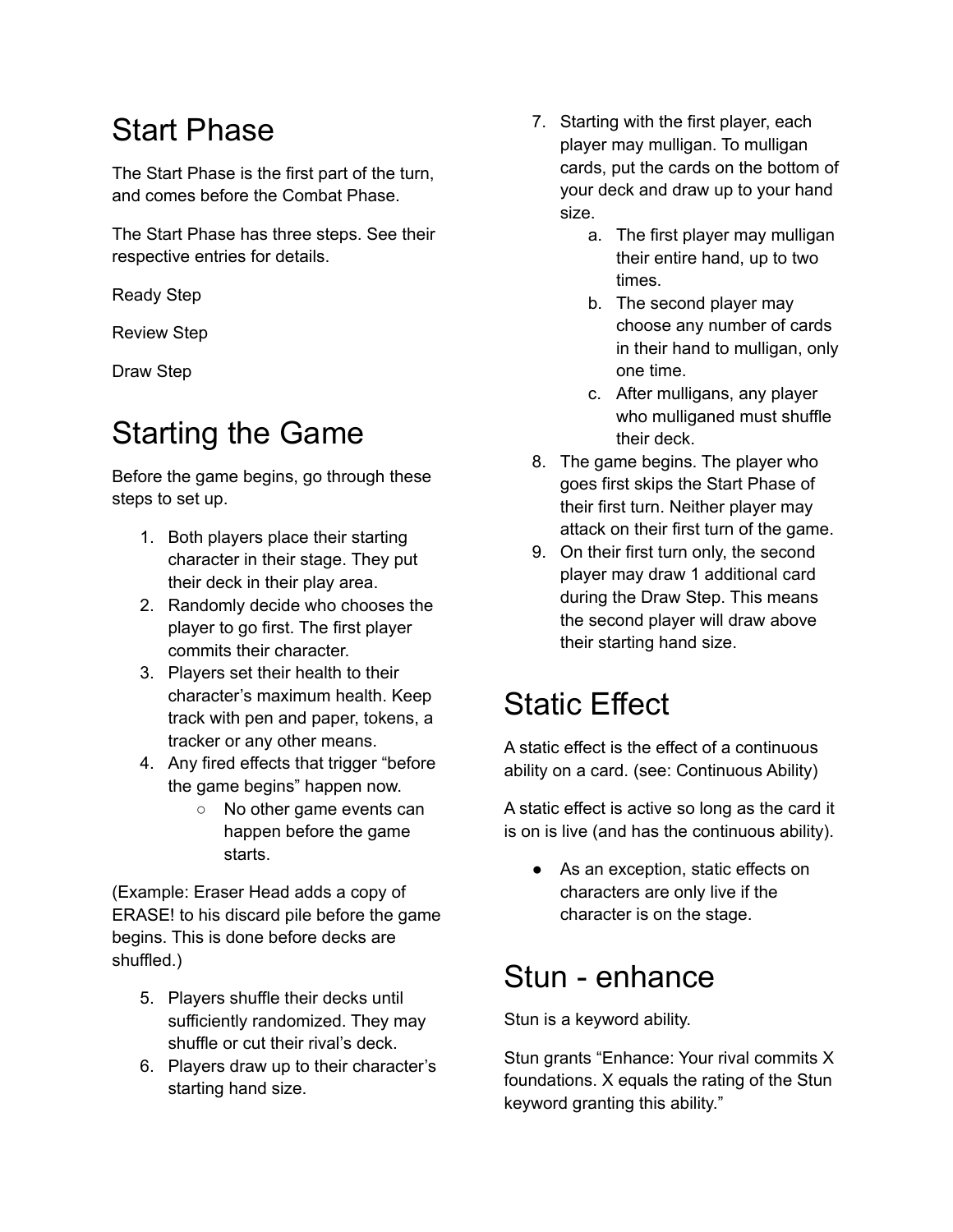The Stun rating is the number next to the Stun keyword. "Stun: 2" has a Stun rating of 2.

(note: Your rival can't commit their character to stun! It's not a cost, so they can only commit foundations)

## <span id="page-41-0"></span>Symbol

Each card has three symbols on the bottom left.

There are twelve different symbols, as well as infinity.

(see: Infinity)

- Air
- All
- Chaos
- Death
- Earth
- Evil
- Fire
- Good
- Life
- Order
- Void
- Water

When deckbuilding, every card in your deck must share a chosen symbol, including your starting character. (see: Deck Construction)

## <span id="page-41-1"></span>Tech

A keyword trait. (see: Keyword Traits)

#### <span id="page-41-2"></span>**Terrain**

Terrain is a keyword ability.

Terrain grants "After this card is added to your staging area, destroy all other terrain cards."

(note: This is actually redundant. A pause condition destroys other Terrain cards anyway. (see: Pause Condition) But the ability has this text for clarity)

## <span id="page-41-3"></span>This Attack

If an enhance, or a non-attack card, refers to "this attack", it's looking for the attack (if there is one) that is in any state of progress. That is, it's either being played, was just played, just resolved (i.e. if something triggered on the attack resolving), or is in its attack sequence..

● "Your attack" and "your rival's attack", are the same as "this attack" but only work on one player's attack.

In a continuous or response ability on an attack, "This attack" only refers to the attack the ability is on.

#### <span id="page-41-4"></span>Throw

Throw is a keyword ability.

Throw grants "If this attack is completely blocked, it deals half damage (rounded up) during the Damage Step."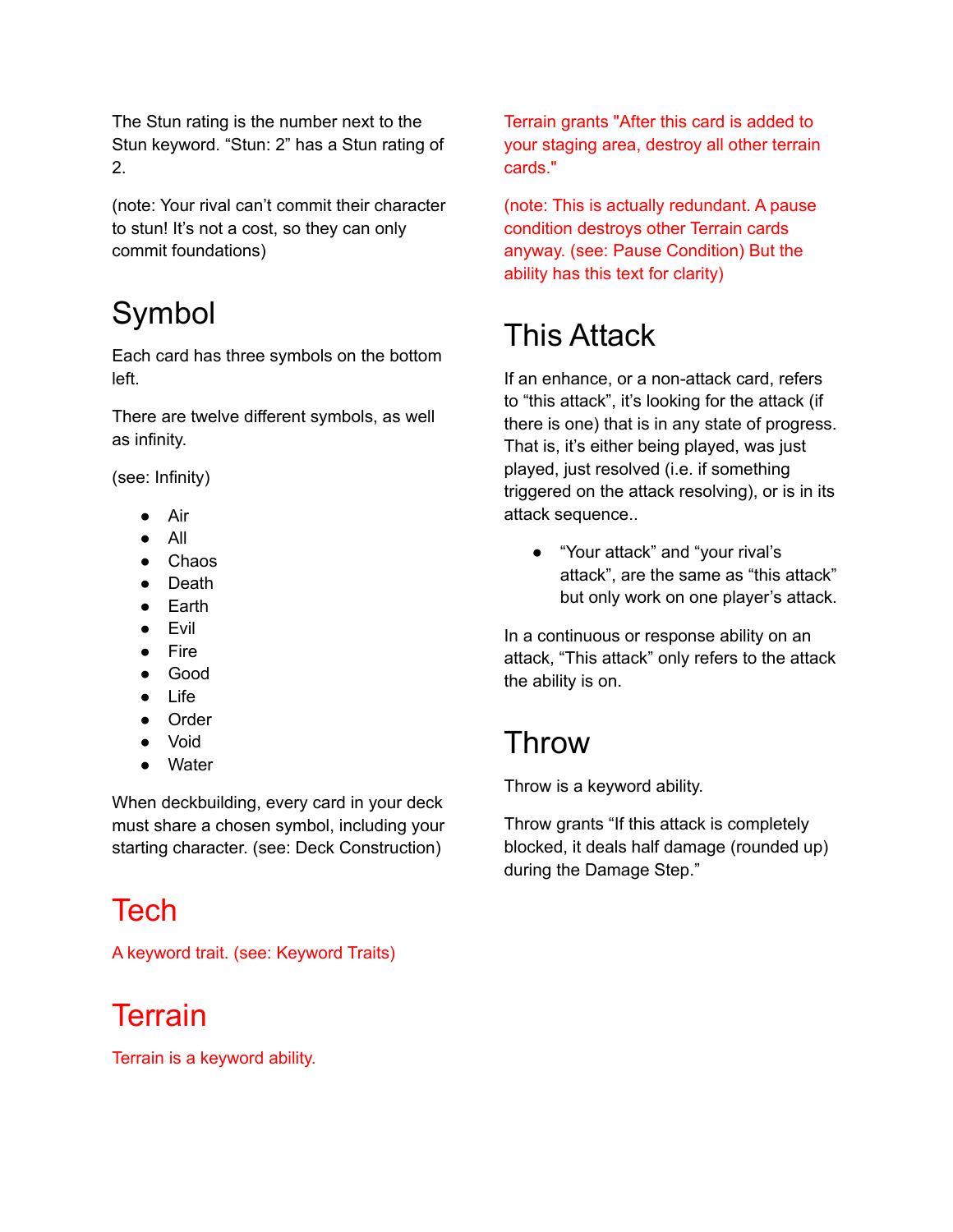## <span id="page-42-0"></span>Transit Zone

The Transit Zone is one of the game zones.

The transit zone has no physical location. It's a temporary, abstract zone that holds cards as they go from one zone to another.

Most commonly, cards are in the transit zone while they're in the process of being played.

• Less commonly, an effect may trigger after a card leaves a zone, or before a card arrives in a zone. At this point in time, it will be in the transit zone.

Cards in the transit zone can be public, private, or unknown. (see: Public, Private, Unknown)

- If the card was public in its original zone, or will be public in its destination, it's public in transit. (see: Public)
- If the card is not public in transit, it's private if it was private in its origin zone, or will be in its destination. (see: Private)
- Otherwise, unknown cards going to a zone where they will still be unknown, stay unknown in transit. (see: Unknown)

If a card is being played, it gets a new current state as soon as it's in the transit zone.

If a card is in the transit zone for another reason, if it has a current state in its origin zone, it keeps it until it reaches its destination. Then the current state will refresh.

● If the card turns face up when it enters the transit zone, its current state refreshes at that time as usual.

Going to and from the transit zone does not count as a zone change in and of itself. The zone change is the complete action of going from the origin zone, to transit, to the destination zone.

• As mentioned above, entering transit counts as leaving the origin zone. A card will be in the transit zone "before entering" the destination zone.

Cards that relocate within a zone do not go through the transit zone.

#### <span id="page-42-1"></span>Twice per turn

[Twice per turn] is a play restriction. (see: Play Restrictions)

[Twice per turn] means "This ability may only be played twice per turn."

## <span id="page-42-2"></span>Unflip

To unflip a card is to turn a face down card face up.

● You can't unflip a face up card.

(note: Face down cards in the stage have no abilities. If you unflip one, that card's current state will refresh, and it will now have abilities.

These are newly gained abilities, even if the card was face up (and had those same abilities) earlier in the turn. You haven't played these new abilities yet. So, you can use things like [Once per turn] abilities. It doesn't matter what happened with the